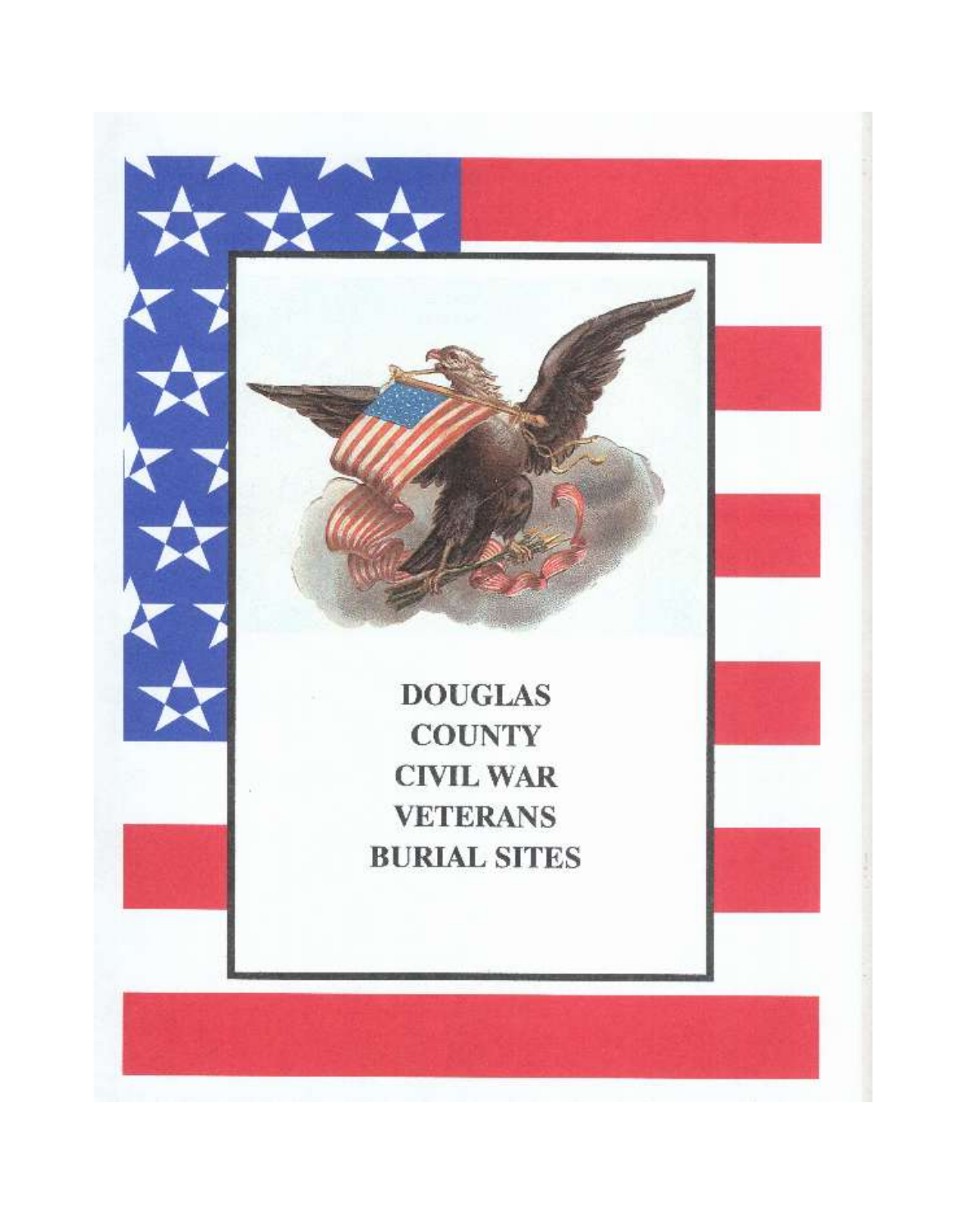# **CAMARGO CEMETERY CAMARGO TOWNSHIP**

| 1.  | Berry, John W.            | Co. D 49th KY Inf.             | 1924           |
|-----|---------------------------|--------------------------------|----------------|
| 2.  | Bragg, Alexander          | Co. G 135th IL Inf.            | Aug. 31, 1888  |
| 3.  | Bagley, Oliver O., Capt.  | Co. E 79th IL Inf.             | Oct. 1886      |
| 4.  | Bagley, William W.        | Co. D 21st IL Inf.             | Jan. 22, 1865  |
| 5.  | Brewer, James GAR Marker  |                                |                |
| 6.  | Brown, Ansett             | Co.<br>IL Inf.                 | Dec. 1, 1870   |
| 7.  | Burtnett, William H., Dr. | $Co. C$ 18th IN Inf. (Surg.)   | 1915           |
|     | <b>GAR Marker</b>         |                                |                |
| 8.  | Calimese, Peter           | Co. C 12th IL Hv. Art.         | 1899           |
| 9.  | Coykendall, Marvin A.     | Co. A 70th IL Inf.             | 1919           |
| 10. | Caraway, John A.          | Staff 62nd IL Inf.             | Sept. 1912     |
|     | <b>GAR Marker</b>         |                                |                |
| 11. | Chenney, Nelson W.        |                                | April 25, 1868 |
| 12. | Dragoo, Charles           | Co. F 149th IL Inf.            | Dec. 20, 1931  |
| 13. | Erwin, John T., Lt.       | 91st Ohio Inf.                 | June 10, 1900  |
| 14. | Fulton, John N.           | Co. H 16th IN Inf.             | 1918           |
| 15. | Fickle, Robert            | Co. H 133rd Ohio Inf.          | April 1886     |
| 16. | Ford, Henry C.            | Co. A 70th IL Inf.             | 1880           |
| 17. | Friddle, William          | Co. D. 21st IL Inf.            | Feb. 1865      |
| 18. | Ford, Charles             | Co. A 70th IL Inf.             |                |
| 19. | Fickle, Sylvester         | on 1938 list, can't find stone |                |
| 20. | Grimit, Joseph,           | Co. E 57th IL Inf.             | Jan. 23, 1866  |
|     | <b>GAR Marker</b>         |                                |                |
| 21. | Harris, G. W., Sgt.       | Co. H <sub>25th</sub> IL Inf.  |                |
|     | <b>GAR Marker</b>         |                                |                |
| 22. | Helm, William R.          | $Co. M$ 25th IL Inf.           | Nov. 9, 1862   |
| 23. | Houk, Albert              | 59th IN Inf.                   | Sept. 1892     |
| 24. | Hurd, Cyrus               | Co. G 14th N. H. Inf.          | 1879           |
| 25. | Hunter, James, Cpl.       | 70th IL Inf.                   | Feb. 7, 1903   |
| 26. | Jackson, James            | Co. B 54th IL Inf.             | Nov. 15, 1904  |
| 27. | Jeffers, Samuel P.        | 47th IL Inf.                   | Aug. 6 1909    |
| 28. | Johnson, William T., Sgt. | Co. T&G 62nd IL Inf.           | May 31, 1918   |
|     | <b>GAR Marker</b>         |                                |                |
| 29. | Jordon, Peter             | Co. E 62nd IL Inf.             | Nov. 26, 1864  |
| 30. | Lay, Elisha               | Co. E 59th IL Inf.             | 1908           |
| 31. | McCown, Joseph B., Col.   | 63rd IL Inf.                   | Nov. 21, 1869  |
| 32. | McKinney, J. W., Dr.      | 63rd IL Inf. (Surg.)           | 1897           |
| 33. | McKinney, David, Capt.    | 54th IL Inf.                   | 1917           |
| 34. | Moss, W.H.F.              | 24th KY Inf. (Asst. Surg.)     |                |
| 35. | Pitzer, Jacob             |                                | May 1, 1888    |
|     | on GAR list 1938          |                                |                |
| 36. | Pitzer, Ezra              |                                | Jan. 1, 1889   |
|     | on GAR list 1938          |                                |                |
| 37. | Perry, John R.            | Co. I 1st MO Inf.              | Sept. 30, 1923 |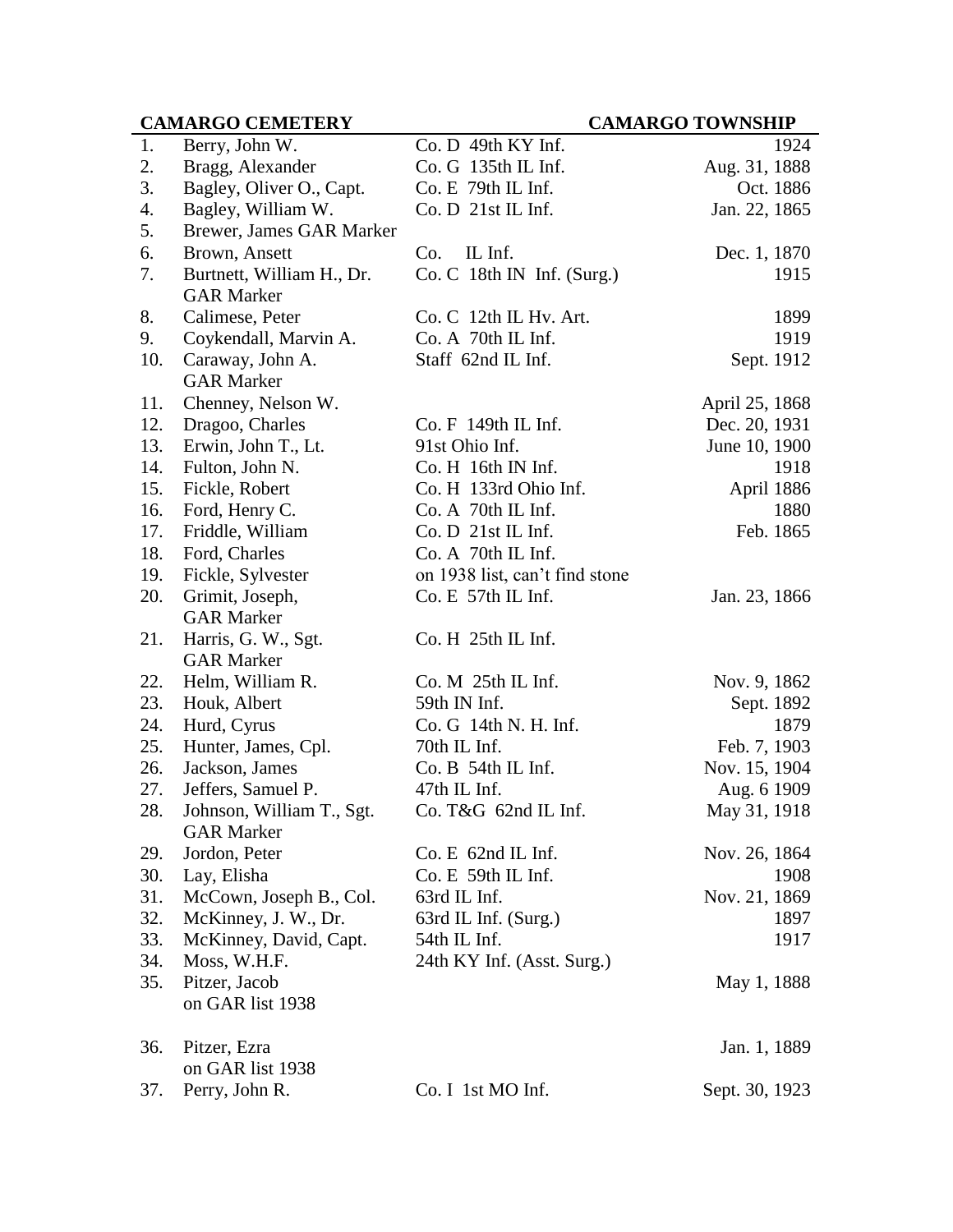|     | <b>CAMARGO CEMETERY</b>   |                        | <b>CAMARGO TOWNSHIP</b> |
|-----|---------------------------|------------------------|-------------------------|
| 38. | Reed, B. F., Capt.        | Co. D. 24th IL Inf.    | Sept. 19, 1863          |
| 39. | Scott, John               | Co. B 54th IL Inf.     | 1929                    |
| 40. | Shaffer, Henry            |                        | Oct. 26, 1881           |
| 41. | Smith, John               | $Co. E$ 79th IL Inf.   | April 1879              |
| 42. | Shy, William              |                        | Mar. 24, 1882           |
| 43. | Wallace, Joseph           | Co. A 70th IL Inf.     | Jan. 18, 1880           |
| 44. | Wallace, William          |                        | June 29, 1909           |
| 45. | Ward, D. A., GAR Marker   | Co. D 7th Ohio Inf.    | 1911                    |
| 46. | Watson, J. W.             | Co. D 21st IL Inf.     | May 25, 1913            |
| 47. | Watson, William W.        | Co. D 21st IL Inf.     | June 6, 1883            |
| 48. | White, Johnson, 1st Lt.   | Co. B 54th IL Inf.     | 1862                    |
|     | <b>GAR Marker</b>         |                        |                         |
| 49. | Wiseman, Abner            | Co. K 173rd Ohio Inf.  | 1899                    |
| 50. | Willis, John R.           | Co. E 79th IL Inf.     | Jan. 21, 1869           |
| 51. | Wright, Burdette, Staff   | 48th IL Vol. Inf. Reg. | May 20, 1875            |
|     | Musician, GAR Marker      |                        |                         |
| 52. | Tembrook, Oliver          |                        | May 30, 1866            |
|     | <b>HAMMETT CEMETERY</b>   |                        | <b>CAMARGO TOWNSHIP</b> |
| 1.  | Ackerman, David           |                        | Oct. 21, 1866           |
|     | GAR Marker - 17 yrs. old  |                        |                         |
| 2.  | Barrick, Henry, 1st Sgt.  | $Co. B$ 54th IL Inf.   | Jan. 1, 1881            |
| 3.  | Henderson, Joseph         | Co. F 149th IL Inf.    | Mar. 23, 1895           |
| 4.  | Henderson, John R.        |                        | April 13, 1872          |
| 5.  | Kelly, J.C.               | Co. C 57th IL Inf.     | Aug. 8 1894             |
| 6.  | Low, William A., Lt. Col. | 79th IL Inf.           | Mar. 28, 1868           |
| 7.  | Goodpastor, Valintine     |                        | 1888                    |
| 8.  | Ritter, John A.           | Co. H 25th IL Inf.     | Dec. 11, 1862           |
|     | Died at St. Louis         |                        |                         |
| 9.  | Shaffer, Louis            | Co. E 79th IL Inf.     | Feb. 26, 1894           |
| 10. | Tawney, T. J.             | Co. E 57th IL Inf.     | May 5, 1862             |
|     | Died Wds.                 |                        |                         |

11. Vanmeter, Isaac D. Co. D 21st IL Inf. June 5, 1870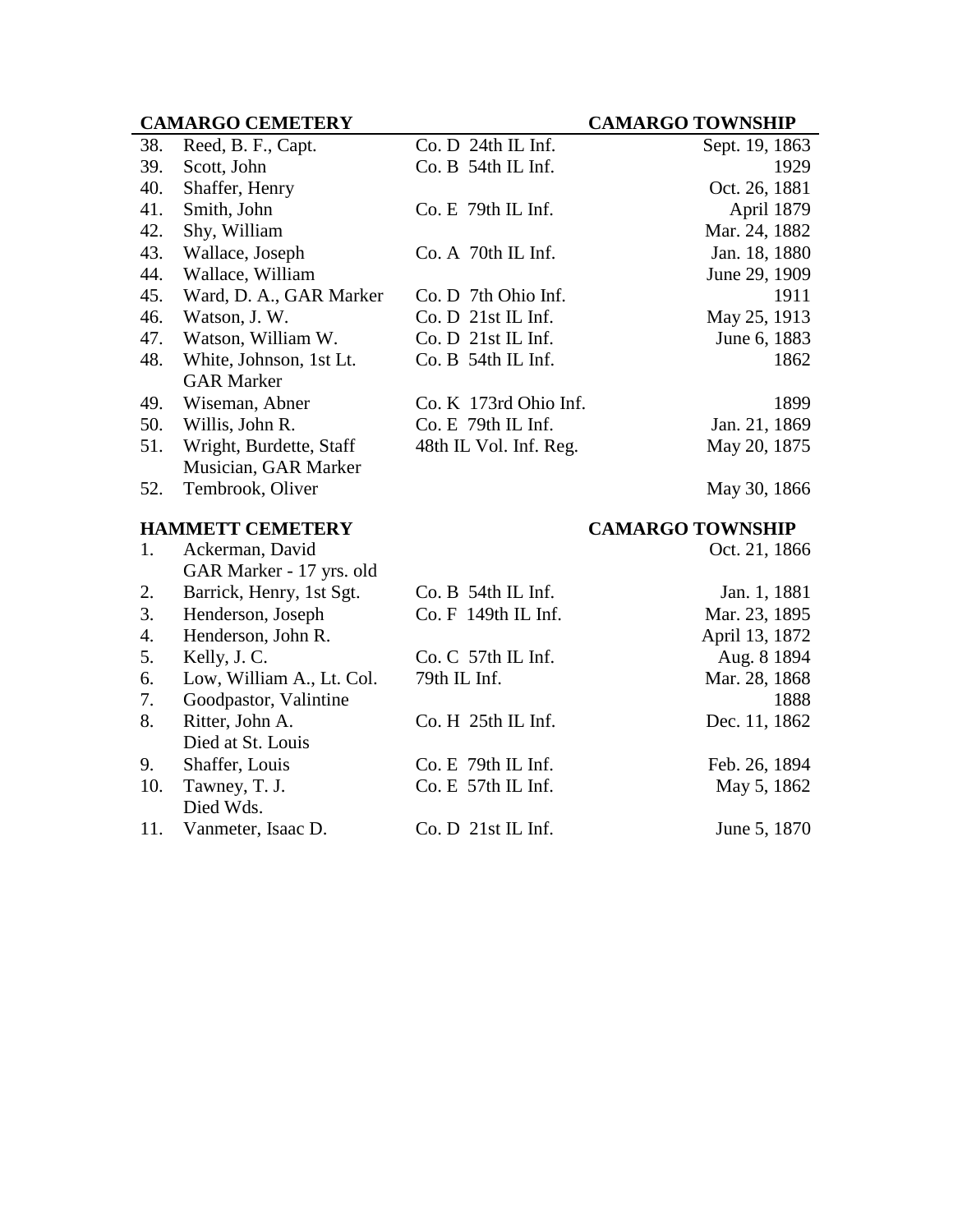# **VILLA GROVE CEMETERY CAMARGO TOWNSHIP**

| 1. | Dusak, H. C.      | $Co. E$ 21st IL Inf.  | Jan. 31, 1916 |
|----|-------------------|-----------------------|---------------|
| 2. | Gaffney, John     |                       | Jan. 30, 1909 |
| 3. | Hanson, R. P.     |                       | June 10, 1922 |
| 4. | Howard, W. F.     |                       | Mar. 23, 1920 |
| 5. | Ritter, George W. | Co. E 79th IL Inf.    | Dec. 15, 1918 |
| 6. | Richman, James A. | $Co. E$ 135th IL Inf. | 1924          |
| 7. | Todd, David       |                       | Dec. 18, 1928 |
| 8. | Ickes, W. J.      |                       | Jan. 25, 1910 |
|    |                   |                       |               |
|    |                   |                       |               |

# **BRODUS CEMETERY CAMARGO TOWNSHIP**

| 1.  | Coslet, Isaac        | $Co. G$ 79th IL Inf.  |                |
|-----|----------------------|-----------------------|----------------|
| 2.  | Coslet, James        | Co. D 21st IL Inf.    | Jan. 21, 1862  |
| 3.  | Coslet, William      | Co. D 21st IL Inf.    | Sept. 29, 1863 |
| 4.  | Davis, Samuel        | Co. B 59th IN Inf.    | Oct. 30, 1909  |
| 5.  | Entler, Harrison     | 79th IL V. Inf.       | Aug. 27, 1927  |
| 6.  | Entler, John         |                       |                |
| 7.  | Christy, M. H.       |                       |                |
| 8.  | Foley, Thomas        | Co. H KY Cav. 7th Reg | Sept. 28, 1912 |
| 9.  | Fry, Daniel          | 97th IN Inf.          | April 25, 1881 |
| 10. | Fry, David           | $51st$ IN Inf.        |                |
| 11. | Fullerton, Alex E.   | $Co. E$ 79th IL Inf.  | Aug. 4, 1899   |
| 12. | Hogbin, John M.      | Co. B Ohio Inf.       | Mar. 31, 1916  |
| 13. | Hunt, Bazaleet       | 69th IN Inf.          | Aug. 1869      |
| 14. | Harris, John         | $Co. E$ 79th IL Inf.  | 1910           |
| 15. | Higgin, Aaron, Cpl.  | $Co. G$ 79th IL Inf.  | May 3, 1879    |
| 16. | Drake, Edwin         | $Co. E$ 79th IL Inf.  | Jan. 24, 1902  |
| 17. | Meyers, William      | Co. E 17th IL Cav.    | Sept. 28, 1864 |
| 18. | Reeder, James        | Co. I Mo. Cav.        | Mar. 16, 1910  |
| 19. | Scott, Samuel L.     |                       | 1908           |
| 20. | Thomas, Andrew, Cpl. | Co. F 149th IL Inf.   | Aug. 26, 1866  |
| 21. | Hunt, Harrison       | 79th Reg. IL Inf.     | Aug. 17, 1927  |
|     |                      |                       |                |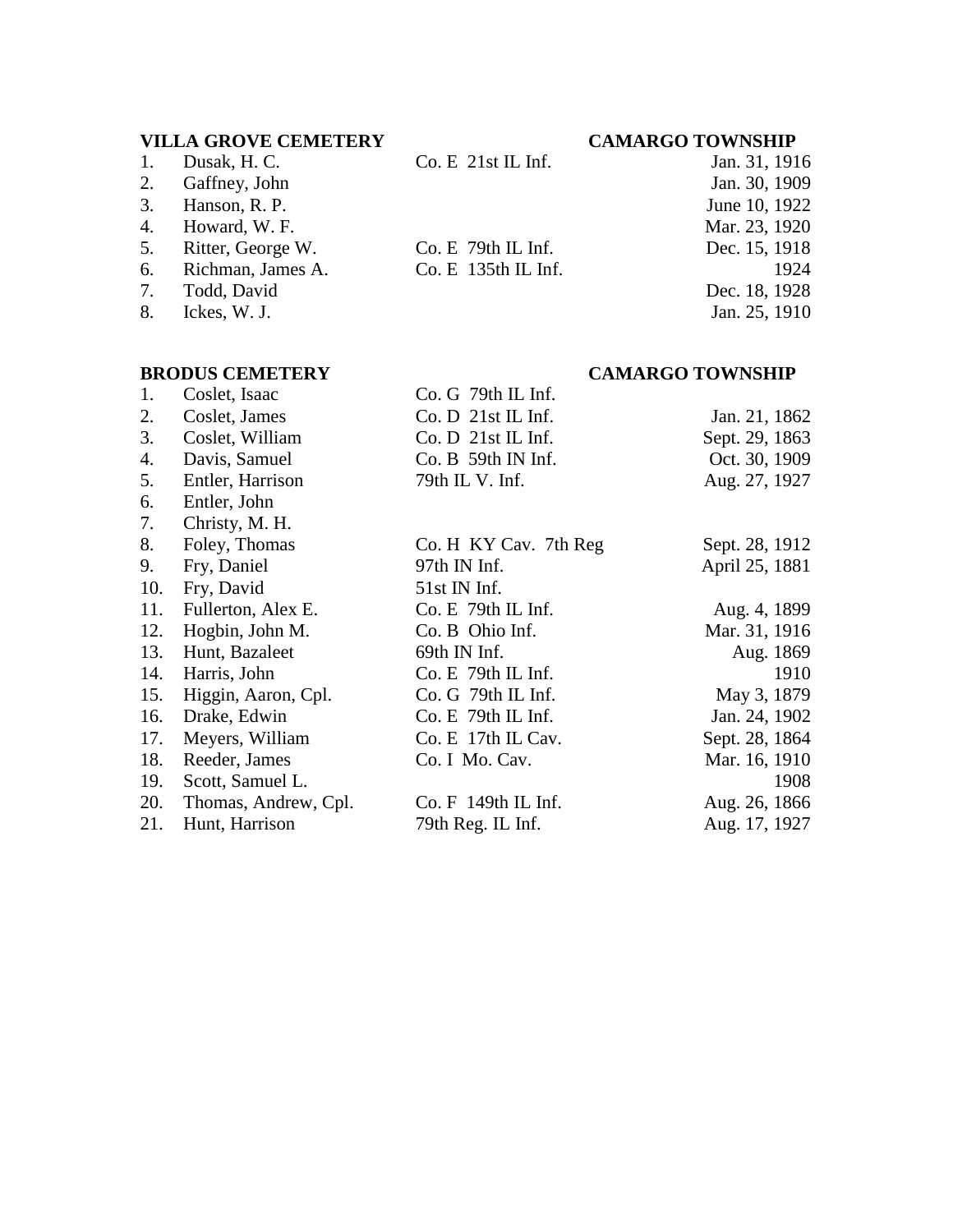# **VAN VOORHIS CEMETERY BOUDRE, TOWNSHIP**

| 1.  | Barnett, James E.        | Co. E 79th IL Inf.   | 1914           |
|-----|--------------------------|----------------------|----------------|
| 2.  | Britton, Arron R.        | Co. E 79th IL Inf.   | Sept. 28, 1864 |
|     | Died Andersville         |                      |                |
| 3.  | Bushey, George W.        | Co. F 149th IL Inf.  | 1915           |
| 4.  | Cambridge, Edwin E.      | Co. B 2 IN Cav.      | Sept. 21, 1926 |
| 5.  | Clark, Jacob             | Co. C 66th IN Inf.   | April 10, 1872 |
| 6.  | Cox, Robert B.           | Co. I Iowa Inf. VVI  | 1920           |
| 7.  | Davidson, James          | Co. F IL Inf.        | Oct. 17, 1876  |
| 8.  | Denny, Thomas J.         | Co. I IN Inf.        |                |
|     |                          | Co. M 2nd US Cav.    |                |
| 9.  | Frantz, Andrew R.        | Co. H 79th IL Inf.   | Mar. 18, 1929  |
| 10. | Goldberry, Jerry         |                      | April 1883     |
| 11. | Grimm, Henry             | Co. B 79th IL Inf.   | Dec. 31, 1889  |
| 12. | Hill, James              | Co. E 42nd IL Inf.   | Sept. 13, 1908 |
|     | Living & Vol. Dowagiac   |                      |                |
|     | Mich.                    |                      |                |
| 13. | Hopewell, William P.     | Co. F 149th IL Inf.  | May 11, 1876   |
| 14. | Howard, Clarkson         | Co. A 12th Ohio Inf. | Feb. 24, 1914  |
| 15. | Laughlin, John F.        | Co. B 54th IL Inf.   | Oct. 2, 1872   |
| 16. | Laughlin, Robert         | Co. B 54th IL Inf.   | May 25, 1866   |
| 17. | Laughlin, Stewart        | Co. G 79th IL Inf.   | June 25, 1865  |
| 18. | Martin, Levi, LT         | Co. D 18th IL Inf.   | Feb. 13, 1910  |
| 19. | McCaskey, John R.        | Co. C 33rd IN Inf.   | July 23, 1920  |
| 20. | McDonald, James          | Co. A 12th KY Cav.   | 1915           |
| 21. | McGregor, G.             | Co. A 125th IL Inf.  | May 27, 1881   |
|     | Living & Vol. Danville   |                      |                |
|     | <b>Vermillion County</b> |                      |                |
| 22. | Moss, James              | 4 IN Cav.            | March 9, 1902  |
| 23. | Musett, George W.        | Co. B 54th IL Inf.   | 1871           |
| 24. | Myers, B. F.             | Co. B 10th KY Cav.   | March 11, 1909 |
| 25. | Star, Eli                | Co. F 35th IL Inf.   | April 6, 1910  |
| 26. | Stewart, David           | Co. C 11th Ohio Cav. | Sept. 12, 1869 |
| 27. | Taylor, B. F.            | Co. B 35th IL Inf.   | 1900           |
| 28. | Troubridge, William      | Co. C 66th IN Inf.   | 1912           |
| 29. | Zigler, Elijah           | Co. B 54th IL Inf.   | April 2, 1862  |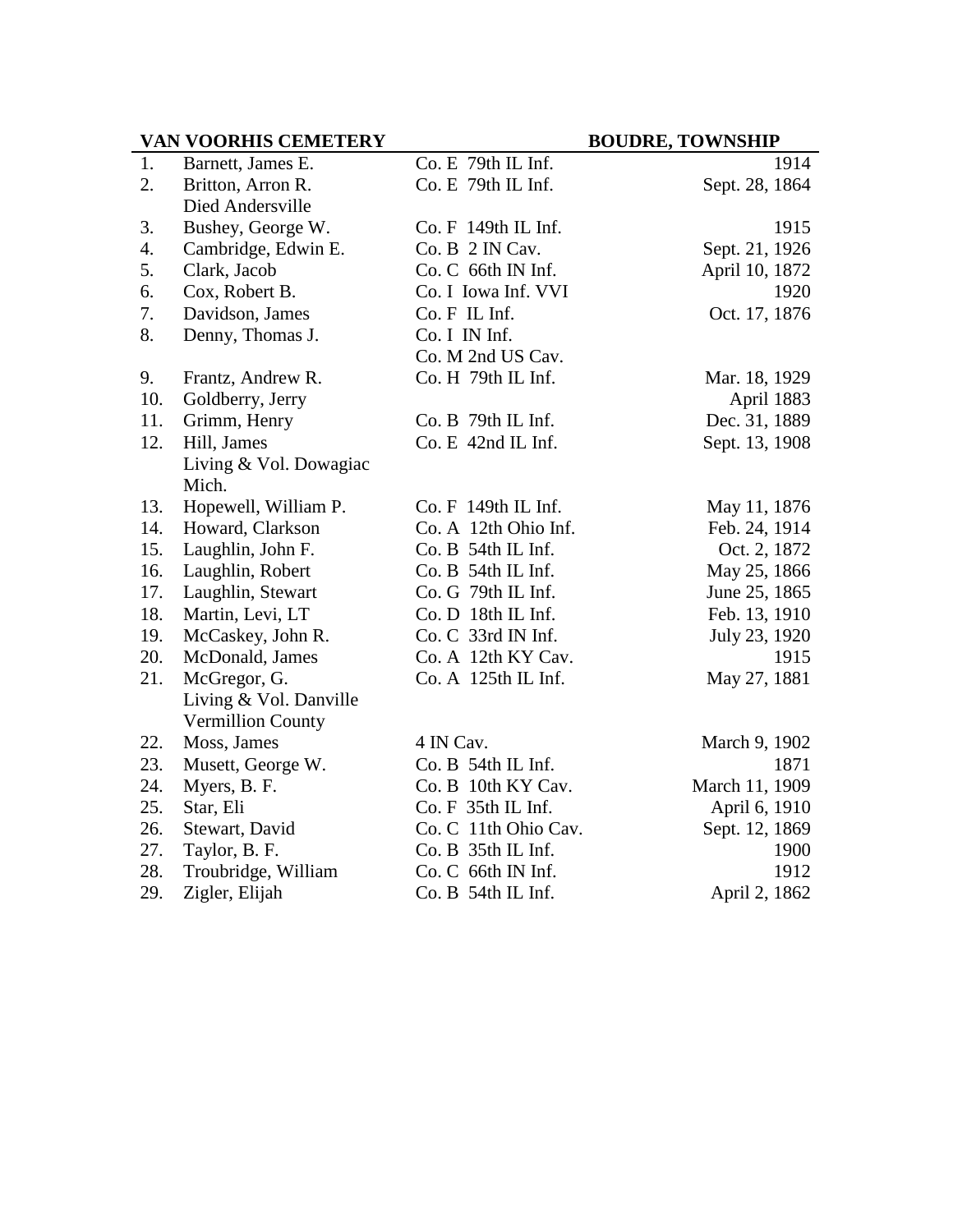# **JORDON CEMETERY FAIRLAND MURDOCK TOWNSHIP**

1. Duncan, Alfred Co. I 10th IL Cav. Nov. 16, 1933<br>
2. Ewing, William H. Co. E 57th IL Inf. Oct. 24, 1915

- 
- 

2. Ewing, William H. Co. E 57th IL Inf. Oct. 24, 1915<br>
3. Potter, Levi A. Co. K 129th IN Inf. Sept. 14, 1912

3. Potter, Levi A. Co. K 129th IN Inf.<br>4. Jones, George Washington Union Army 4. Jones, George Washington

# **MURDOCK CEMETERY MURDOCK TOWNSHIP**

| 1. | Chilcote, N. B., Cpl.      | $Co. C$ 150th IL Inf. | Feb. 13, 1901 |
|----|----------------------------|-----------------------|---------------|
|    | Living & Vol. Kansas Edgar |                       |               |
|    | County                     |                       |               |
| 2. | Clay, William              | $Co. A$ 116th IL Inf. | 1928          |
|    | 3. Harshbarger, Joseph     | $Co. B$ 7th IN Inf.   | Jan. 23, 1916 |
|    | 4. Helm, Robert B.         | $Co. E$ 79th IL Inf.  | Aug. 29, 1910 |
| 5. | Thomas, Perry, C.          | $Co. A$ 149th IL Inf. | July 9, 1919  |
|    | 6. Williams, G. W.         | Co. C. 91st IN Inf.   | Aug. 7, 1908  |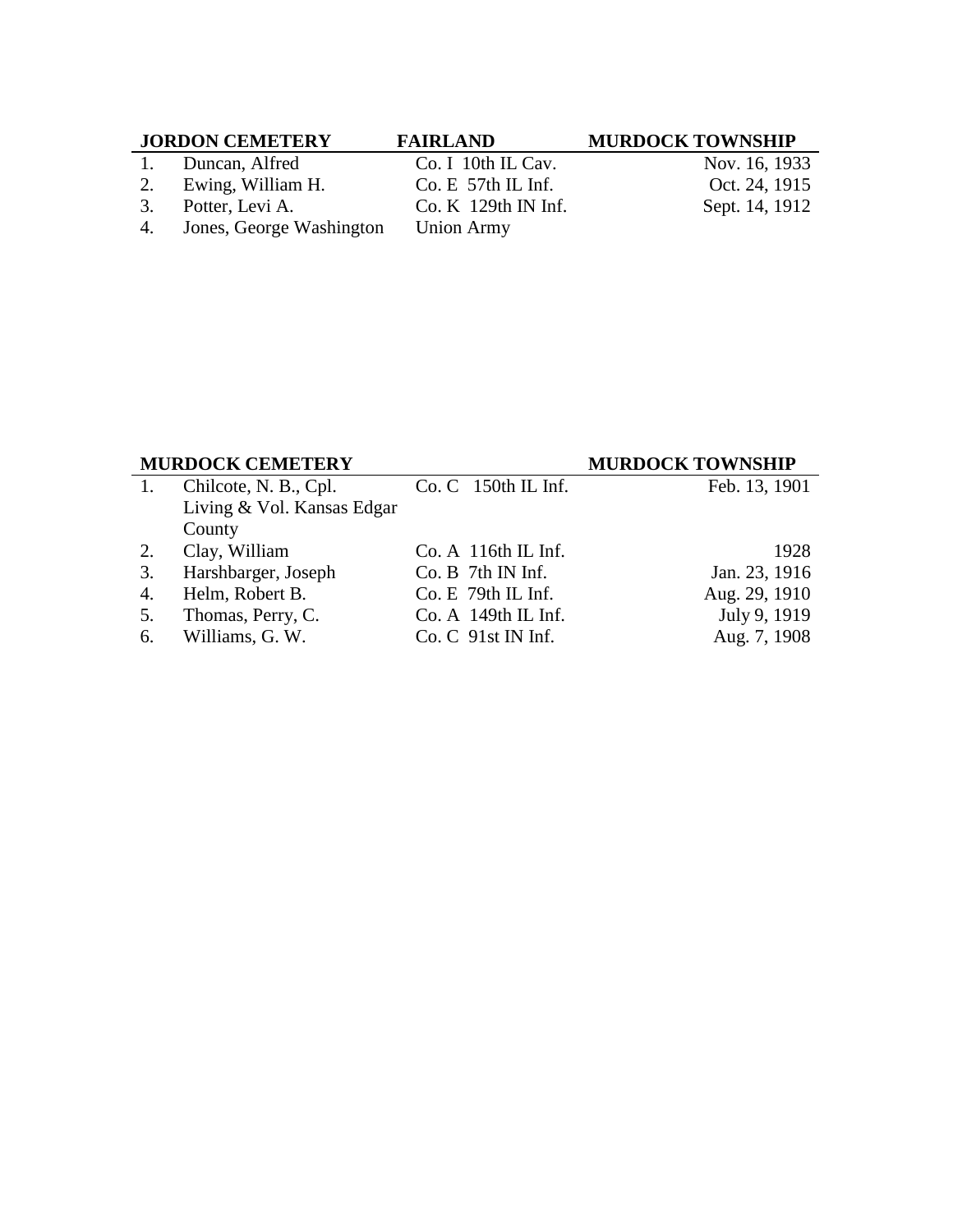| <b>ANTIOCH (HUGO) CEMETERY</b> |                                                                                                  |                                                   | <b>BOUDRE TOWNSHIP</b>              |
|--------------------------------|--------------------------------------------------------------------------------------------------|---------------------------------------------------|-------------------------------------|
| 1.                             | Barnett, James, Pvt.                                                                             | Co. I 68th IL Vol. Inf.<br>Edgar county (Palermo) | July 24, 1901                       |
| 2.                             | Brasser, Joe                                                                                     |                                                   |                                     |
| 3.                             | Carthworl, Thomas                                                                                | $Co. B$ 22nd IN Inf.                              | B. Dec. 21, 1849,<br>D. Jan 9, 1932 |
| 4.                             | Davis, John B., 1st Sgt.<br>Wife Lydia - Sept. 24, 1887<br>49yr, 12da.                           | $Co.D$ IL $25th$ Inf.                             | Oct. 30, 1909                       |
| 5.<br>6.                       | Davis, Walter P<br>Estes, John W.                                                                |                                                   | 1915                                |
| 7.<br>8.                       | Grathwohl, Thomas<br>Green, Isaac                                                                | 22nd IL Vol. Inf.                                 | Jan. 9, 1932<br>1907                |
| 9.                             | Ingram, Harvey, Sgt.<br>Wife 1) Martha Mar. 22,<br>1880; 2) Ellen April 9, 1844-<br>June 4, 1917 | Co. G 79th IL Vol. Inf.                           | Aug. 20, 1896                       |
| 10.                            | Jones, Richard H.                                                                                | 14th Bat. IN Vol. Art.                            | 1908                                |
| 11.                            | McGrath, Lawrence, 2nd Lt.                                                                       | Co. D 21st IL Inf.                                | Feb. 1, 1883                        |
| 12.                            | Murphy, James                                                                                    |                                                   | Aug. 22, 1910                       |
| 13.                            | Murphy, Wilson<br>Wife Elizabeth, July 27,<br>1828-May 24, 1913                                  | Co. E 79th IL Inf.                                | Feb. 7, 1908                        |
| 14.                            | Parker, L. L., 1st Lt.<br>Wife Mary A. Aug. 28,<br>1837- Aug. 11, 1906                           | Co. D 25th IL Inf.                                | B. 1832, D. July 22,<br>1910        |
| 15.                            | Parker, S. K.                                                                                    | Co. F 4th IL Cav.                                 |                                     |
| 16.                            | Smith, John O.                                                                                   |                                                   | Dec. 3, 1926                        |
| 17.                            | Van Deventer                                                                                     |                                                   |                                     |
| 18.                            | West, William                                                                                    | $Co. E$ 25th IL Inf.                              | Oct. 9, 1917                        |
| 19.                            | Caypney, John                                                                                    | <b>MEXICAN WAR</b>                                |                                     |
| 1.                             | Gill, Shiloh                                                                                     |                                                   | 1918                                |
| 2.                             | Scott, William                                                                                   | Co. F 149th IL Inf.                               | Jan. 3, 1923                        |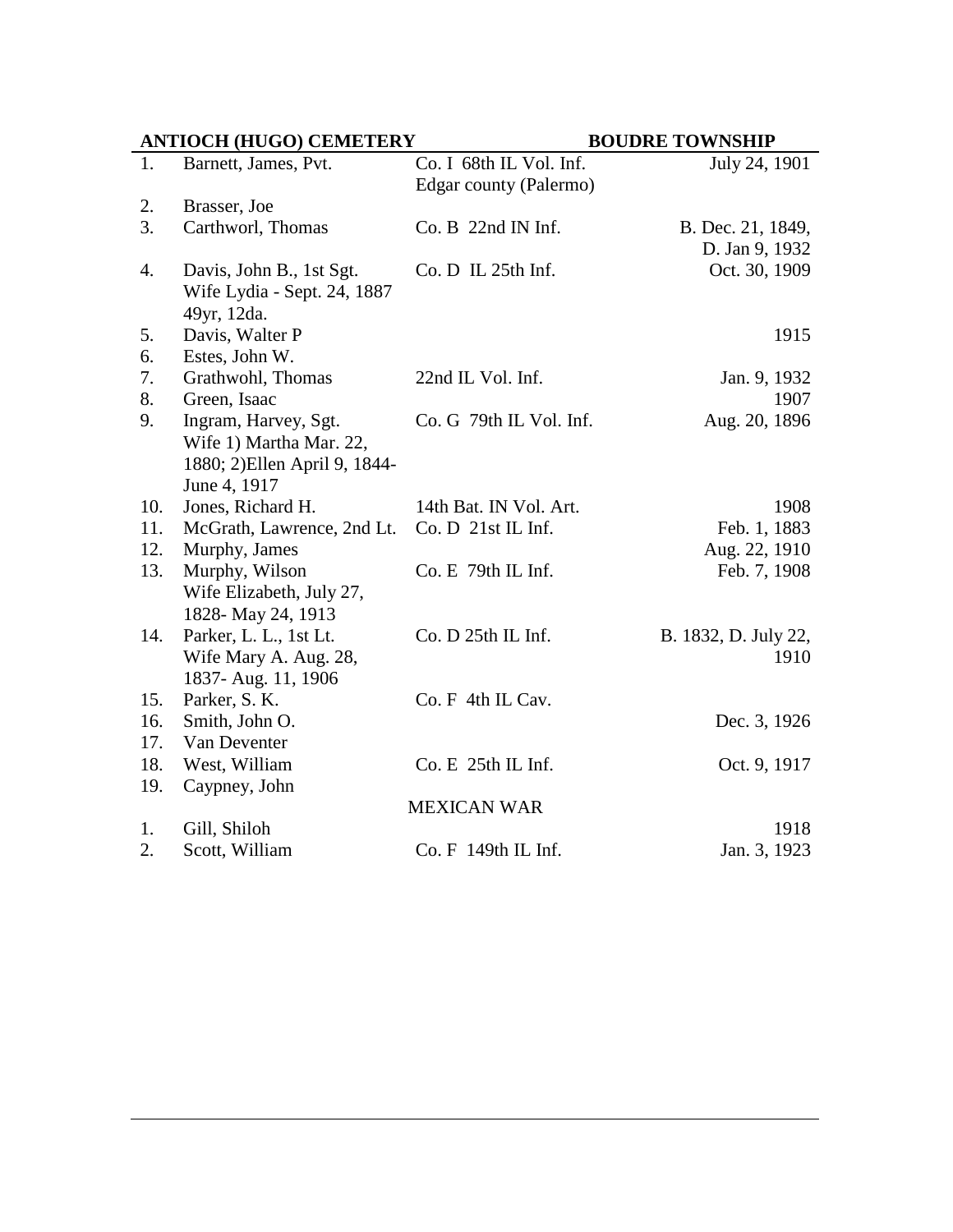# **RIVERSIDE, HUGO GILL CEMETERY BOUDRE TOWNSHIP**

- 1. Waldrop, Steven 13th Cav. Reg. IL Sept. 16, 1869 2. McIntyre, Robert N., GAR Co. B 54th IL Inf. Feb. 4, 1879
- 
- 3. Unknown, c.
- 4. Unknown, c.

# **PLEASANT GROVE NIP & TUCK BOUDRE TOWNSHIP**

# 1. Mullis, Lankford Co. H 49th KY Inf. Jan. 7, 1927

2. Wood, Enough, 1st Lt. Co. B IN Inf.

# **UNION CEMETERY, HINDSBORO BOUDRE TOWNSHIP**

1. Redman, John W. 122nd Ohio Inf. Jan. 16, 1906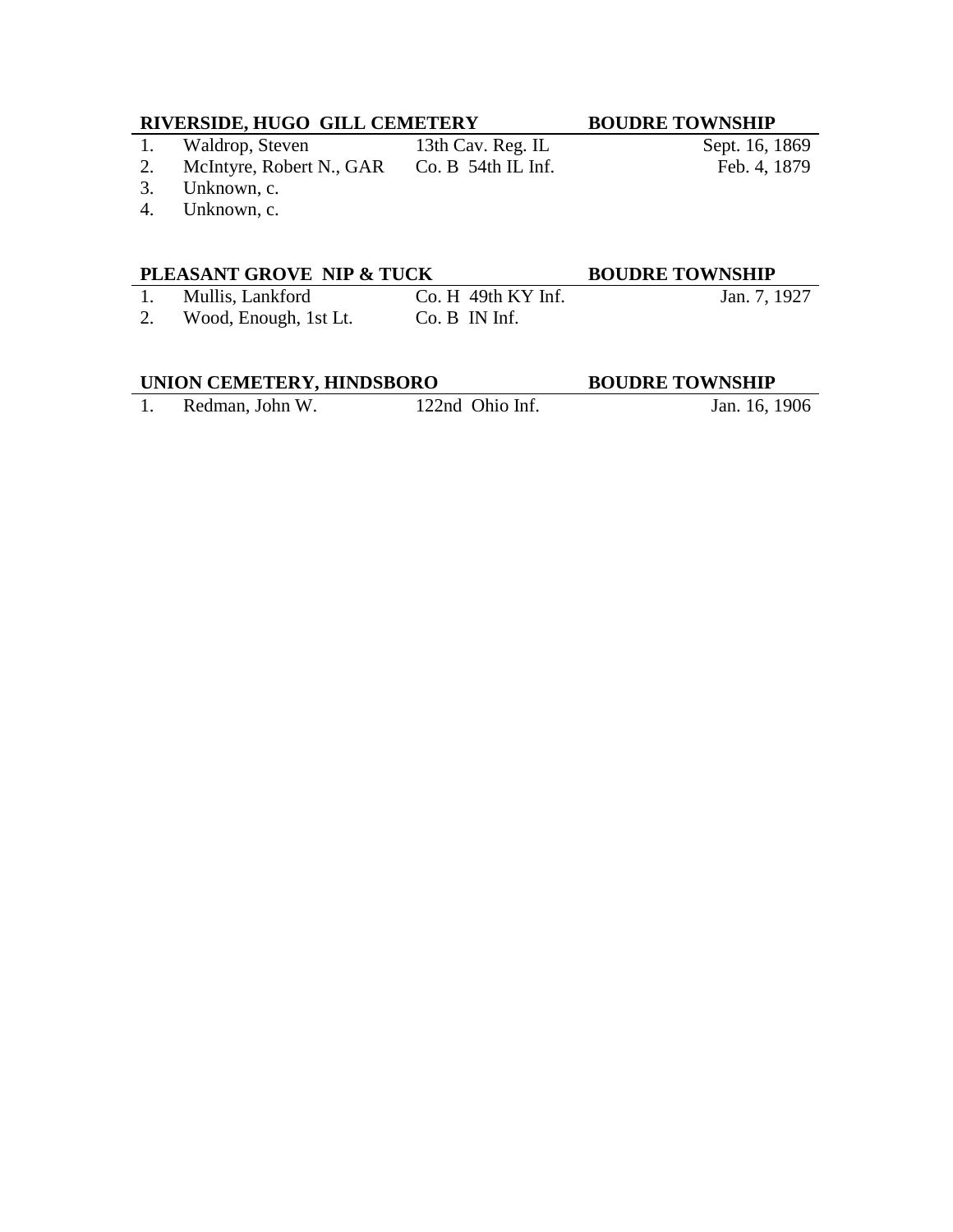|     | <b>ALBIN CEMETERY</b>       | <b>WESLEY CHAPEL</b> | <b>NEWMAN TOWNSHIP</b> |
|-----|-----------------------------|----------------------|------------------------|
| 1.  | Bender, Henry J.            | Co. E IN V. Inf.     | May 5, 1904            |
| 2.  | Bracket, William R.         | $Co. E$ 79th IL Inf. | Dec. 31, 1862          |
| 3.  | Bradley, Dr. Samuel R.      | 16th IN V. Inf.      | Dec. 16, 1895          |
| 4.  | Corbin, David T.            | Co. F 149th IL Inf.  | Sept. 27, 1920         |
| 5.  | Corbin, George W., Cpl.     | Co. A 70th IL Inf.   |                        |
| 6.  | Coykendall, Cyrus A.        | Co. D 21st IL Inf.   | Jan. 10, 1965          |
| 7.  | Fiddler, David C.           |                      | Oct. 27, 1868          |
| 8.  | Gilbert, Samuel W.          |                      | Jan. 7, 1862           |
| 9.  | Hawkins, John               | $Co. E$ 79th IL Inf. | Feb. 17, 1908          |
| 10. | Hawkins, Samuel             | Co. E 79th IL Inf.   | Oct. 19, 1911          |
| 11. | Hendershot, H.              | Co. A 168th PA Mil.  |                        |
| 12. | Hopkins, George             | Co. H 25th IL Inf.   | May 2, 1903            |
| 13. | Hopkins, Harrison, 1st Sgt. | Co. H 25th IL Inf.   | Sept. 12, 1861         |
|     | Died Jefferson City         |                      |                        |
| 14. | Howard, D. N., Sgt.         | $Co. E$ 79th IL Inf. | Aug. 17, 1864          |
|     | Died Andersonville          |                      |                        |
| 15. | Howell, Enoch J.            | Mexican War          | Feb. 19, 1855          |
| 16. | Johnson, Thomas E.          | CI 1st MO. Inf.      | Jan. 19, 1929          |
| 17. | King, William               |                      | April 16, 1874         |
| 18. | Metcalfe, Simpson           |                      | Dec. 15, 1882          |
| 19. | Saffle, John                |                      | June 14, 1885          |
| 20. | Skinner, Joel               | 70 & 149th IL Inf.   | April 4, 1882          |
| 21  | Skinner, John               | Co. E 79th IL Inf.   | Jan. 14, 1909          |
| 22. | Skinner, William W.         | Co. E 79th IL Inf.   | June 6, 1908           |
| 23. | Sowers, John W.             | Co. A 70th IL Inf.   | Feb. 23, 1925          |
| 24. | Turbeyville, William        | $Co. E$ 79th IL Inf. | Nov. 26, 1908          |
| 25. | Vought, William D.          | Co. I 81st IN Inf.   | Nov. 12, 1908          |
| 26. | Yeager, John                | Co. H 25th IL Inf.   | May 20, 1866           |
|     |                             |                      |                        |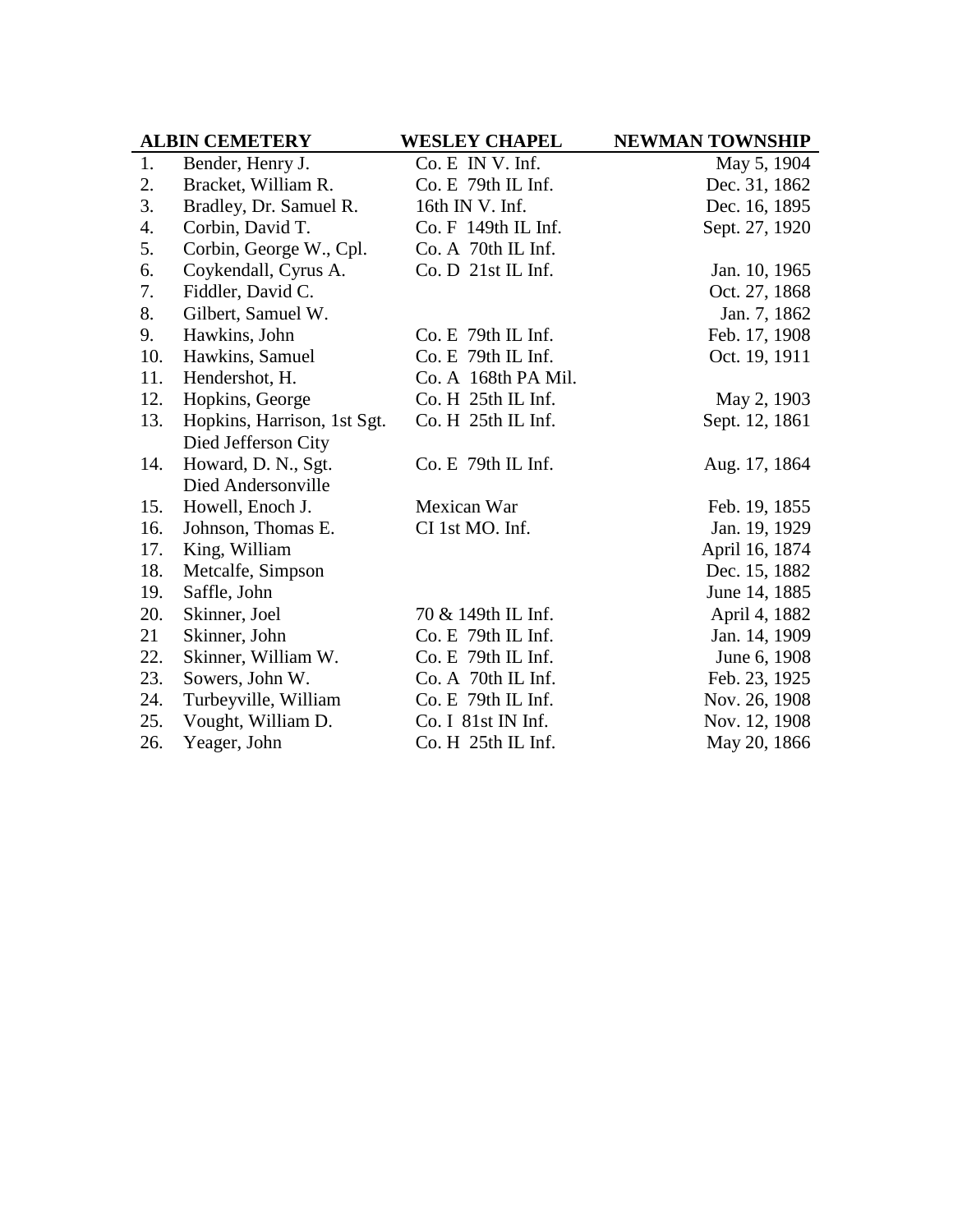# **PLEASANT RIDGE CEMETERY, NEWMAN**

| 1.  | Andrews, Silas, Pvt.     |                          |               |
|-----|--------------------------|--------------------------|---------------|
|     | Died April 7, 1923       |                          |               |
| 2.  | Bedwell, James B., Pvt.  | 97th IN Vol. Inf.        | Jan. 7, 1937  |
| 3.  | Danner, John W., Pvt.    |                          | May 7, 1898   |
| 4.  | Fidler, William J., Pvt. | $Co. F$ 149th IL Inf.    | Oct. 29, 1883 |
| 5.  | Lyons, Samuel, Pvt.      | Co. H 5th W.VA Cav.      | Oct. 27, 1884 |
| 6.  | McAlister, Benjamin F.,  | Co. G 135th Il Inf.      | Aug. 16, 1891 |
|     | Pvt.                     |                          |               |
| 7.  | McLain, David, Pvt.      | Co. G 130th IL Inf.      | Nov. 27, 1879 |
|     |                          | Disch. $2/1/63$ Disabil. |               |
| 8.  | Nelson, Robert T., Pvt.  | Co. I 91st Ohio Inf.     | Mar. 18, 1885 |
| 9.  | Pearce, Nathan, Pvt.     | Co. A 33rd IN Vol. Inf.  | Jan. 27, 1914 |
| 10. | Stackhouse, S. G., Pvt.  |                          | Jan. 30, 1910 |
| 11. | Stillwell, William H.    |                          |               |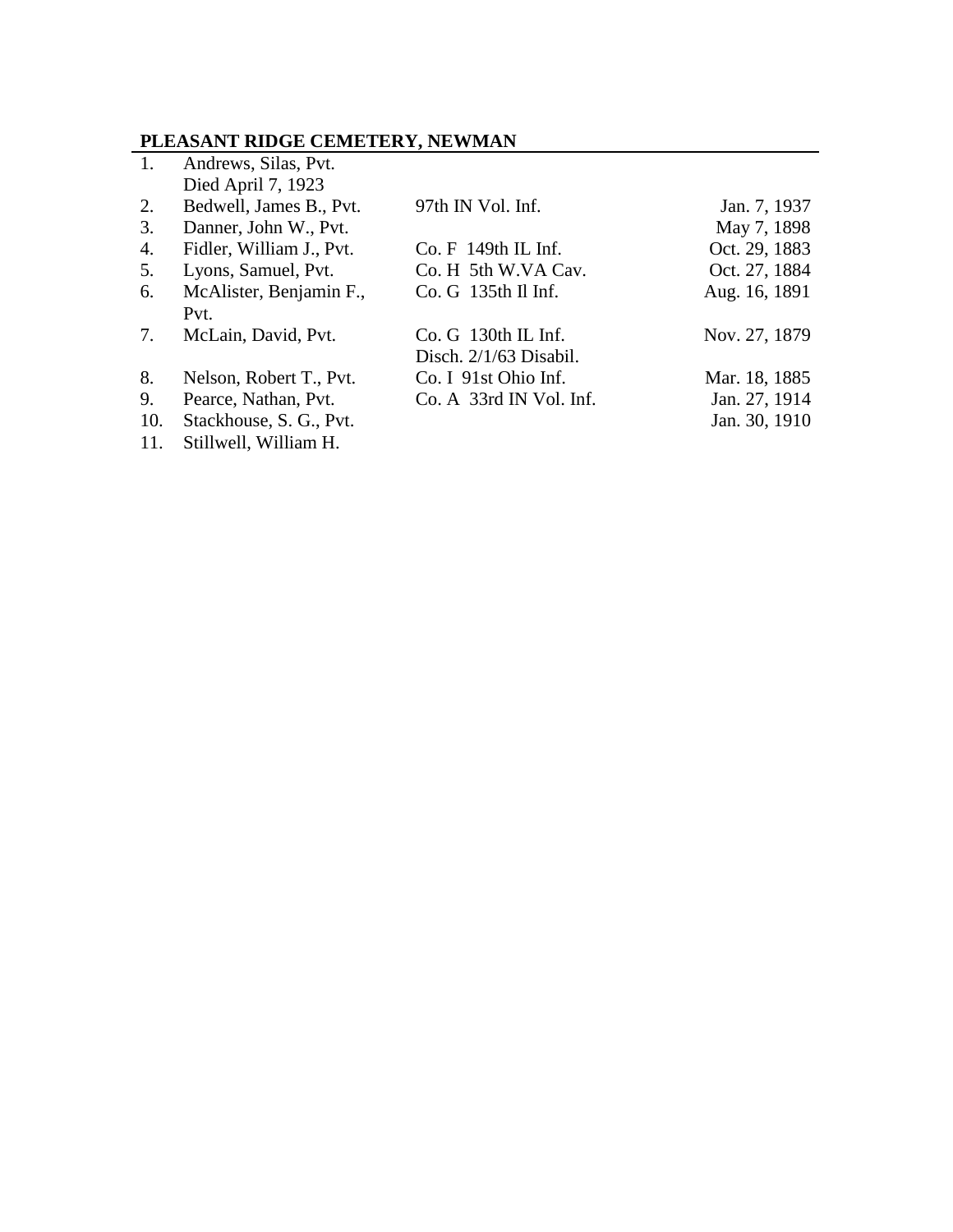| <b>LOWER LESTER CEMETERY</b> |                               | <b>GARRETT TOWNSHIP</b> |
|------------------------------|-------------------------------|-------------------------|
| Archer, Lemuel W.            |                               | 1870                    |
| Clark, Daniel                |                               | Oct. 15, 1870           |
| Foster, William              |                               |                         |
| Foust, William               | Co. C 1st E Tenn. Cav.        | Feb. 18, 1869           |
| Lester, T. C.                | $Co. B$ 79th IL Inf.          |                         |
| Puckett, Thomas              |                               | Nov. 14, 1868           |
| Randolph, C.O.               | Co. H <sub>25th</sub> IL Inf. |                         |
| Remmel, Jacob                | $Co. K$ 79th IL Inf.          |                         |
| Remmel, Levi P.              | $Co. K$ 79th IL Inf.          | Aug. 11, 1866           |
| Roderick, Jasper             | $Co. B$ 79th IL Inf.          |                         |
| Roderick, Perry              | Co. B 79th IL Inf.            |                         |
|                              |                               |                         |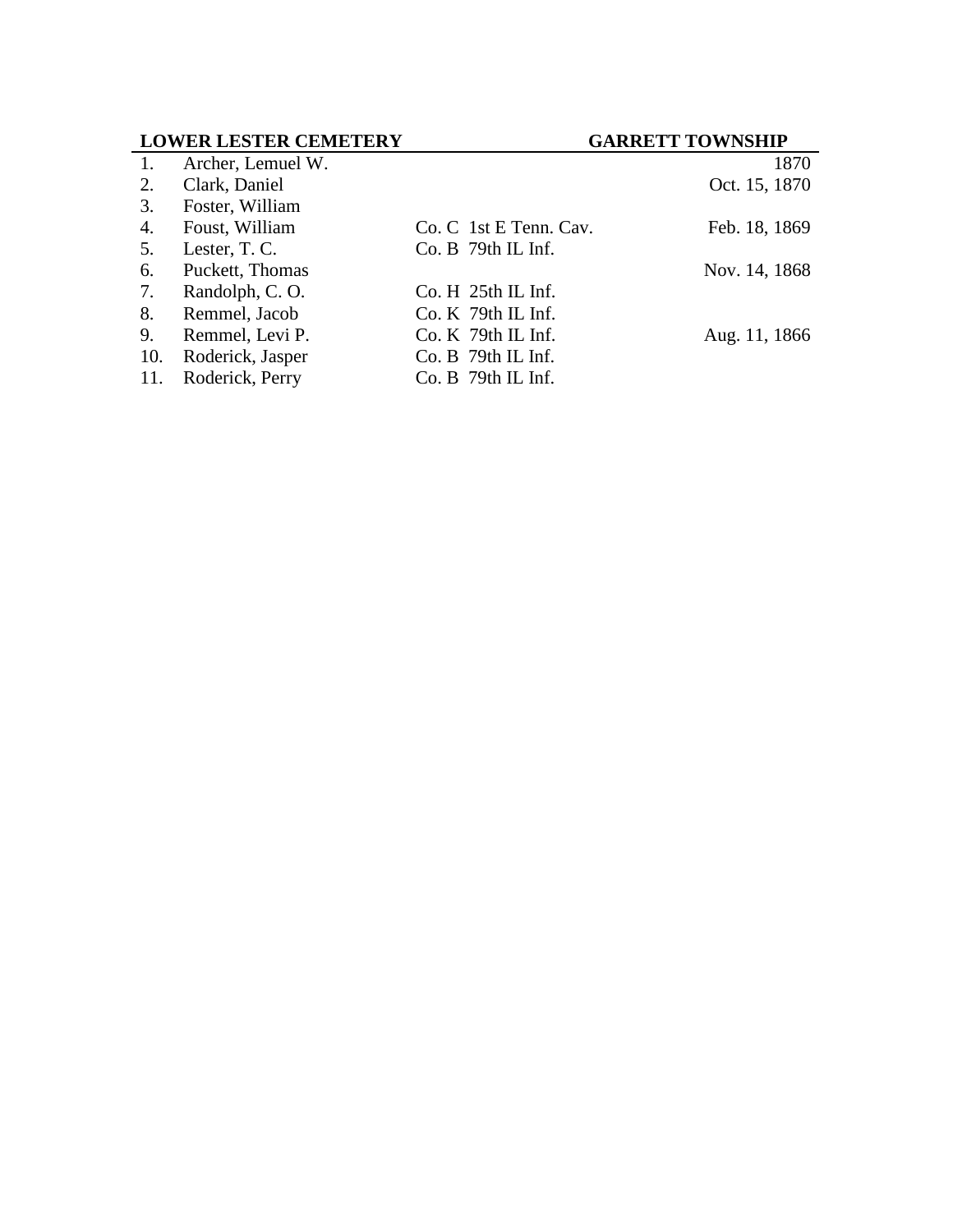# **LEWIS CEMETERY**

| $\overline{1}$ . | Brann, A. L.            |                      | Feb. 4, 1889   |
|------------------|-------------------------|----------------------|----------------|
| 2.               | Cade, Thomas, Pvt.      | Co. E 125th IL Inf.  | Mar. 1, 1880   |
|                  | Living & Vol. Sadorus,  |                      |                |
|                  | <b>Champaign County</b> |                      |                |
| 3.               | Cade, William           | Co. E 125th IL Inf.  | 1926           |
|                  | Living & Vol. Sadorus,  |                      |                |
|                  | <b>Champaign County</b> |                      |                |
| 4.               | Early, S. G.            |                      |                |
| 5.               | Early, William L.       | Co. H 25th IL Inf.   | June 18, 1880  |
| 6.               | Harrison, Jonathan A.   | Co. E 125th IL Inf.  | Mar. 2, 1863   |
|                  | Living & Vol. Sadorus,  |                      |                |
|                  | <b>Champaign County</b> |                      |                |
| 7.               | Hickman                 |                      | Aug. 21, 1868  |
| 8.               | Holliday, Jacob M.      |                      | July 7, 1862   |
| 9.               | Holliday, S.W.          | Co. I 26th IL Inf.   | Aug. 13, 1920  |
|                  | Living & Vol. Sadorus,  |                      |                |
|                  | <b>Champaign County</b> |                      |                |
| 10.              | Hurtt, Charles          |                      | Dec. 8, 1865   |
| 11.              | Lewis, James J.         | Co. H 25th IL Inf.   | 1916           |
| 12.              | Lewis, John             | Co. B 79th IL Inf.   | Feb. 17, 1863  |
|                  | Died Murfreesboro, TN   |                      |                |
| 13.              | Lewis, Thomas W.        | $Co. B$ 79th IL Inf. | April 2, 1881  |
| 14.              | Marquis, Ephraim W.     |                      | April 13, 1865 |
| 15.              | Marquis, Isaac          |                      | April 13, 1865 |
| 16.              | Muir, Cyrus             | Co. B 79th IL Inf.   | June 29, 1872  |
|                  |                         | Cisch. 2/26/63       |                |
| 17.              | Records, Elmer C.       | Co. E 65th IL Inf.   | Dec. 24, 1893  |
| 18.              | Rich, Judson            |                      | Feb. 2, 1872   |
| 19.              | Urqubart, John, 2nd Lt. | Co. E 125th IL Inf.  | Nov. 11, 1865  |
|                  | Vol. Sadorus, Champaign |                      |                |
|                  | County                  |                      |                |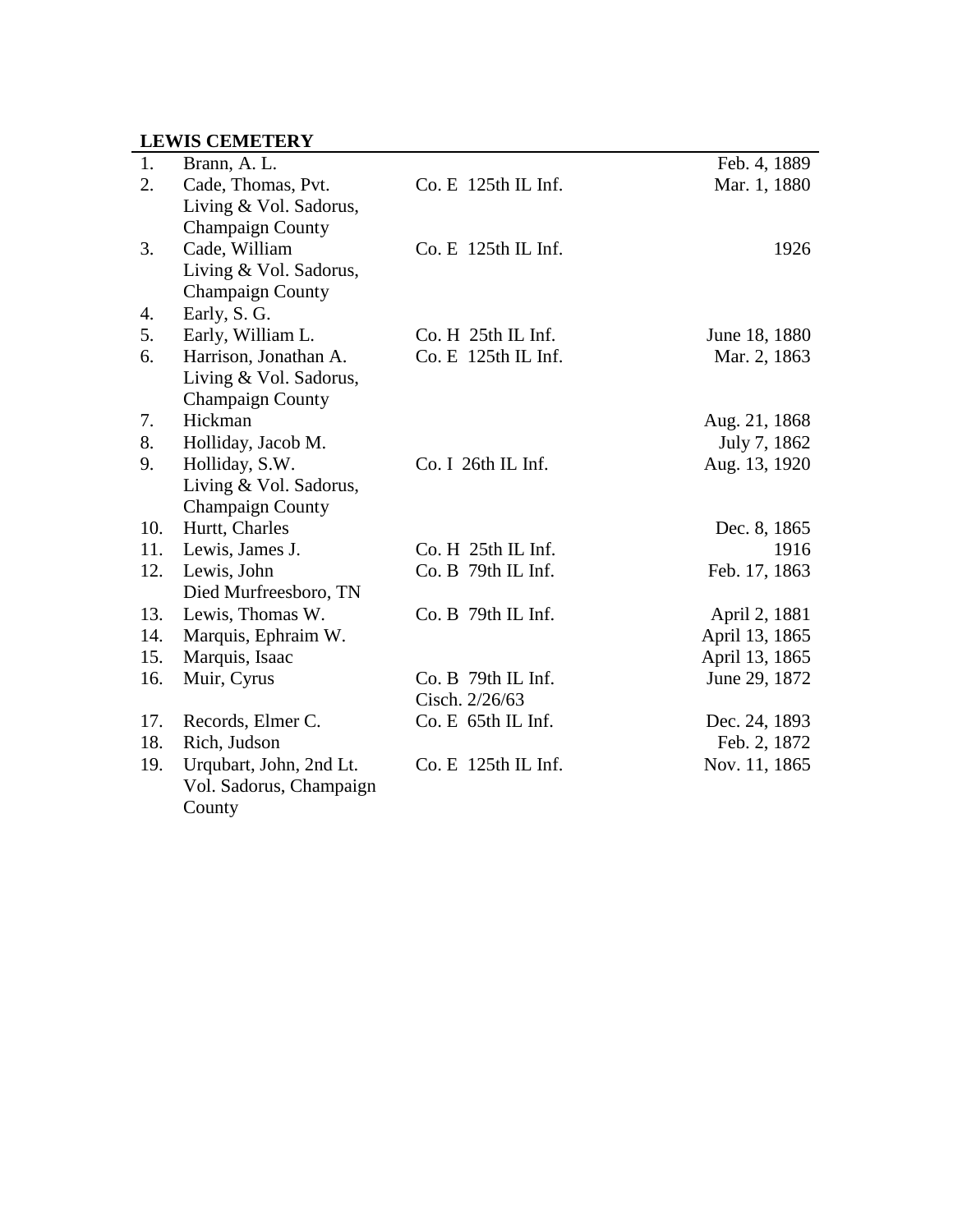# **NELSON CEMETERY TUSCOLA TOWNSHIP**

- 
- 
- 
- 4. Ross, I. W., Sgt. Co. K 1st MO Eng. Mil.

# 1. Burk, Middleton Co. I 13th MO. Cav. 2. Gates, Jas. R. Co. D 173rd Ohio Inf. 1910<br>
3. Howell, H. W., Sgt. Co. M 7th Ohio Cav. Oct. 7, 1920

3. Howell, H. W., Sgt. Co. M 7th Ohio Cav. Oct. 7, 1920<br>4. Ross, I. W., Sgt. Co. K 1st MO Eng. Mil.

# **CHESTERVILLE CEMETERY BOURBON TOWNSHIP**

1. McCabe, J. J. Co. F 79th IL Inf.

2. Brown, W. A. Co. B 79th IL Inf. Jan. 24, 1893

# **EVANGELICAL CEMETERY GARRETT TOWNSHIP**

1. Balthaser, Adolph Co. B 154th IL Inf. Aug. 14, 1912

2. Graham, Jacob Oct. 21, 1891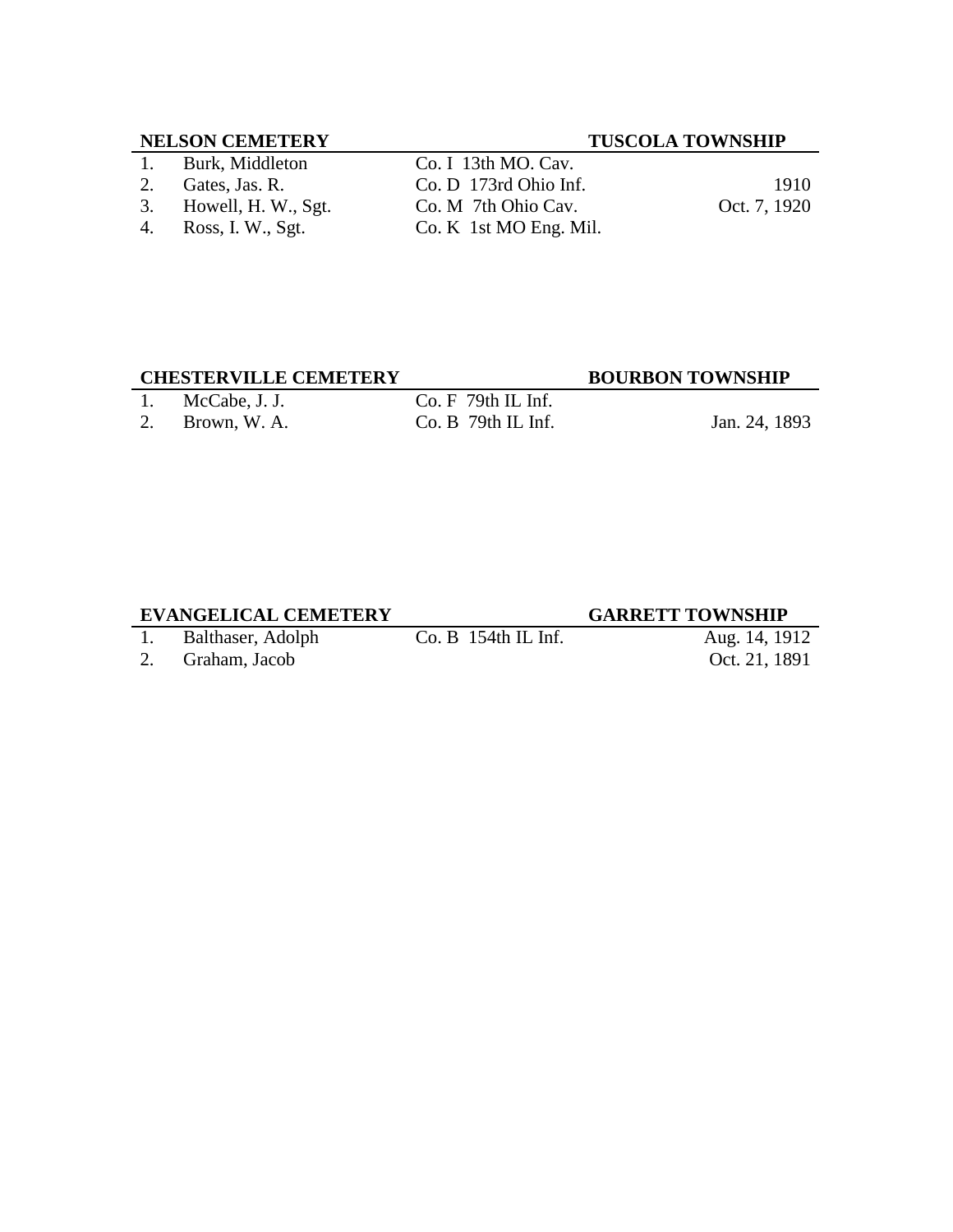|     | <b>FAIRFIELD CEMETERY</b> |                        | <b>NEWMAN TOWNSHIP</b> |
|-----|---------------------------|------------------------|------------------------|
| 1.  | Andrews, Martin           |                        | 1920                   |
| 2.  | Bell, Oliver              | Co. E 59th IL Inf.     | Feb. 27, 1917          |
| 3.  | Biggs, John R.            | Co. H 25th IL Inf.     | Nov. 21, 1863          |
| 4.  | Bivens, George W.         | Co. E 69th IN Inf.     | Dec. 21, 1878          |
| 5.  | Bradfield, Simon          |                        | May 3, 1872            |
| 6.  | Brock, George W.          |                        | Jan. 3, 1926           |
| 7.  | Burnett, Joseph B.        |                        |                        |
| 8.  | Brown, Asail              |                        |                        |
| 9.  | Burton, William           |                        | 1918                   |
| 10. | Cable, Jonathan           |                        | June 3, 1901           |
| 11. | Cayhoe, John B.           | Co. C. 2nd IL Lt. Art. | Sept. 10, 1904         |
| 12. | Coryell, Daniel           | 1st MO Cav.            | Aug. 12, 1921          |
| 13. | Devall, Jessie            | Co. A 25th Penn. Cav.  | Sept. 10, 1885         |
| 14. | Dillworth, Robert         |                        | 1915                   |
| 15. | Donehey, S. M.            | Co. B 33rd IN Inf.     | June 30, 1913          |
| 16. | Donehey, William          | Co. B 33rd IN Inf.     | June 30, 1913          |
| 17. | Freeman, David P.         |                        | 1922                   |
| 18. | George, James M.          | Co. K 151st IN Inf.    | Nov. 28, 1934          |
| 19. | Gillogly, Spencer, Cpl.   | $Co. E$ 79th IL Inf.   |                        |
| 20. | Gillogly, Steven, Sgt.    | 79 & 42nd IL Inf.      | Dec. 19, 1865          |
| 21. | Gillogly, Thomas          | 1st MO. Cav.           | Dec. 2, 1904           |
| 22. | Grace, Mathew             |                        | Oct. 21, 1880          |
| 23. | Harrington, J. J.         |                        | Nov. 24, 1870          |
| 24. | Hedges, James A.          | 10th IN Cav.           | 1921                   |
| 25. | Hendricks, Nathan R.      |                        | Mar. 23, 1878          |
| 26. | Hess, Alexander           | $Co. E$ 79th IL Inf.   | Feb. 11, 1909          |
| 27. | Hill, I. S.               |                        | April 3, 1921          |
| 28. | Hinton, William           |                        | July 30, 1925          |
| 29. | Hollowell, Joseph F.      |                        | 1912                   |
| 30. | William, Hunt, 1st Lt.    | $Co. C$ 12th IL Inf.   | April 4, 1929          |
|     | Living & Vol. Danville,   |                        |                        |
|     | Vermillion County         |                        |                        |
| 31. | Irwin, James W., Cpl.     | 20th Ohio Inf.         | Jan. 6, 1928           |
| 32. | Long, J.F.                |                        | April 13, 1876         |
| 33. | Morris, Calvin C.         |                        | Feb. 25, 1888          |
| 34. | Neal, James M.            | Co. D. 21st IL Inf.    | 1917                   |
| 35. | Oder, John                |                        | Dec. 26, 1869          |
| 36. | Roberts, Andrew J.        |                        | Aug. 20, 1915          |
| 37. | Shaffer, David            |                        | Sept. 27, 1895         |
| 38. | Shaw, Amos                | CI 10th IL Cav.        | June 3, 1931           |
| 39. | Smith                     | U.S. Soldier           |                        |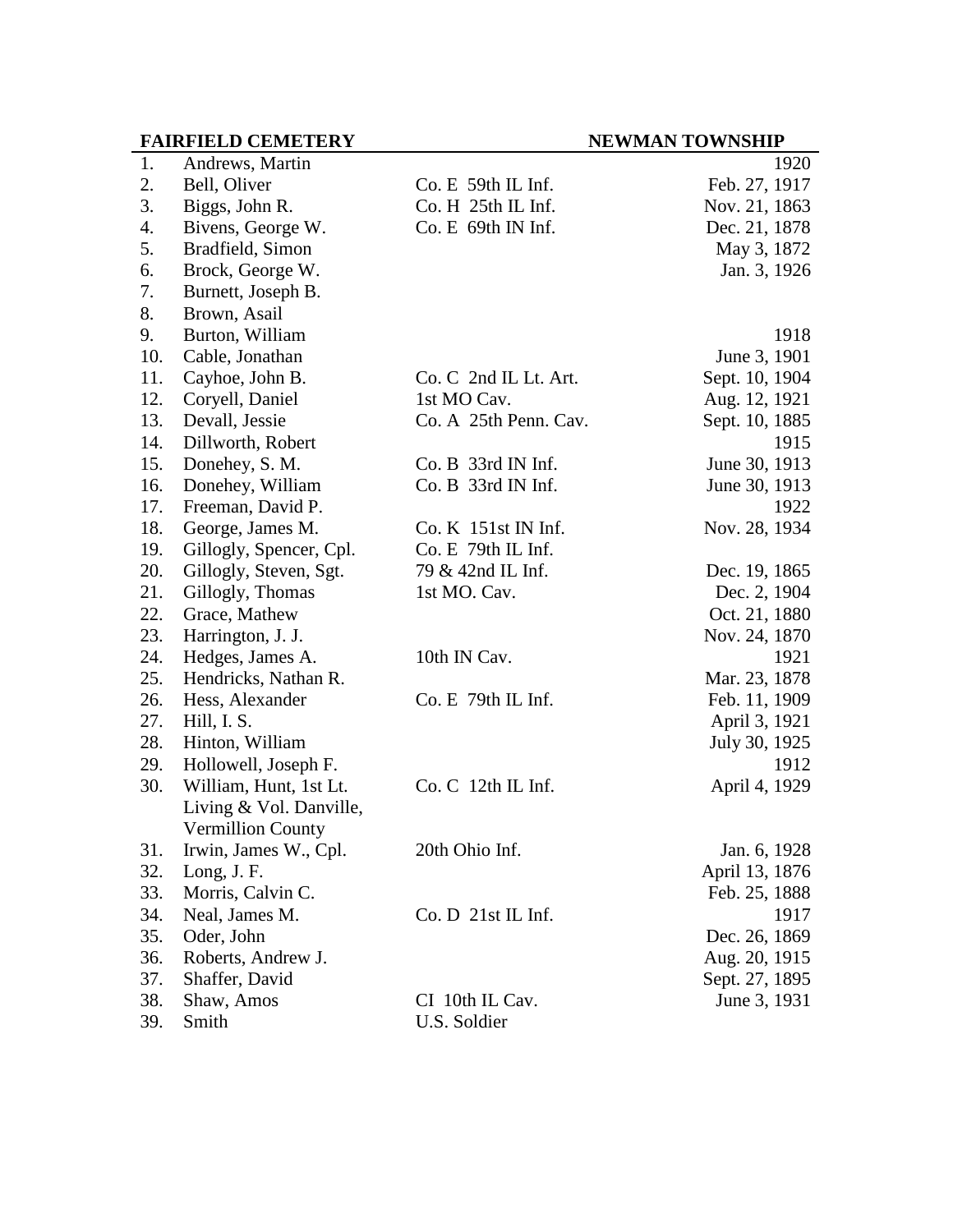# **FAIRFIELD CEMETERY NEWMAN TOWNSHIP**

- 
- 41. Swank, Peter S. Aug. 4, 1893
- 
- 43. Thomas, James
- 44. Walker, William, Capt. Co. H 99th IN Inf.
- 
- 46. Woodworth, Samuel D. Living & Vol. Cumberland County

40. Sutton, John H. Co. F 85th Penn. Inf. Dec. 24, 1889

45. Wells, John W. Co. D 185h IL Inf.

Co. K 32nd IL Inf. July 6, 1915

42. Swick, Jacob Co. F 1st Ohio H. Art. April 21, 1922<br>43. Thomas, James Co. F 1st Ohio H. Art. June 6, 1867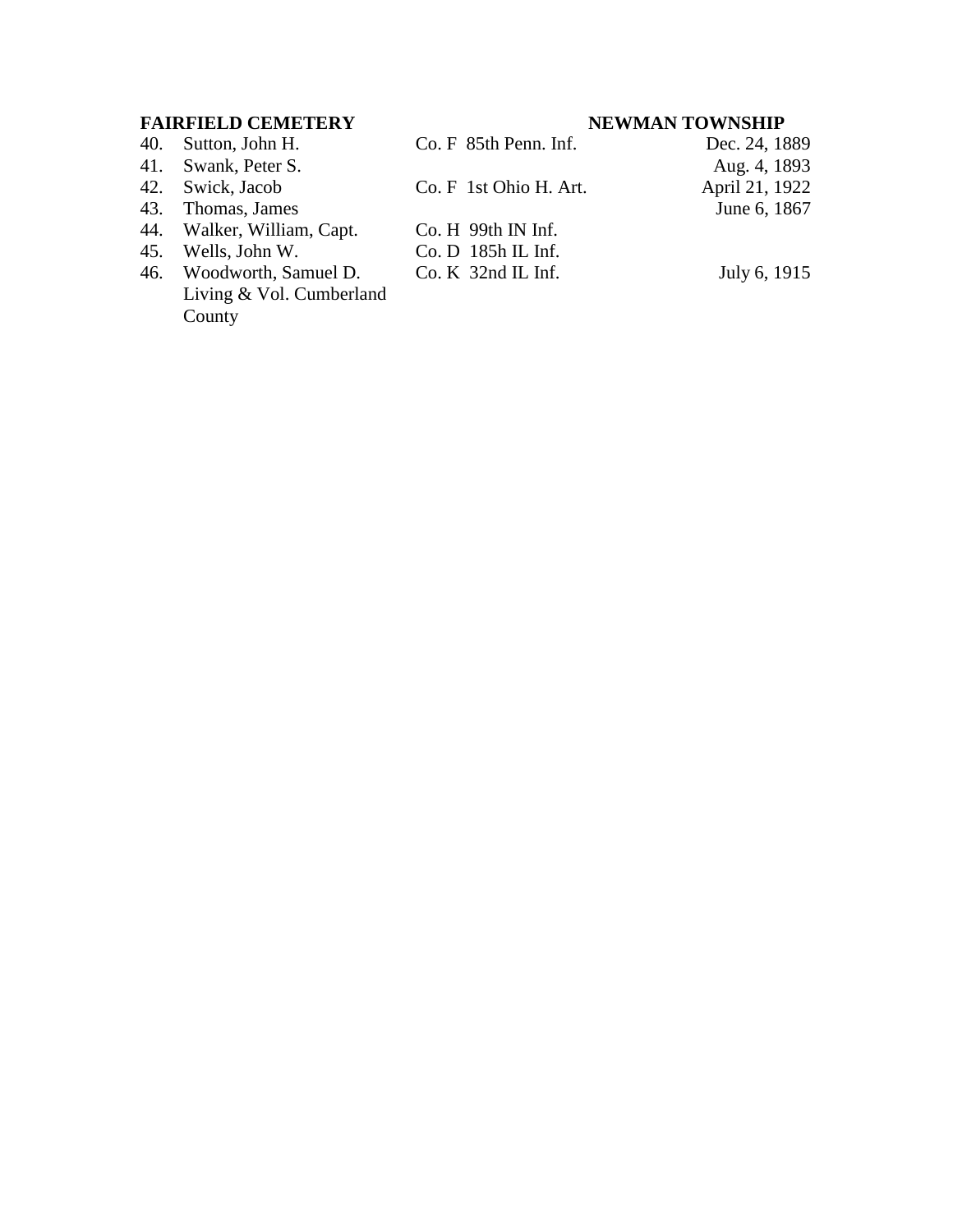|     | <b>NEWMAN CEMETERY</b>        |                         | <b>NEWMAN TOWNSHIP</b> |
|-----|-------------------------------|-------------------------|------------------------|
| 1.  | Bane, Harvey                  | Co. A 79th IL Inf.      | Aug. 1, 1918           |
| 2.  | Baney, George A.              | Co. H Ohio Inf.         | Aug. 22, 1913          |
| 3.  | Barnett, George D.            | Co. D 25th IL Inf.      | Dec. 8, 1923           |
| 4.  | Barr, James D.                | Co. C 8th IL Inf.       | June 29, 1913          |
| 5.  | Bennett, A.C.                 | Co. K 16th IL Inf.      | Dec. 26, 1914          |
| 6.  | Berkley, John L.              | Co. C 8th IL Inf.       | May 12, 1908           |
| 7.  | Briant, Henry W.              | Co. A 58th IN Inf.      | Sept. 17, 1900         |
| 8.  | Campbell, B. B.               | Co. B 44th IN Inf.      | Sept. 21, 1892         |
| 9.  | Campbell, George N.           | Co. C 1st IL Cav.       | Dec. 1, 1901           |
| 10. | Campbell, M. D.               | Co.D. 44th IN Inf.      | April 7, 1898          |
| 11. | Carrell, George W.            | Co. F 63rd IN Inf.      | Feb. 4, 1926           |
| 12. | Carrington, George D, 2nd Lt. | Co. B 11th IL Inf.      | July 12, 1924          |
|     | Living & Vol. Lacon, Near     |                         |                        |
|     | Vandalia                      |                         |                        |
| 13. | Cole, Daniel                  | Co. G 158th Penn. Inf.  | May 22, 1891           |
| 14. | Cornwell, W. B.               | Co. D 39th Ohio Inf.    | June 13, 1910          |
| 15. | Covert, I. N.                 | Co. E 79th IL Inf.      | June 5, 1901           |
| 16. | Cutsinger, H. I.              | Co. E 93rd IN Inf.      | Mar. 4, 1904           |
| 17. | Deem, W.R.                    | Co. A 7th IL Cav.       | Mar. 3, 1916           |
| 18. | Downing, James R.             | Co. D 39th IN Inf.      | April 5, 1902          |
| 19. | Eagler, Joseph                | Co. D Ohio Inf.         | July 3, 1912           |
| 20. | Fenwick, John W.              |                         | Feb. 7, 1913           |
| 21. | Fields, John D.               | Co. A 70th IL Inf.      | Oct. 22, 1886          |
| 22. | Freeman, William B.           | Co. H 59th IN Inf.      | 1923                   |
| 23. | Gabbart, John                 | Co. H 78th IL Vol. Inf. | Jan. 15, 1900          |
|     | Vol. At Dallas                |                         |                        |
| 24. | Gillogby, James, Cpl.         | Co. D 21st IL Inf.      | June 19, 1917          |
| 25. | Gossett, Nelson               | Co. E 7th IN Inf.       | July 29, 1905          |
| 26. | Hardman, Gideon E.            | Co. C 36th Ohio Inf.    | July 9, 1925           |
| 27. | Harper, Jonah                 | Co. B 154th IL Inf.     |                        |
| 28. | Hawkins, J. M.                | Co. I 1st MO Cav.       | Jan. 10, 1917          |
| 29. | Hendershot, W. W.             | Co. A 70th IL Inf.      | May 9, 1917            |
| 30. | Henderson, W. R.              |                         | June 29, 1919          |
| 31. | House, John                   | $Co. E$ 123rd IL Inf.   | April 7, 1908          |
|     | Living & Vol. Logan, Edgar    |                         |                        |
|     | County                        |                         |                        |
| 32. | Hurst, Thomas                 | Co. H 29th IL Inf.      | Jan. 9, 1892           |
|     | Living & Vol. Logan, Edgar    |                         |                        |
|     | County                        |                         |                        |
| 33. | Hutchison, H. B.              |                         |                        |
| 34. | Jones, O.C.                   | Co. M KY 9th Cav.       | Jan. 27, 1909          |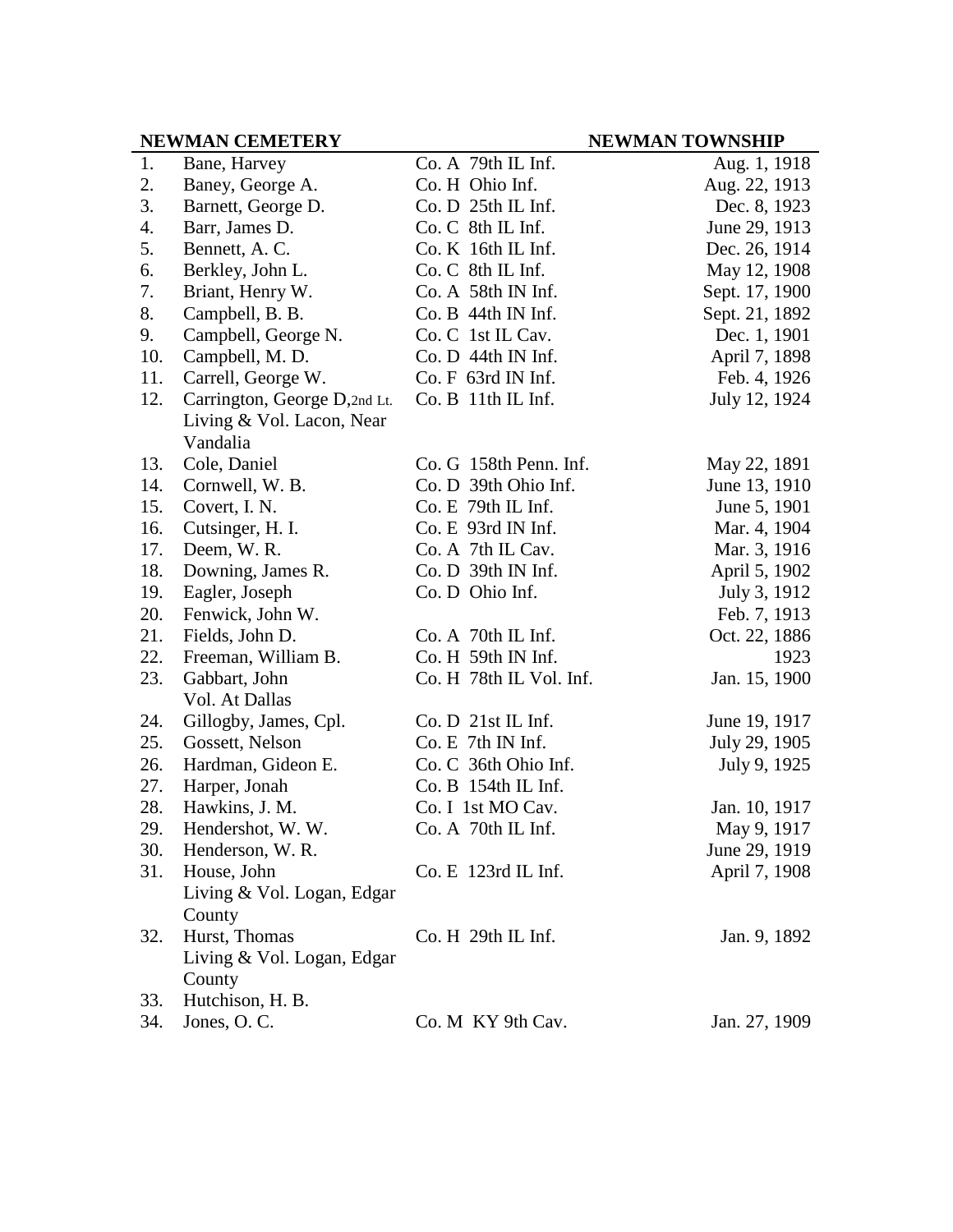|     | <b>NEWMAN CEMETERY</b>     |                        | <b>NEWMAN TOWNSHIP</b> |
|-----|----------------------------|------------------------|------------------------|
| 35. | King, John W.              | $Co. C$ 72nd IL Inf.   | Jan. 17, 1910          |
|     | Living & Vol. Champaign    |                        |                        |
|     | County                     |                        |                        |
| 36. | Link, John                 | $Co. K$ 67th IL Inf.   | Oct. 4, 1901           |
|     | Living & Vol. Champaign    |                        |                        |
|     | County                     |                        |                        |
| 37. | Long, $S.L.$               | $Co. K$ 62nd IL Inf.   | Sept. 5, 1911          |
|     | Living & Vol. Grandview,   |                        |                        |
|     | <b>Edgar County</b>        |                        |                        |
| 38. | Long, Stroder M.           | $Co. E$ 12th IL Inf.   | Aug. 20, 1898          |
| 39. | McAnally, Charles W.       | Co. B 64th IL Inf.     | April 14, 1898         |
|     | Living & Vol. Paris, Edgar |                        |                        |
|     | County                     |                        |                        |
| 40. | McCown, William L.         | $Co. E$ 79th IL Inf.   | May 21, 1922           |
| 41. | McGee, J. A.               | Co. F 49th Penn. Inf.  | March 27, 1910         |
| 42. | Miller, Samuel T.          | Co. I 13th Ohio Inf.   |                        |
| 43. | Morrow, James              | Co. E 12th IL Inf.     | March 3, 1912          |
|     | Living & Vol. Paris, Edgar |                        |                        |
|     | County                     |                        |                        |
| 44. | Mulvane, O. A.             | Co. B 80th Ohio Inf.   | Oct. 28, 1914          |
| 45. | Neideffer, James E.        | Co. A 8th Tenn. Inf.   | May 4, 1903            |
| 46. | Nidiffer, John F.          | Co. F 54th IL Inf.     | March 1, 1933          |
| 47. | O'Briant, Ashberry         | Co. K 125th IL - Co. K | June 4, 1912           |
|     |                            | 70th IN                |                        |
| 48. | Pound, W. J. G.            | Co. C 8th IL Inf.      | Dec. 27, 1917          |
| 49. | Root, D.O.                 | Co. H 25th IL Inf.     | Feb. 18, 1917          |
| 50. | Root, L. E.                | Co. K 3rd W.Va. Cav.   | April 1, 1918          |
| 51. | Saterly, Ossian            | Co. F 21st IL Inf.     | May 5, 1897            |
| 52. | Shaw, Thomas, Sgt.         | Co. G 3rd IN Cav.      | July 25, 1934          |
| 53. | Shumaker, Samuel L.        | Co. E 12th IL Inf.     | Oct. 7, 1899           |
|     | Living & Vol. Paris, Edgar |                        |                        |
|     | County                     |                        |                        |
| 54. | Shute, Issac, Sgt.         | Co. A 14th MO Cav.     | Dec. 5, 1867           |
| 55. | Sidenstricker, T. M., LT.  | $Co. E$ 12th IL Inf.   | April 14, 1898         |
| 56. | Silver, Albert             | Co. B 79th IL Inf.     | Aug. 11, 1914          |
| 57. | Skinner, Anson             | Co. E 79th IL Inf.     | Feb. 4, 1897           |
| 58. | Smith, James M., Capt.     | Co. B 58th IN Inf.     | Sept. 23, 1898         |
| 59. | Stone, John                | Co. B 21st IL Inf.     | June 5, 1900           |
| 60. | Sthelbach, Ignatius        | $Co. E$ 66th IL Inf.   | Jan. 2, 1919           |
| 61. | Thomas, Rueben             | Co. E 196th PA Inf.    | March 16, 1914         |
| 62. | Timmons, Laban A.          | Co. a 123rd IL Inf.    | Jan. 13, 1937          |
|     | Living & Vol. Hutton,      |                        |                        |
|     | <b>Edgar County</b>        |                        |                        |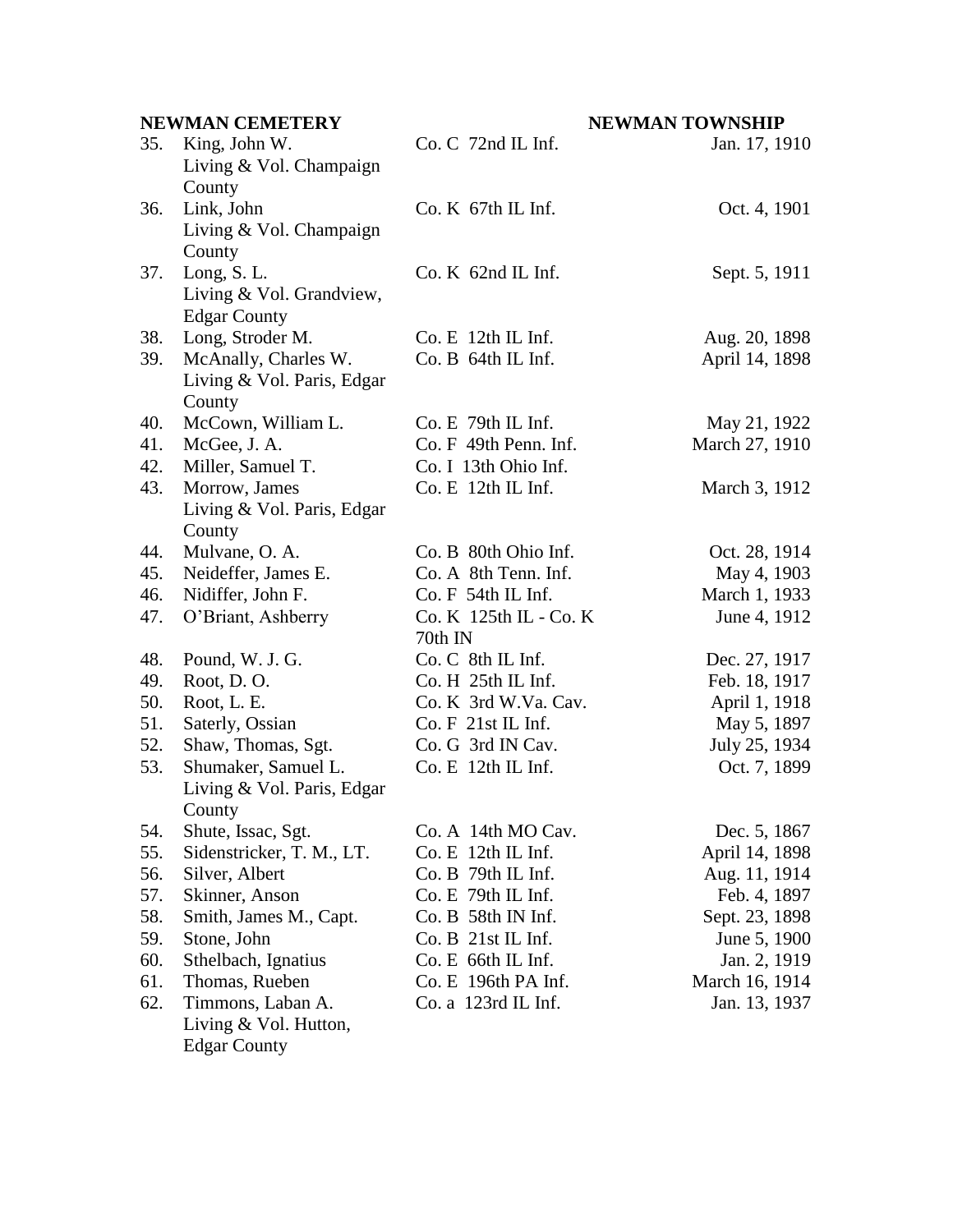# **NEWMAN CEMETERY NEWMAN TOWNSHIP**

| 63. Turbyville, Joel       | $Co. F$ 149th IL Inf. | Dec. 18, 1914 |
|----------------------------|-----------------------|---------------|
| 64. Vance, John M.         | $Co. A$ 74th IL Inf.  | Dec. 16, 1891 |
| 65. Vandine, Joseph, Cpl.  | $Co. K$ 62nd IL Inf.  | Nov. 22, 1909 |
| Living & Vol. Paris, Edgar |                       |               |
| County                     |                       |               |
| 66. White, George, Cpl.    | $Co. E$ 12th IL Inf.  | Aug. 12, 1904 |
| 67. Yeager, Frederick C.   | Co. A 70th IL Inf.    | Dec. 5, 1893  |

# **GUINN CEMETERY**

| Quick, David | Co. H 5th Ohio Inf. | Oct. 27, 1919 |
|--------------|---------------------|---------------|
|              |                     |               |

|     | <b>CARTRIGHT CEMETERY</b>   |                      | <b>GARRETT TOWNSHIP</b> |
|-----|-----------------------------|----------------------|-------------------------|
| 1.  | Bache, J. L.                | 69th Ohio Inf.       | 1922                    |
| 2.  | Banta, Abram                | Co. H 25th Il Inf.   | July 27, 1919           |
| 3.  | Beedle, William H.          |                      | Nov. 9. 1878            |
| 4.  | Benefield, Dr. William F.   |                      | Feb. 5, 1910            |
| 5.  | Bennett, Peter              |                      | Dec. 21, 1905           |
| 6.  | Berkley, Gassius C.         | Co. K 133rd IL Inf.  | 1923                    |
| 7.  | Blankenship, J. W.          |                      | Aug. 2, 1900            |
| 8.  | Brian, William, Captain     | Co. H 25th IL Inf.   | Sept. 16, 1887          |
| 9.  | Casebier, J. W.             | Co. D 11th Kan. Cav. |                         |
| 10. | Drake, I. A.                |                      | 1916                    |
| 11. | Garrett, Andrew             |                      |                         |
| 12. | Garret, Joseph              | Co. G 135th Il Inf.  | Dec. 1, 1883            |
| 13. | Gentry, James M.            |                      | Aug. 31, 1890           |
| 14. | Horn, F. M.                 |                      | Dec. 14, 1885           |
| 15. | Long, Elijah                | Co. K 63rd Ohio Inf. | Aug. 4, 1902            |
| 16. | Mumper, Peter L.            |                      | July 26, 1903           |
| 17. | Parson, Thomas              |                      | April 14, 1868          |
| 18. | Phillips, Lewis             |                      | Jan. 27, `1881          |
| 19. | Pritchard, T. F.            |                      | April 30, 1913          |
| 20. | Randolph, David             | Co. B 79th IL Inf.   | May 3, 1901             |
| 21. | Reeder, Jas. S.             | Co. G 79th IL Inf.   | 1923                    |
| 22. | Riddle, Jonathon            | Co. B 10th KY Cav.   | Nov. 15, 1906           |
| 23. | Rideout, William            |                      | April 6, 1892           |
| 24. | Rideout, Horace W., 2nd Lt. | Co. B 79th IL Inf.   | May 19, 1894            |
| 25. | Stabler, Lucas              |                      | Nov. 16, 1890           |
| 26. | Washburn, Dr. J.            |                      | May 4, 1896             |
|     |                             |                      |                         |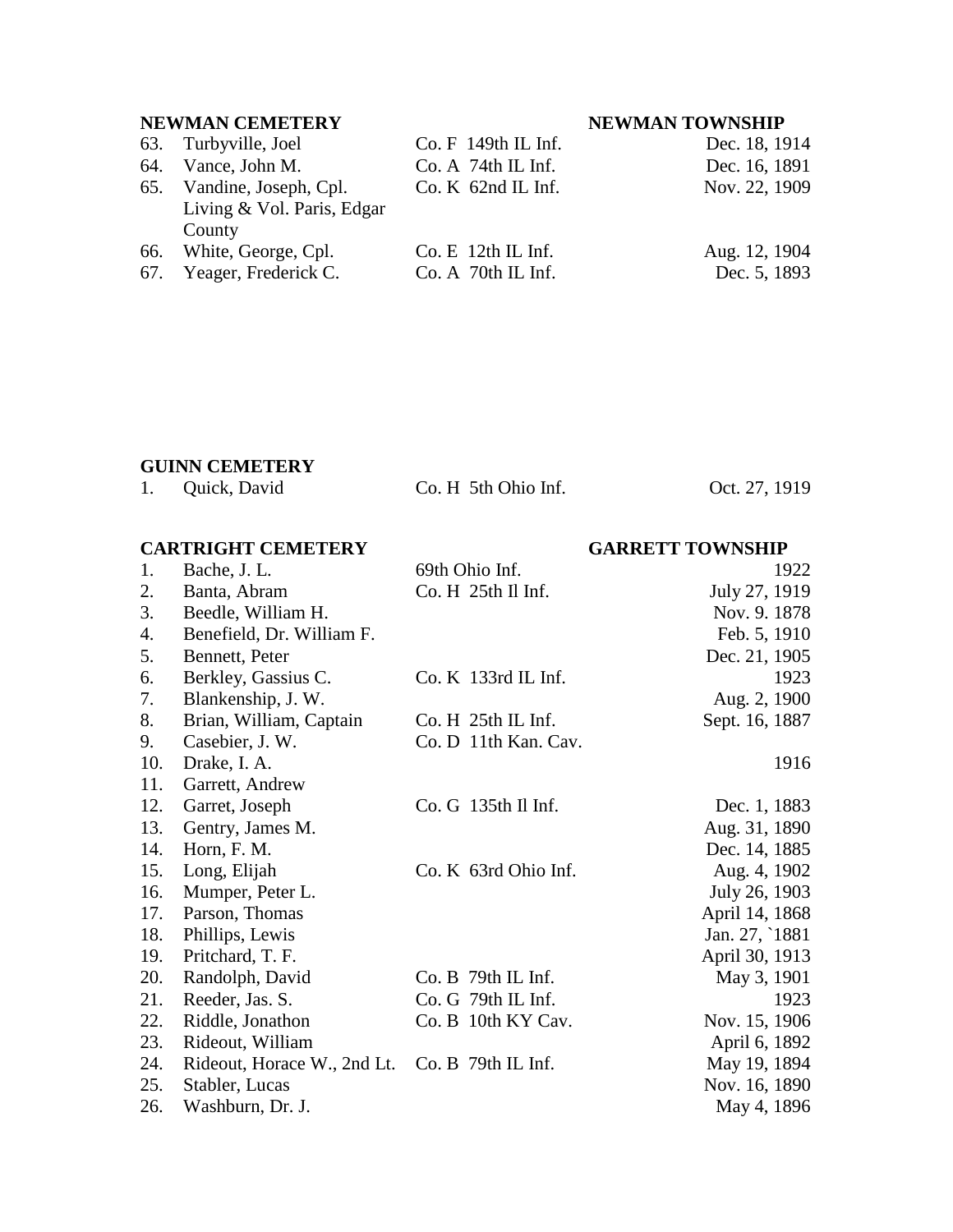|     | 27. Temple, T. W.       |                       | Feb. 3, 1902  |
|-----|-------------------------|-----------------------|---------------|
| 28. | Westfall, H. E. H.      |                       | May 5, 1894   |
|     | 29. White, James        |                       | 1877          |
|     | 30. William, L. D.      |                       | March 7, 1897 |
| 31. | Wilson, John M.         | $Co. K$ 21st IL Inf.  |               |
|     | 32. Winship, David      | Co. H 121st Ohio Inf. | 1930          |
|     | 33. Abercrombie, Samuel |                       |               |
|     | 34. Enlow, James        |                       |               |
|     | 35. Green, Jason        |                       |               |
|     | 36. Goodson, G. W.      | Co. G 135th IL Inf.   |               |

37. Parson, Samuel

38. Owens, George

39. Rideout, Franklin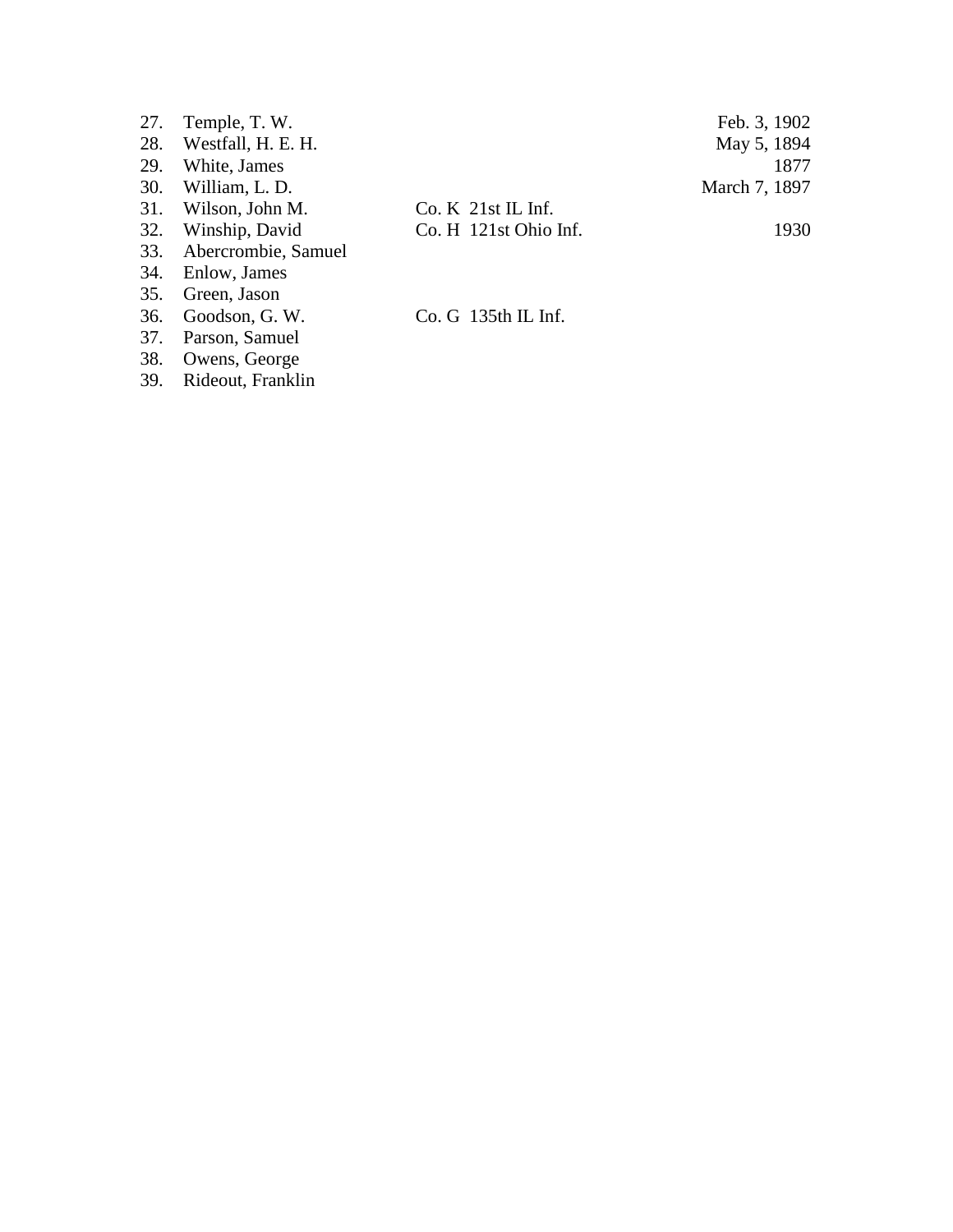# **BOURBON CEMETERY**

| 1. | Compton, Henry, 2nd Lt.   | Co. A. 54th IL Inf.<br>reenlisted Co. C 5th IL | Dec. 5, 1918 |
|----|---------------------------|------------------------------------------------|--------------|
|    |                           | Cav.                                           |              |
| 2. | Hammer, Charles D.        |                                                | 1918         |
| 3. | Hammer, Jacob B., 2nd Lt. | 79th IL Inf.                                   | 1911         |
|    |                           | On Staff Co. B                                 |              |
|    | 4. Jones, Allen           | $Co. A$ 70th IL Inf.                           | Feb. 1, 1890 |

# **TAYLOR CEMETERY GARRETT TOWNSHIP**

|    | 1. DeHart, Daniel     | $Co. E$ 70th IL Inf.  | March 9, 1863  |
|----|-----------------------|-----------------------|----------------|
|    | 2. Easton, Francis O. | $Co. E$ 13th IL Cav.  | Nov. 3, 1865   |
|    |                       | Discharged $7/9/1862$ |                |
|    |                       | disability            |                |
| 3. | McCord, T. L.         | Co. E 20th Penn. Cav. | March 19, 1895 |
|    |                       |                       |                |

**RICE CEMETERY**<br>
1. Ellars, James Co. E 125th IL Inf. Nov. 14, 1913 1. Ellars, James 2 mile north Co. Line, lived in Garrett Township  $Co. E$  125th IL Inf. 2. Clark, T. A. Co. G 79th IL Inf. No date on stone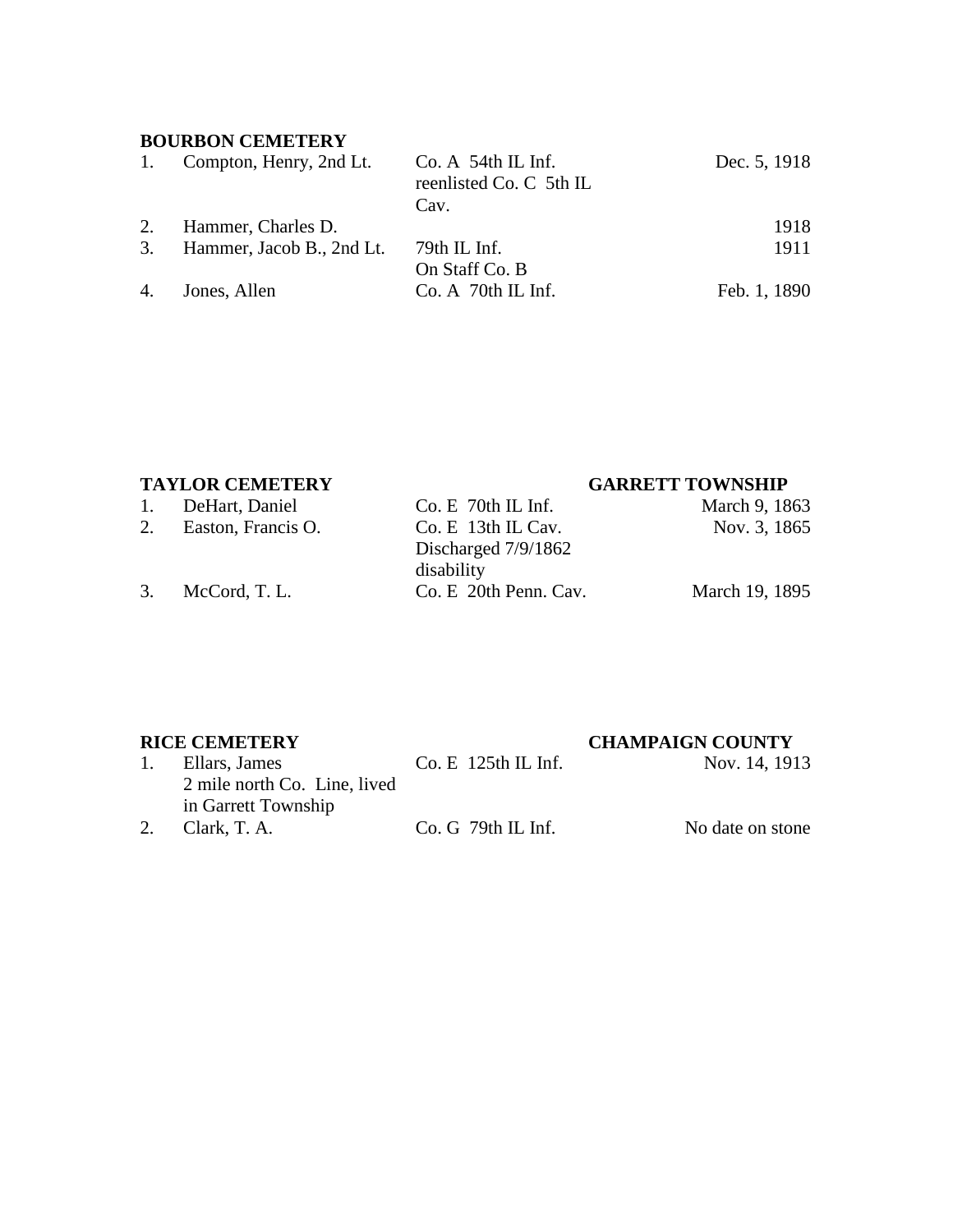# **ARTHUR CEMETERY BOURBON TOWNSHIP**

| 1.  | Alberts, George         | Co. G 60th Ohio Inf.     |                |
|-----|-------------------------|--------------------------|----------------|
| 2.  | Barram, J. W.           | Co. D 21st IL Inf.       |                |
| 3.  | Beckman, William H.     | Co. C 10th Penn. And     | Jan. 16, 1903  |
|     |                         | Co. H 191st Penn. Inf.   |                |
| 4.  | Bennett, William H. H.  |                          | Sept. 10, 1928 |
| 5.  | Bouck, Joseph, Capt.    | Co. E 154th Ohio Inf.    | 1901           |
| 6.  | Bowman, Jake            |                          |                |
| 7.  | Burks, C. C.            |                          |                |
| 8.  | Davidson, Jessie        | Co. E 57th IN Inf.       | July 23, 1895  |
| 9.  | Ellers, James           | Co. F 2nd IL Cav.        | Dec. 17, 1919  |
| 10. | Epperson, William, Cpl. | Co. E 123rd IN Inf.      | Oct. 10, 1919  |
| 11. | Fleming, C.W.           | Co. E 66th Ohio Inf.     | April 28, 1921 |
| 12. | Glorious, John          | Co. I 10th IL Cav.       | Feb. 23, 1891  |
| 13. | Hankins, Thomas B.      | Co. H 97th IL Inf.       | July 1, 1926   |
| 14. | Hawkins, James          | Co. C 60th IL Inf.       | 1910           |
| 15. | Housman, James W.       | Co. K 26th Ohio Inf.     | 1913           |
| 16. | Houts, W. R.            | Co. K 26th Ohio Inf. And | May 14, 1909   |
|     |                         | 123rd Il Inf.            |                |
| 17. | James, Charles          | Co. I 54th Il Inf.       |                |
| 18. | Jones, John             | Co. I 14th IL Inf.       | Sept. 16, 1928 |
| 19. | Knight, Leonard         |                          |                |
| 20. | Lane, James             | Co. H 117th IN Inf.      |                |
| 21. | Litteton, Samuel        |                          |                |
| 22. | Malicoat, Arthur        | Co. D 1st Tenn. Inf.     | April 17, 1903 |
| 23. | Mayne, David            | 9th IL Inf.              |                |
| 24. | McAlister, Robert       | Co. E 79th IL Inf.       | Oct. 7, 1907   |
| 25. | McGuire, Isaac          | Co. E 38th IL Inf.       |                |
|     | Living & Vol. Mattoon,  |                          |                |
|     | <b>Coles County</b>     |                          |                |
| 26. | Moore, John             |                          |                |
| 27. | Moore, Benjamin F.      |                          |                |
| 28. | Palmer, Joseph N.       | Co. C 125th IL Inf.      | 1910           |
| 29. | Piper, E. M.            | Co. H 18th KY Inf.       |                |
| 30. | Pribble, Thomas M.      | Co. E 134th IN Inf.      | Aug. 7, 1915   |
| 31. | Rigney, J. B.           |                          |                |
| 32. | Smith, Henry            | Co. D 18th US Inf.       |                |
| 33. | Smith, R. M.            | Co. E 21st IL Inf.       | Jan 27, 1921   |
| 34. | Stevens, Henry C.       | Co. E 11th II Inf.       |                |
|     | Living & Vol. Effingham |                          |                |
|     | County                  |                          |                |
| 35. | Temple, Alexander       | $Co. E$ 54th IL Inf.     | 1907           |
|     |                         |                          |                |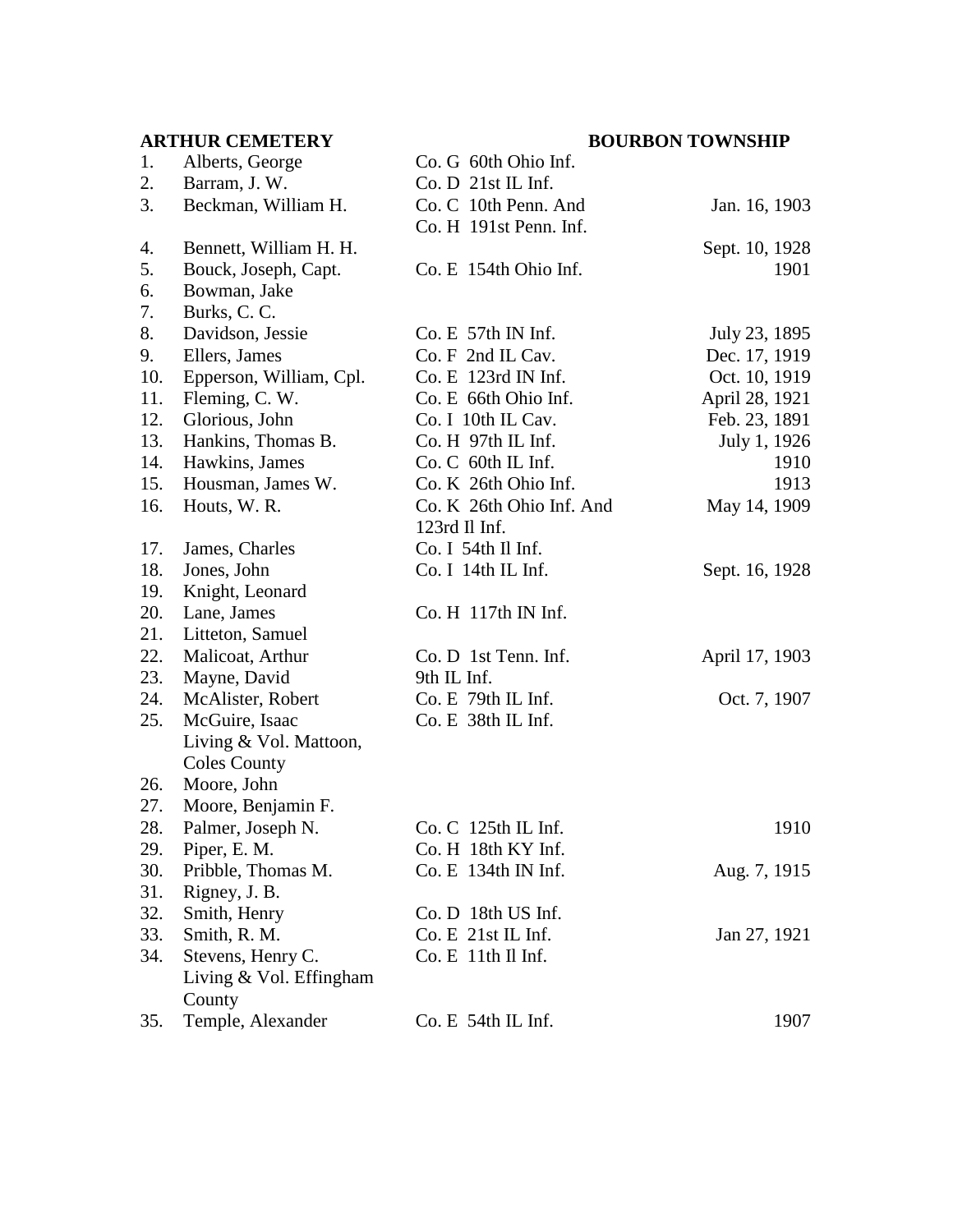36. Tinsley, Dr.

# 37. Vandwinter, William, Sgt. Co. D 10th IL Cav.

38. Wells, Thomas P. Living & Vol. Chicago, Cook County

Co. E 12th IL Inf.

39. Williams, J. W. Navy

# **ARTHUR CEMETERY BOURBON TOWNSHIP**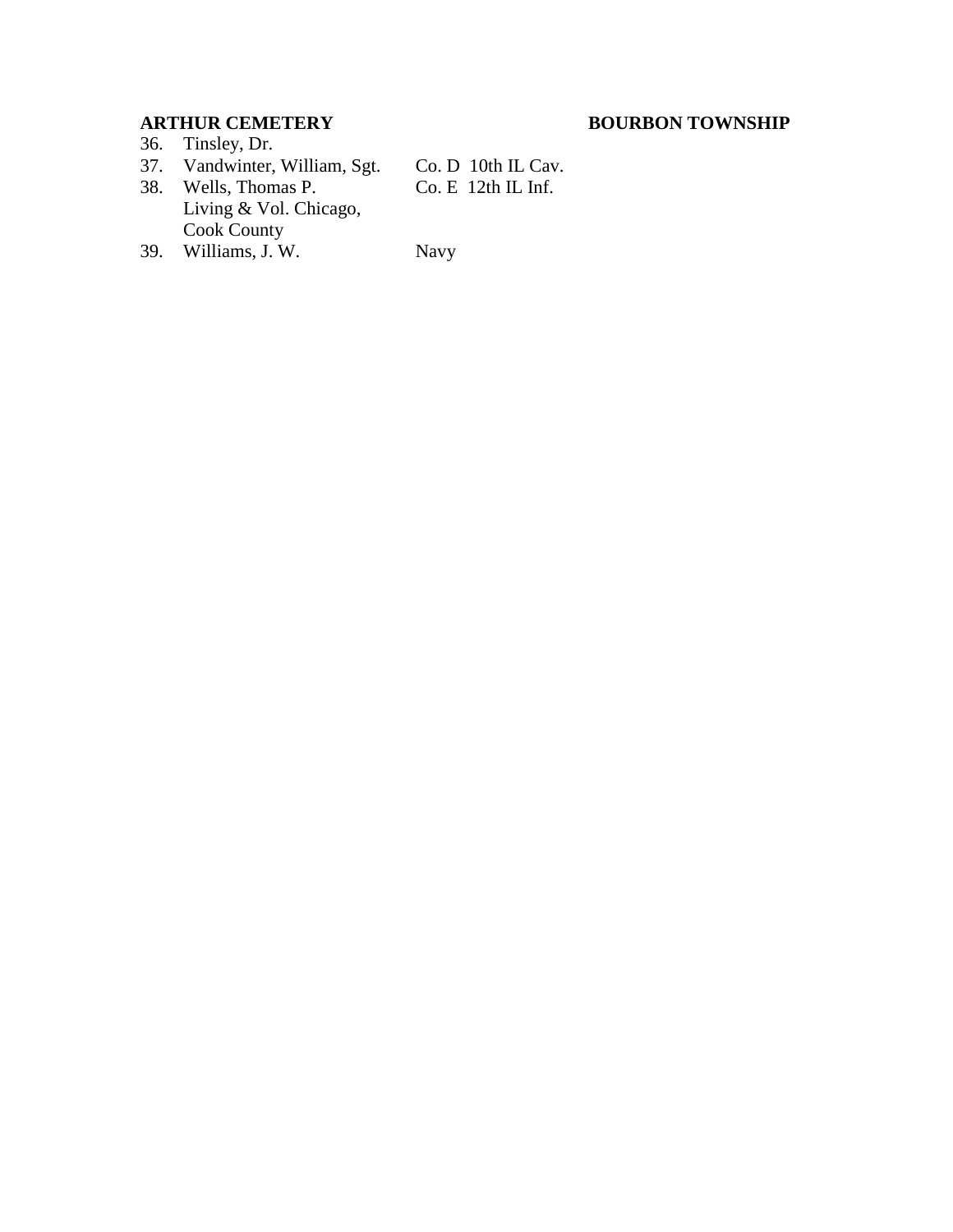# **ARCOLA CEMETERY ARCOLA TOWNSHIP**

| 1.  | Andrew, Bennett            | Co. E 122nd Ohio Inf. | Sept. 11, 1893 |
|-----|----------------------------|-----------------------|----------------|
| 2.  | Atkinson, George L.        |                       | Dec. 2, 1934   |
| 3.  | Bassett, William H., Capt. | $Co. K$ 79th IL Inf.  | Aug. 14, 1911  |
| 4.  | Bell, Elias                |                       | Oct. 9, 1875   |
| 5.  | Bogne, O. P.               | Co. D 1st KY Inf.     | Oct. 8, 1908   |
| 6.  | Boyd, H.W.                 | Co. H. 94th IL Inf.   | Feb. 9, 1893   |
| 7.  | Bunch, Thaddeus M., Cpl.   | Co. H 130th IL Inf.   | May 23, 1909   |
| 8.  | Busby, Henry C.            | Co. H 25th IL Inf.    | June 29, 1882  |
| 9.  | Chamberlin, Albert M.      | Co. C 115th IN Inf.   | April 23, 1909 |
| 10. | Chamblin, Albert M.        | Co. H 43rd IN Inf.    | March 25, 1909 |
| 11. | Clayman, William H.        | Co. I IL Inf.         | April 20, 1921 |
| 12. | Cooley, Thomas J.          | $Co. G$ 79th IL Inf.  | July 20, 1865  |
|     |                            | Cp. 154th Co. B       |                |
| 13. | Cownover, C.W.             | Co. I 83rd Ohio Inf.  | April 21, 1915 |
| 14. | Craft, Isaac L.            |                       | March 21, 1885 |
| 15. | Crawford, J. M.            | Co. E 66th IL Inf.    | Jan. 30, 1890  |
|     | Enlisted Paris Edgar Co.   |                       |                |
| 16. | Cummings, Joseph           |                       | April 27, 1882 |
| 17. | Cunningham, F. G.          | Co. C 13th IL Cav.    |                |
| 18. | Cunningham, John           | 69th NY Inf.          | May 9, 1920    |
| 19. | Curtis, T. W.              | Co. H 93rd Ohio Inf.  |                |
| 20. | Curtis, William F.         | Co. H 93rd Ohio Inf.  | 1912           |
| 21. | Davis, W. W., Capt.        | Co. K 79th IL Inf.    | Aug. 4, 1896   |
| 22. | Diamond, A. B.             | Co. C 6th Mich. Cav.  | May 25, 1893   |
| 23. | Dougherty, Thomas          | Co. F 3rd Ohio Inf.   | Nov. 8, 1909   |
| 24. | Dyke, William              | Co. I Tenn. Cav.      |                |
| 25. | Earhart, Eli               | Co. H 83rd Ohio Inf.  | 1923           |
| 26. | Enos, S. G.                | Co. H 37th IN Inf.    |                |
| 27. | Evans, Jesse               | $Co. K$ 79th IL Inf.  | Jan. 17, 1866  |
| 28. | Ewing, J. H., Sgt.         | Co. E 5th IL Cav.     | 1925           |
| 29. | Faulkner, James C.         | Co. A MO Cav.         |                |
| 30. | Finfgeld, Charles          | Co. H 82nd IL Inf.    | Jan. 17, 1909  |
| 31. | Gee, John                  | Co. E 5th IN Cav.     | Dec. 29, 1931  |
| 32. | Gere, Warren B.            | $Co. K$ 25th IL Inf.  | Oct. 29, 1925  |
| 33. | Griffin, William           | $Co. B$ 54th IL Inf.  | June 11, 1900  |
| 34. | Gruelle, W. W.             | Co. A KY Cav.         |                |
| 35. | Haley, Patrick             | $Co. H$ 29th IL Inf.  | 1880           |
|     | Enlisted Paris, Edgar, Co. |                       |                |
| 36. | Hall, J. K.                | Co. F 94th IL Inf.    |                |
| 37. | Harden, J. M.              | Co. G 3rd Iowa Cav.   | Sept. 16, 1909 |
| 38. | Harder, H. Hans            | Co. D 81st IL Inf.    | July 6, 1886   |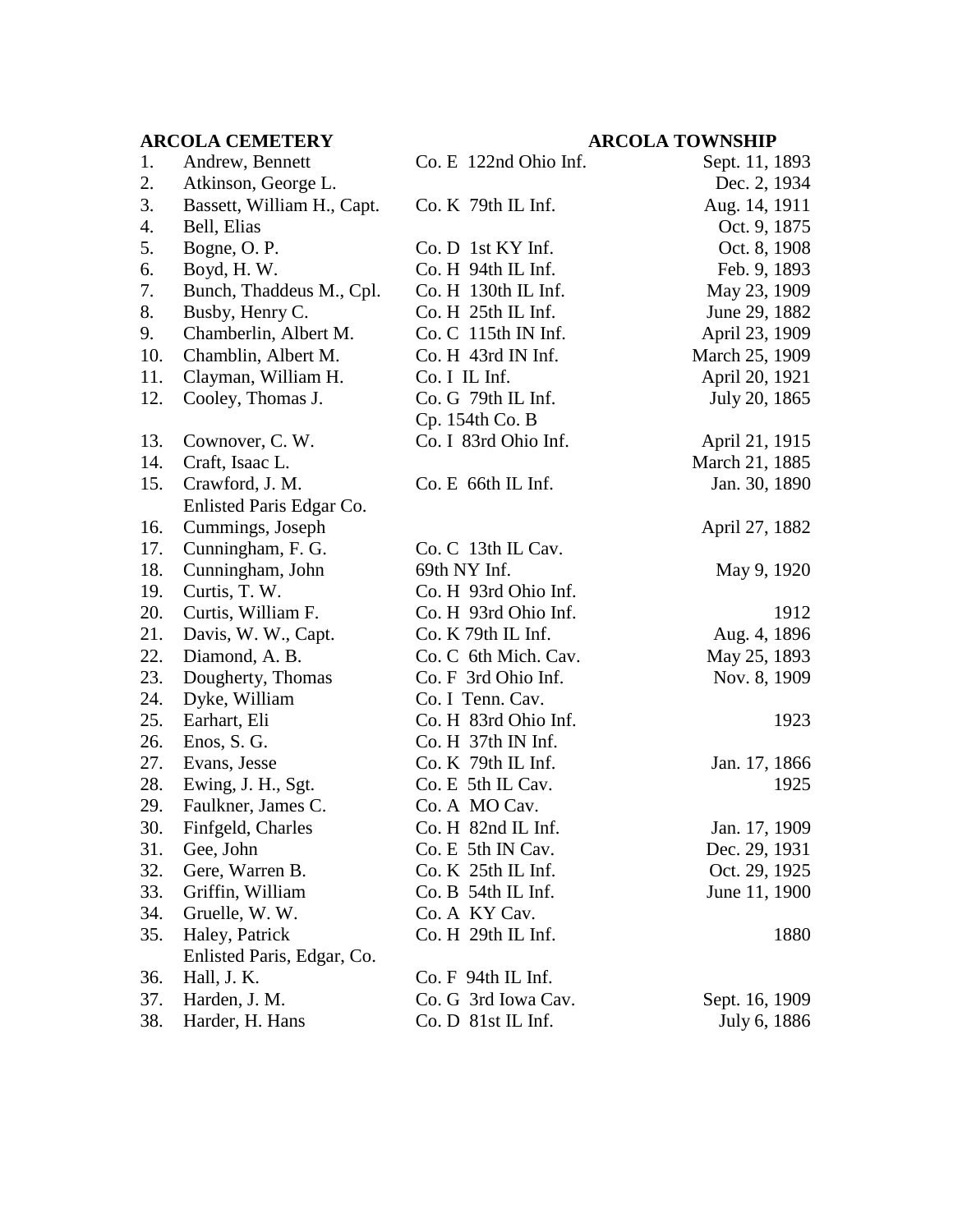# **ARCOLA CEMETERY ARCOLA TOWNSHIP**

| 39. | Harner, George               |                       | Dec. 23, 1891  |
|-----|------------------------------|-----------------------|----------------|
| 40. | Hartford, W. H.              | Co. H 6th KY Inf.     | July 11, 1900  |
| 41. | Harvey, P. D.                | Co. A 3rd IN Cav.     |                |
| 42. | Healy, John, Sgt.            | Co. F 3rd Mich. Cav.  | April 18, 1917 |
| 43. | Henry, J. P.                 | 1st IL Bat.A Art.     | July 17, 1883  |
| 44. | Herrey, I. W. C., Rev. Capt. | Co. A 1st Penn. Inf.  | Nov. 6, 1893   |
| 45. | Hickman, Ben                 | Co. A 1st Penn. Inf.  |                |
| 46. | Hickman, C. R.               | Co. A 1st Penn. Inf.  | 1921           |
| 47. | Hicks, S.                    |                       |                |
| 48. | Holland, G. W.               |                       | May 1, 1907    |
| 49. | Hunt, Volney G., Sgt.        | Co. H 21st Il Inf.    | May 29, 1919   |
| 50. | Jackson, J. C.               |                       |                |
| 51. | Kagy, Henry                  |                       | 1878           |
| 52. | Kelly, John B., 1st Lt.      | Co. A 81st IL Inf.    | April 1, 1900  |
| 53. | Kennedy, Andrew J.           | Co. B&C 1st IL Inf.   | Dec. 25, 1907  |
| 54. | Lackky, Amos                 | $Co. K$ 79th IL Inf.  | April 13, 1902 |
| 55. | Lininger, Martin L., 1st Lt. | $Co. G$ 79th IL Inf.  | Nov. 19, 1862  |
| 56. | Longenbook, W.               |                       |                |
| 57. | Logenbroker, John            | Co. H 54th Il Inf.    |                |
| 58. | Louthan, Jacob H. Sgt.       | $Co. K$ 79th Il Inf.  | April 13, 1932 |
| 59. | Louthan, John                |                       | April 13, 1933 |
| 60. | Ludlow, Jerrmiah C.          | $Co. B$ 43rd IN Inf.  | Oct. 25, 1902  |
| 61. | McAllister, Lusius M.        | Co. D 13th IL Cav.    | July 9, 1897   |
| 62. | McLane, John W.              | Co. F 9th IN Cav.     | April 12, 1912 |
| 63. | McTaggart, Charles           |                       | March 28, 1905 |
| 64. | McWilliams, R. P.            |                       | 1875           |
| 65. | Midwinter                    | Co. C 134th IL Inf.   | Sept. 18, 1933 |
| 66. | Moore, Hezekiah              |                       | Feb. 4, 1929   |
| 67. | Nigh, Jacob, Cpl.            | Co. F 13th MO Cav.    | Nov. 20, 1909  |
| 68. | Norton, William              | Co. H 130th IL Inf.   | Sept. 28, 1919 |
| 69. | Padget, Argle                | 66th IN Inf.          | Jan. 20, 1904  |
| 70. | Paffinberger, James          |                       |                |
| 71. | Patton, John                 | $Co. E$ 7th IL Inf.   | Feb. 10, 1891  |
| 72. | Percel, B. C., Capt.         | Co. B 54th IL Inf.    |                |
| 73. | Pfelfer, L. W. M.            | Co. K 79th IL Inf.    | April 29, 1918 |
| 74. | Plummer, A. J.               | Co. 15th IN Inf.      | March 24, 1902 |
| 75. | Quirk, John T.               | Co. A 53rd IL Inf.    |                |
|     | Living & Vol. Fairview, IL   |                       |                |
| 76. | Ray, P. D.                   | $Co. I$ 54th IL Inf.  | April 17, 1903 |
| 77. | Sanders, S. N. Dr.           |                       | April 22, 1883 |
| 78. | Shahan, J. R. D.             | Co. D 27th Ohio Inf.  | March 27, 1908 |
| 79. | Shahan, Thomas               | Co. F 116th Ohio Inf. | May 1917       |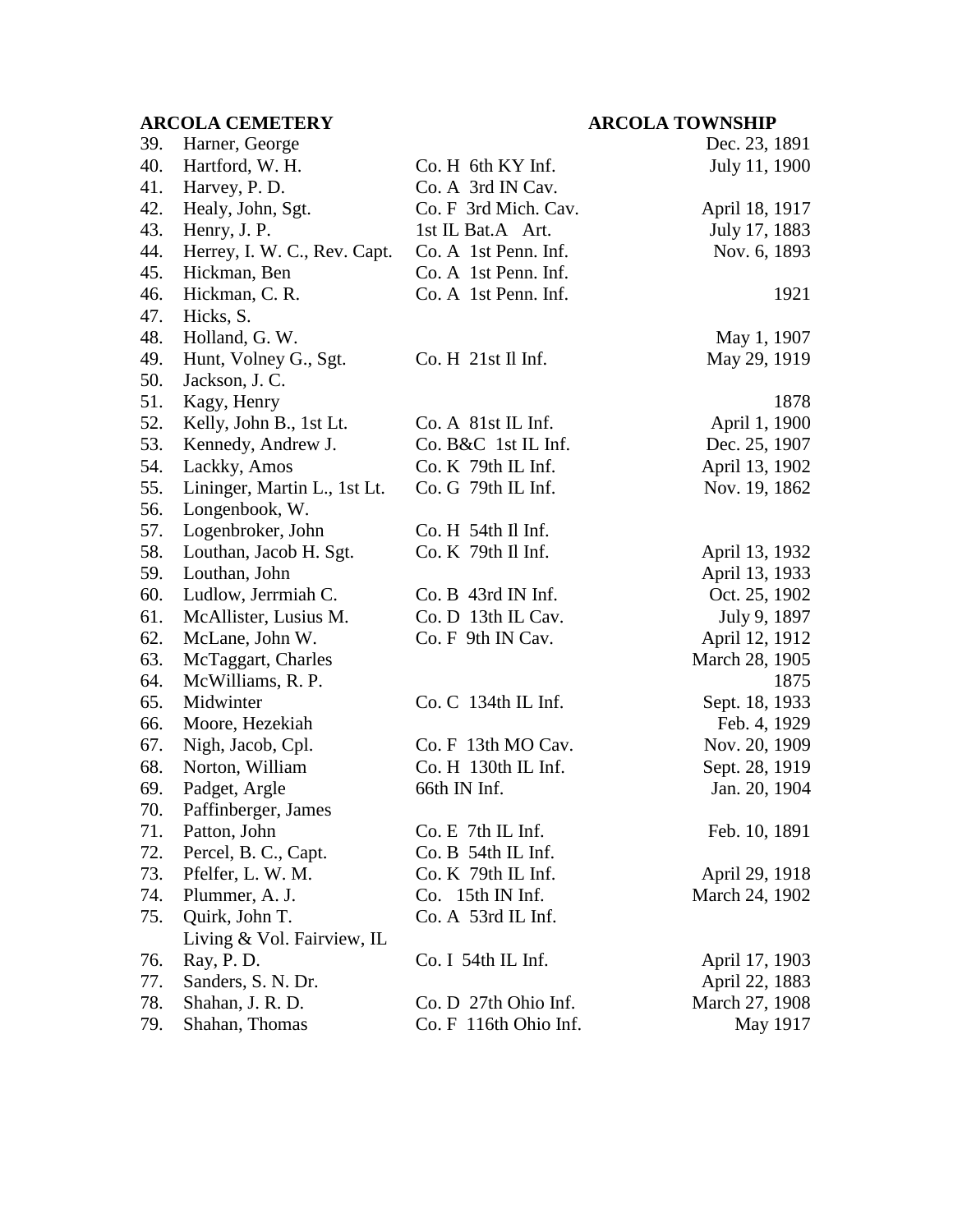## **ARCOLA CEMETERY ARCOLA TOWNSHIP**

| 80. | Shields, John, Cpl.        | $Co. I$ 54th IL Inf.    | Oct. 25, 1911  |
|-----|----------------------------|-------------------------|----------------|
| 81. | Short, William B.          | Co. C 70th IN Inf.      | Nov. 19, 1928  |
| 82. | Shull, D. E.               | $Co. K$ 79th IL Inf.    | 1864           |
| 83. | Sipes, W. H. Sgt.          | Co. B 128th IL Inf.     | July 13, 1914  |
| 84. | Skinner, James, Cpl.       | Co. D 21st IL Inf.      | Jan. 15, 1929  |
| 85. | Sly                        |                         |                |
| 86. | Sullivan, Dennis           | Co. I 155th IL Inf.     | Dec. 4, 1892   |
| 87. | Swart, John                | Co. I 150-180 Ohio Inf. | Aug. 23, 1909  |
| 88. | Tew, A. H.                 |                         | March 8, 1902  |
| 89. | Thoms, Louis               | Co. A. 44th II Inf.     | Nov. 14, 1903  |
| 90. | Toomey, H. M., Capt.       | $Co. K$ 101st IL Inf.   | May 5, 1907    |
| 91. | Torrey, Naaman             | Co. H 35th Mass. Inf.   | Jan. 3, 1917   |
| 92. | Vansickle, John            | $Co. C$ 123rd Il Inf.   | March 22, 1887 |
| 93. | Von Trebra, Henry, Lt.Col. | 32nd IN Inf.            | Aug. 6, 1863   |
| 94. | Walsh, James               | Co. C 6th Il Cav.       | July 12, 1911  |
| 95. | Walters, Aaron             | Co. I 126th Ohio Inf.   | May 4, 1911    |
| 96. | Walters, H.                | Co. I 126th Ohio Inf.   |                |
| 97. | Wilkinson, W. H.           |                         |                |
| 98. | Winterringer, Harrison     | Co. E 51st IL Inf.      | Aug. 22, 1909  |
|     | Living & Vol. Mason, IL    |                         |                |
| 99. | Wood, William J., Cpl.     | $Co. K$ 79th Il Inf.    | April 21, 1911 |
| 100 | Woodland, D. A.            | Co. A 18th Ohio Inf.    | July 5, 1915   |
| 101 | Woodworth, S. L., Lt.      | Co. B 79th IL Inf.      | 1911           |
| 102 | Woolford, Daniel           | Co. E 167th Ohio Inf.   | Jan. 23, 1908  |

### **BRANN-LOGAN CEMETERY N.E. OKAW TOWNSHIP**

# **3/4 mile south county line in Coles County**

1. Logan, Samuel B., Capt. Co. B 54th IL Inf. 1902 Address Arcola

# **MT. ZION CEMETERY**<br>1. Eaton, Milton M. Co. I 54th Il Inf. Aug. Aug.

Eaton, Milton M. In Civil War list, address is Arcola

Aug. 30, 1915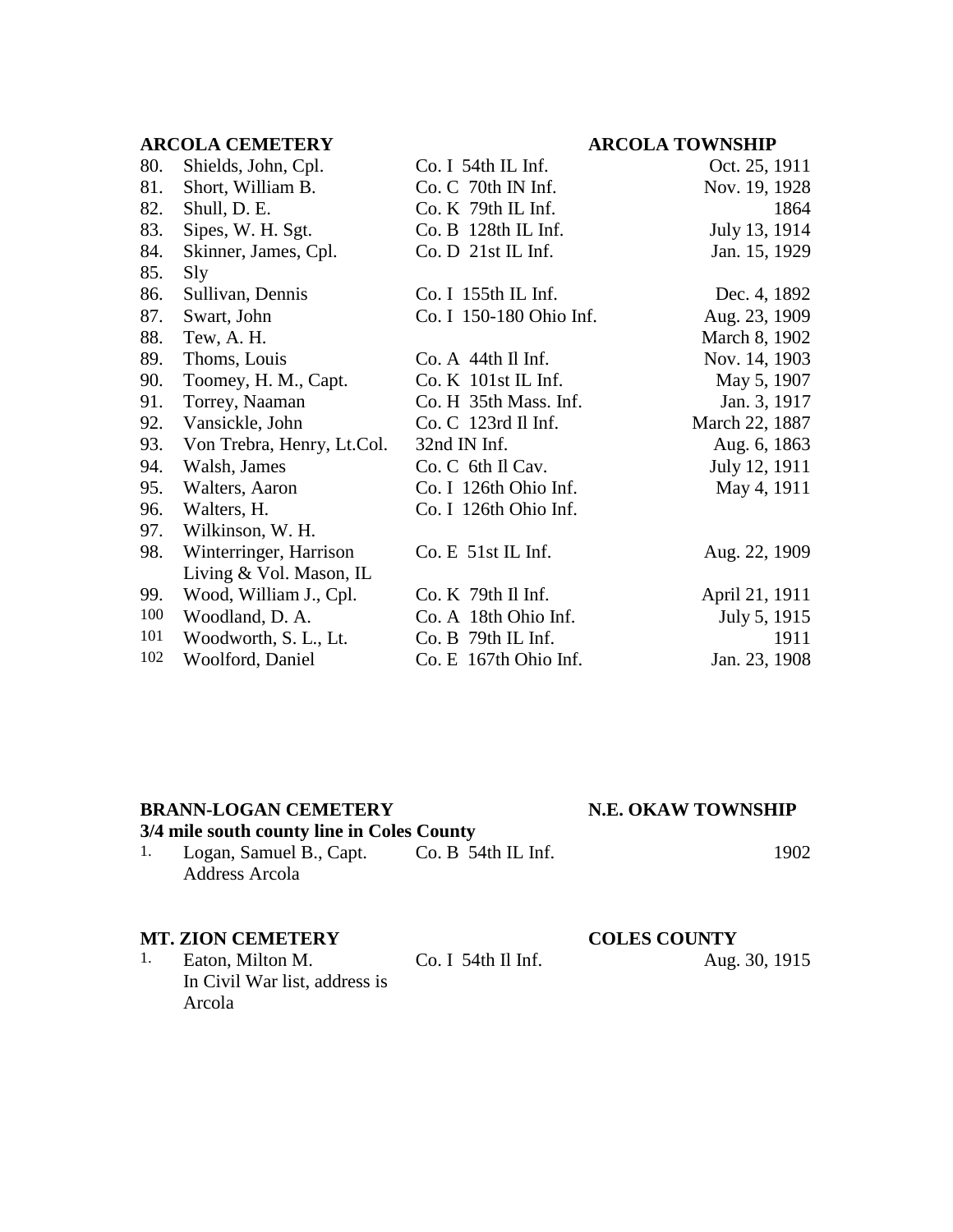| 1.  | Ashwill, William            | Co. G 8th IN Inf.         | March 15, 1915 |
|-----|-----------------------------|---------------------------|----------------|
| 2.  | Huld, Steward               | Co. A 7th IL Inf.         | May 17, 1928   |
| 3.  | Bailey, David               | Co. B 135th IL Inf.       | March 5, 1916  |
| 4.  | Bain, David                 |                           | Aug. 17, 1903  |
| 5.  | Baldwin, Tom G.             | Co. G 107th IL Inf.       | March 2, 1924  |
|     | Living and Vol. In Marion   |                           |                |
|     | County                      |                           |                |
| 6.  | Banta, Henry                | $Co. B$ 79th IL Inf.      | Nov. 15, 1904  |
| 7.  | Bassett, H. J., 1st Lt.     | Co. E 79th IL Inf.        | March 28, 1895 |
| 8.  | Bierfeldt, Samuel           | Co. H 25th IL Inf.        | March 13, 1903 |
| 9.  | Boyce, Washington           | $Co. E$ 79th IL Inf.      | Feb. 26, 1896  |
| 10. | Brown, J. W.                |                           | Aug. 2, 1862   |
| 11. | Cantrall, John R.           | Co. B 107th IL Inf.       | May 17, 1937   |
| 12. | Carico, H. C.               | 1st IN Cav. (Reenlisted), |                |
|     |                             | Co. C 14th IL Cav.        |                |
|     |                             | Rom. Capt. (In 1884       |                |
|     |                             | Douglas Co. history)      |                |
| 13. | Carter, Guy T. C.           | Mo. State Troop           | 1924           |
| 14. | Casey, James                | Co. C 28th U.S. Reg.      |                |
| 15. | Chapman, N. W., Surg.       |                           | July 13, 1893  |
| 16. | Conover, D. A., Capt.       | Co. O 71st IN Inf.        | Feb. 2, 1893   |
|     |                             | Also Major 6th IN Cav.    |                |
| 17. | Cooley, Nickolas            | Co. I 13th IN Inf.        | July 19, 1915  |
| 18. | Cooper, John                | <b>MO</b> State Militia   | Dec. 3, 1921   |
| 19. | Cox, James R.               | Co. G 7th IN Inf.         | April 26, 1903 |
| 20. | Cox, Robert                 | Co. B 6th KY Cav.         | Dec. 13, 1919  |
| 21. | Crossman, H. L.             | Co. I 68th IL Inf.        | Oct. 31, 1906  |
|     | Living $&$ Vol. In Decatur, |                           |                |
|     | <b>Macon County</b>         |                           |                |
| 22. | Curtis, D.C.                | Co. C 68th IL Inf.        | Aug. 16, 1919  |
| 23. | Curtis, Edward              | Co. B 21st IL Inf.        | Jan. 30, 1911  |
| 24. | Cuttler, J.C.               | Co. E 66th IL Inf.        | 1926           |
|     | Living & Vol. In Kansas,    |                           |                |
|     | <b>Edgar County</b>         |                           |                |
| 25. | Daggy, T. E.                | Co. B 154th IL Inf.       |                |
| 26. | Davis, Samuel L.            | Co. B 59th IN Inf.        | Aug. 6, 1913   |
| 27. | Donalds, M. F.              | Co. D 66th Ohio Inf.      | Oct. 30, 1905  |
| 28. | Dotson, William H.          | Co. G 123rd IL Inf.       | Jan. 8, 1919   |
|     | Living & Vol. In Casey, IL  |                           |                |
| 29. | Duckworth, Thomas           | $Co. K$ 98th IL Inf.      | June 18, 1918  |
| 30. | Downey, D.S., Cpl.          | Co. C 155th IL Inf.       | March 3, 1904  |
| 31. | Elkin, Mack O., Mus.        | Co. C 14th IN Inf.        | March 3, 1912  |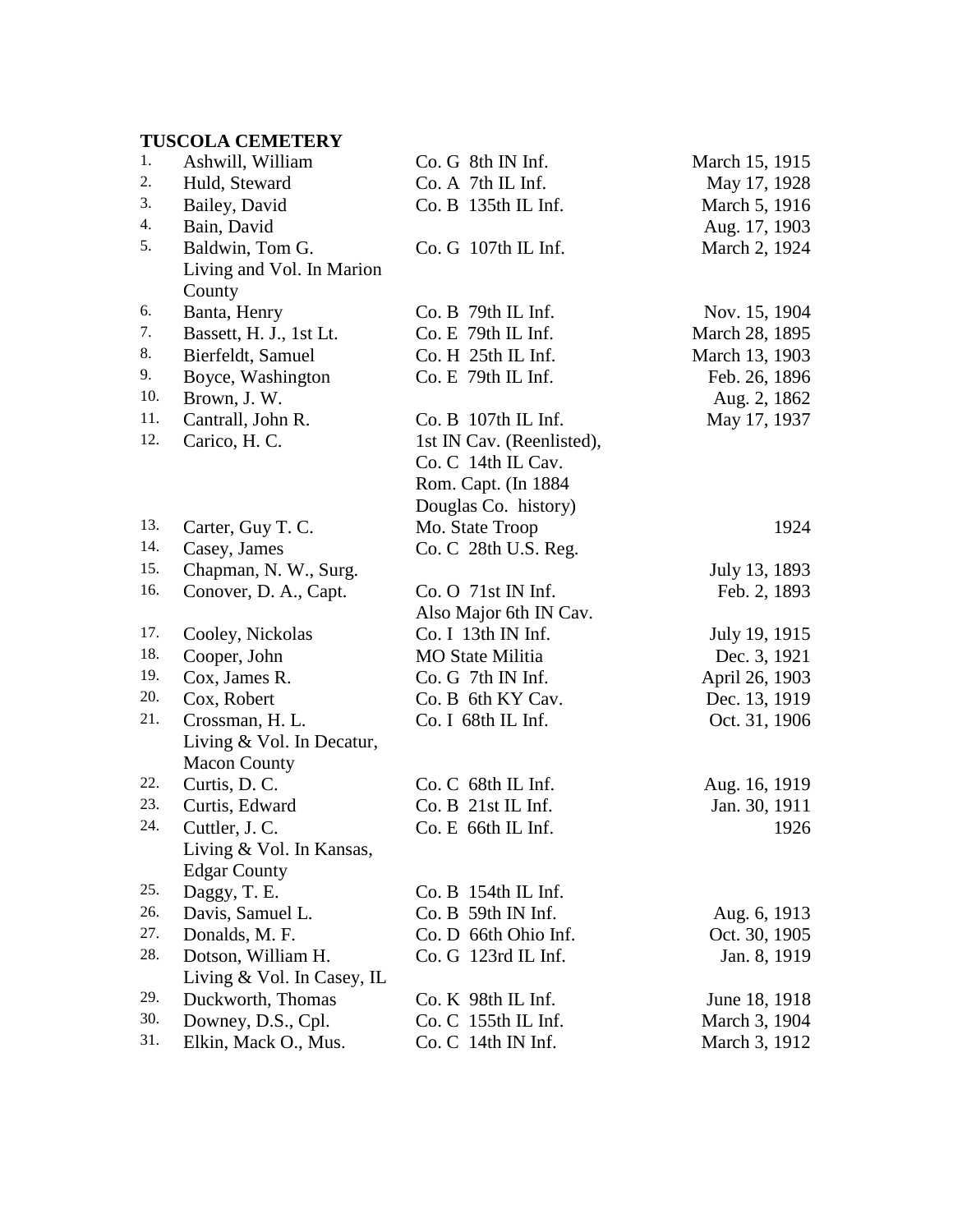| 32. | Ervin, Samuel B.         |                               | April 11, 1907 |
|-----|--------------------------|-------------------------------|----------------|
| 33. | Evans, David, Cpl.       | $Co. D$ 18th IL Inf.          | Jan. 17, 1916  |
| 34. | Fant, George             | Co. C 12th U.S. Regular       | March 14, 1866 |
| 35. | Fisk, Robert             |                               | Feb. 19, 1904  |
| 36. | Fleming, A. H.           | Co. G 135th IL Inf.           | April 9, 1904  |
| 37. | Foley, Thomas            | Co. H 7th KY Cav.             | Sept. 28, 1912 |
| 38. | Ford, B. F., Capt.       | Co. H <sub>25th</sub> IL Inf. | Oct. 26, 1867  |
| 39. | Foster, Josiah H., Rev.  | Co. G 54th IL Inf.            | Dec. 13, 1925  |
| 40. | Foster, T. B., Mus.      | 8th IN Inf.                   | April 7, 1913  |
| 41. | Fry, H. H.               | Co. A 70th IL Inf.            | Sept. 12, 1916 |
| 42. | Fuller, W.O.             | Co. C 1st RRNNY               | Feb. 21, 1903  |
| 43. | Gasman, Ceiprus          | 54th IL Inf.                  | Jan. 15, 1880  |
| 44. | Gaylord, George          | Co. E. 11th IL Inf.           | May 31, 1916   |
| 45. | Gilbert, William Curtis  | Co. I 8th NY Cav.             | Dec. 16, 1924  |
| 46. | Goekhring, J. M.         |                               | Nov. 22, 1914  |
| 47. | Goodspeed, J. M., Sgt.   | Co. A 135th IL Inf.           | Aug. 5, 1924   |
| 48. | Greenman, Anson H.       | Co. B 84th IN Inf.            | June 1, 1925   |
| 49. | Hackett, L. C.           | Co. B 154th IL Inf.           | Aug. 27, 1918  |
| 50. | Hagerman, Perry          |                               | Feb. 5, 1877   |
| 51. | Harris, Addison L., Col. | 1st KY Art.                   | July 4, 1921   |
| 52. | Harrison, W. H.          | $Co. E$ 79th IL Inf.          | Dec. 17, 1907  |
| 53. | Howard, Nicholas         | Co. G 135th IL Inf.           | Oct. 7, 1923   |
| 54. | Howard, Norton A.        | Co. D 18th IL Inf.            | Oct. 7, 1923   |
| 55. | Howard, W.W.             | Co. D 18th IL Inf.            | May 3, 1918    |
| 56. | Hultz, William           | Co. B 197th Ohio Inf.         | May 25, 1905   |
| 57. | Hunt, O. T., 1st Lt.     | Co. K 125th IL Inf., Dallas   | July 11, 1902  |
|     |                          | Adj. Gen. Book                |                |
| 58. | Hunter, David            |                               | March 6, 1903  |
| 59. | Hurst, W. R.             | $Co. K$ 21st IL Inf.          | July 30, 1909  |
| 60. | Huston, Alexander M.     | Co. E 43rd Ohio Inf.          | July 9, 1906   |
| 61. | Huston, E.               | Co. E 43rd Ohio Inf.          | 1889           |
| 62. | Iles, Thoe., 1st Lt. Qm. | Co. 21st KY Inf.              | Dec. 6, 1902   |
| 63. | Iles, Wash. Capt.        |                               | Jan. 22, 1927  |
| 64. | Ingraham, H. R.          | Co. A. 85th IN Inf.           | Nov. 27, 1889  |
| 65. | Johnson, Harry F.        |                               | June 18, 1888  |
| 66. | Johnson, W. T., Cpl.     | Co. I 62nd IL Inf.            | May 13, 1918   |
| 67. | Jones, H. T., 1st Lt.    | Co. H 55 & 155th IL Inf.      | April 5, 1904  |
| 68. | Jones, Henry C.          | $Co. K$ 79th IL Inf.          | March 17, 1926 |
| 69. | Kagey, John W.           | Chew's Art. Northern VA       | March 5, 1925  |
| 70. | Kingery, Samuel C.       | Co. H <sub>25th</sub> IL Inf. | Dec. 25, 1861  |
|     | Died St. Louis           |                               |                |
| 71. | Land, C. H., Sgt.        | Co. K 123rd IL Inf.           | Feb. 22, 1904  |
|     |                          |                               |                |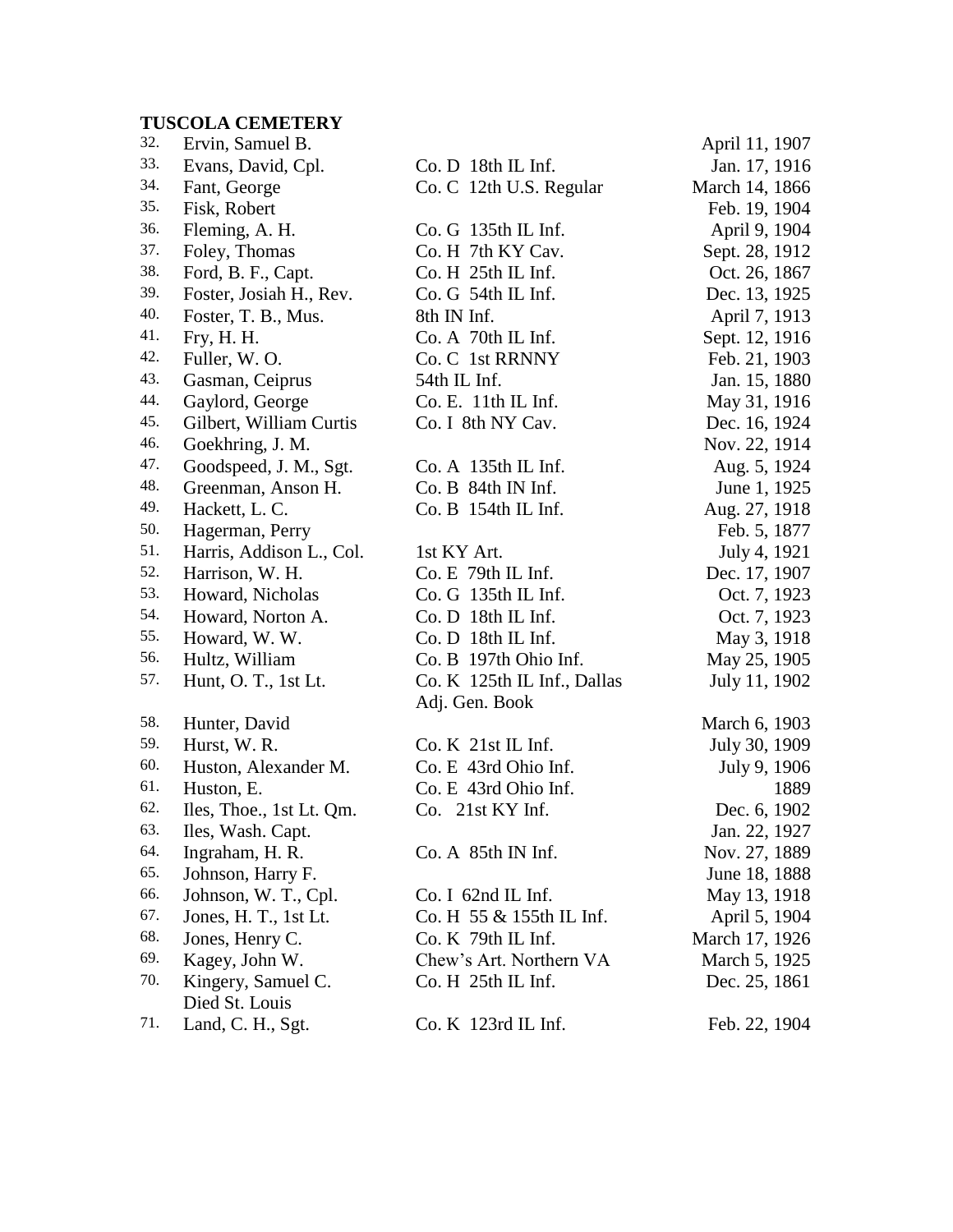| 72.     | Loveall, Jesse              | Co. E 94th 2nd Bat. IN Inf. | Sept. 26, 1904 |
|---------|-----------------------------|-----------------------------|----------------|
| 73.     | Maddox, F. M.               | Co. G 135th IL Inf.         | Aug. 4, 1863   |
|         | Died Jefferson City, MO     |                             |                |
| 74.     | Manuel, David J.            | Co. D 29th US Inf.          | Jan. 27, 1913  |
| 75.     | Maris, William              |                             | March 21, 1915 |
| 76.     | Maris, C. D.                | 4th Regiment                | Jan. 27, 1867  |
| 77.     | Martin, J. H., Capt.        | Co. H 11th IN Inf.          | Nov. 15, 1871  |
| 78.     | McFarland, W. F.            | Co. L 42nd Ohio Inf.        | Oct. 31, 1908  |
| 79.     | McIlvaine, Thos. A.         | Co. I 195th Penn. Inf.      | July 9, 1916   |
| 80.     | McKee, Josiah               | 43rd IN Inf.                | Aug. 19, 1889  |
| 81.     | McKinney, Hugh              | Co. K 79th IL Inf.          | Oct. 25, 1909  |
| 82.     | McRoberts, John             | Co. L 5th IL Cav.           | Aug. 8, 1895   |
| 83.     | Mitchener, Woodrow          | Co. C 71st IL Inf.          | Aug. 21, 1927  |
|         | Living & Vol. In Homer,     |                             |                |
|         | <b>Champaign County</b>     |                             |                |
| 84.     | Miller, Asa                 |                             | Dec. 13, 1892  |
| 85.     | Miller, Daniel              | Co. F. 23rd IN Inf.         | Sept. 27, 1891 |
| 86.     | Miller, W. P.               | Co. B 79th IL Inf.          | Nov. 9, 1913   |
| 87.     | Minturn, Thomas D.          | Co. C 39th Ohio Inf.        | March 5, 1905  |
| 88.     | Moore, William, Cpl.        | $Co. B$ 54th IL Inf.        | Feb. 21, 1902  |
| 89.     | Moorehead, A. P., Capt.     | Co. B 12th Tenn Cav.        | June 23, 1919  |
| 90.     | Paddleford, Simion, 1st Lt. | QM Co. 21st IL Inf.         | Oct. 21, 1893  |
| 91.     | Paulin, H. C.               | Co. E 147th Ohio Inf.       | Aug. 1, 1909   |
| 92.     | Perkins, Jas. E., Cpl.      | Co. H 7th KY Cav.           |                |
| 93.     | Pierce, Elijah A.           | Co. K 196th Ohio Inf.       | 1916           |
| 94.     | Poole, John F.              | Co. N 1st MO Eng.           | May 28, 1906   |
| 95.     | Pyles, Frank                | Co. L 1st Div Art.          | Jan. 12, 1916  |
| 96.     | Guinn, James Mus.           | Co. C 69th NY Inf.          | Oct. 16, 1892  |
|         |                             | 182nd in cemetery book      |                |
| 97.     | Reat, Dr. J. L., Surg.      | 21st IL Inf.                | Nov. 25, 1921  |
| 98.     | Russell, J. C.              | Co. D 21st IL Inf.          | Nov. 6, 1916   |
| 99.     | Schaefer, Samuel            | Co. C 9th Kan. Cav.         | Sept. 9, 1922  |
| 100     | Seaney, James               | Co. E 43rd IL Inf.          | March 23, 1898 |
| 101     | Sharp, Able L.              |                             | 1922           |
| $102\,$ | Slaughter, William K.       | Co. E 99th IN Inf.          | Oct. 21, 1920  |
| 103     | Sloan, I. G.                | Co. F 4th IL Cav.           | Oct. 21 1869   |
| 104     | Sluss, Alfred E.            | Co. G 135th IL Inf.         |                |
| 105     | Smith, Charles S., Cpl.     | Co. C 125th IL Inf.         | Jan. 1, 1935   |
|         | Living in Vermillion        |                             |                |
|         | County, Vol. At Danville    |                             |                |
| 106     | Smith, David                | Co. H 70th IN Inf.          | May 23, 1922   |
| 107     | Smith, Isaac M.             | $Co. H$ 140th IN Inf.       | Oct. 16, 1922  |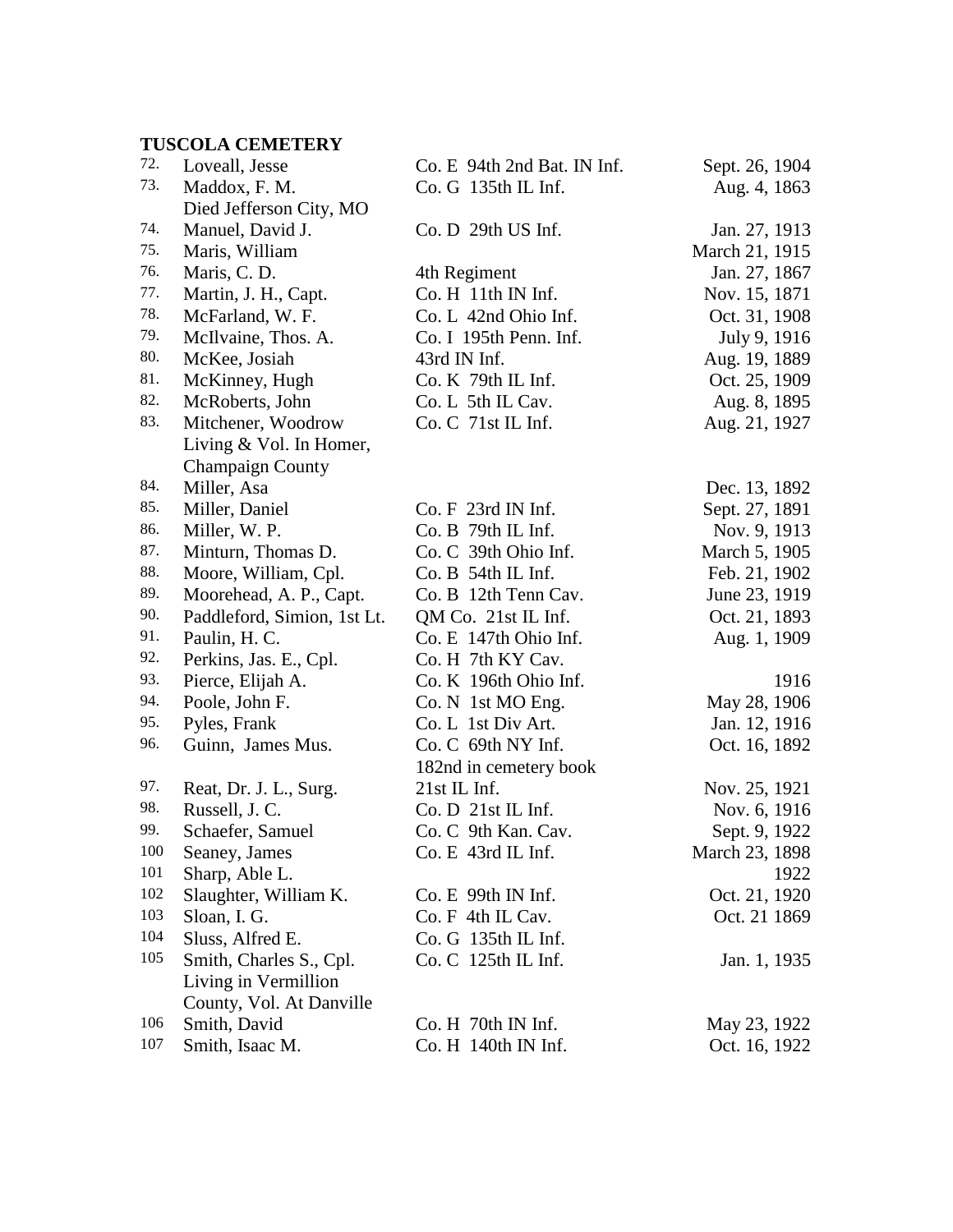| 108 | Smith, John              | Co. K 1st MO Eng.    | July 8, 1903   |
|-----|--------------------------|----------------------|----------------|
| 109 | Snyder, Carey M.         | Co. B 76th Ohio Inf. | March 28, 1928 |
| 110 | Squires, O. A., Sgt.     | Co. d 17th IN Inf.   | April 3, 1893  |
|     | Living & Vol. Xenia      |                      |                |
| 111 | Stanford, David          | Co. F 136th IL Inf.  | May 30, 1912   |
| 112 | Stevenson, J. C.         | Co. D 84th IN Inf.   | Dec. 29, 1909  |
| 113 | Taehitl, Ernest K.       |                      | July 5, 1936   |
| 114 | Taggart, Westford, Capt. | $Co. E$ 25th IL Inf. | Sept. 27, 1906 |
| 115 | Tenbrook, John R.        | Co. A 85th IN Inf.   | Nov. 30, 1916  |
| 116 | Thayer, Alford, 1st Lt.  | Co. B 5th IL Cav.    | April 22, 1898 |
| 117 | Thompson, William B.     | Co. C 7th Ohio Inf.  | May 29, 1909   |
| 118 | Todd, S.L.               | Co. F KY Inf.        | Nov. 16, 1916  |
| 119 | Van Cleave, J. J.        |                      | May 4, 1915    |
| 120 | Vanderen, Arch, Capt.    | $Co. B$ 79th IL Inf. | Jan. 5, 1907   |
| 121 | Vinson, Joseph           | Co. C 2nd IL Inf.    | Jan. 11, 1916  |
| 122 | Wade, Daniel             |                      | Jan. 26, 1908  |
| 123 | Walker, John C., Sgt.    | 27th Ohio Inf.       | Dec. 12, 1898  |
| 124 | Watson, Aaron, Cpl.      | $Co. G$ 54th IL Inf. | Aug. 26, 1913  |
| 125 | Watson, John C., Capt.   | Co. E 91st Ohio Inf. | March 23, 1914 |
| 126 | Wigginton, Tim           | $Co.E$ 1st Inf.      | April 9, 1885  |
| 127 | Williams, J. T., Bugler  | Co. F 2nd IL Cav.    | July 29, 1881  |
| 128 | Williams, Silas R.       | Co. G 135th IL Inf.  | Jan. 6, 1926   |
| 129 | Wood, Fuller H.          | Co. F 26th IL Inf.   | Sept. 25, 1923 |
|     | Living & Vol. Vance,     |                      |                |
|     | <b>Champaign County</b>  |                      |                |
| 130 | Wright, Thomas           | $Co. C$ 15th KY Inf. | July 1, 1898   |
| 131 | Yeaw, J. B.              | Co. E 69th IL Inf.   | Nov. 22, 1867  |
| 132 | Young, Joseph            | Co. B 3rd US Inf.    | May 15, 1894   |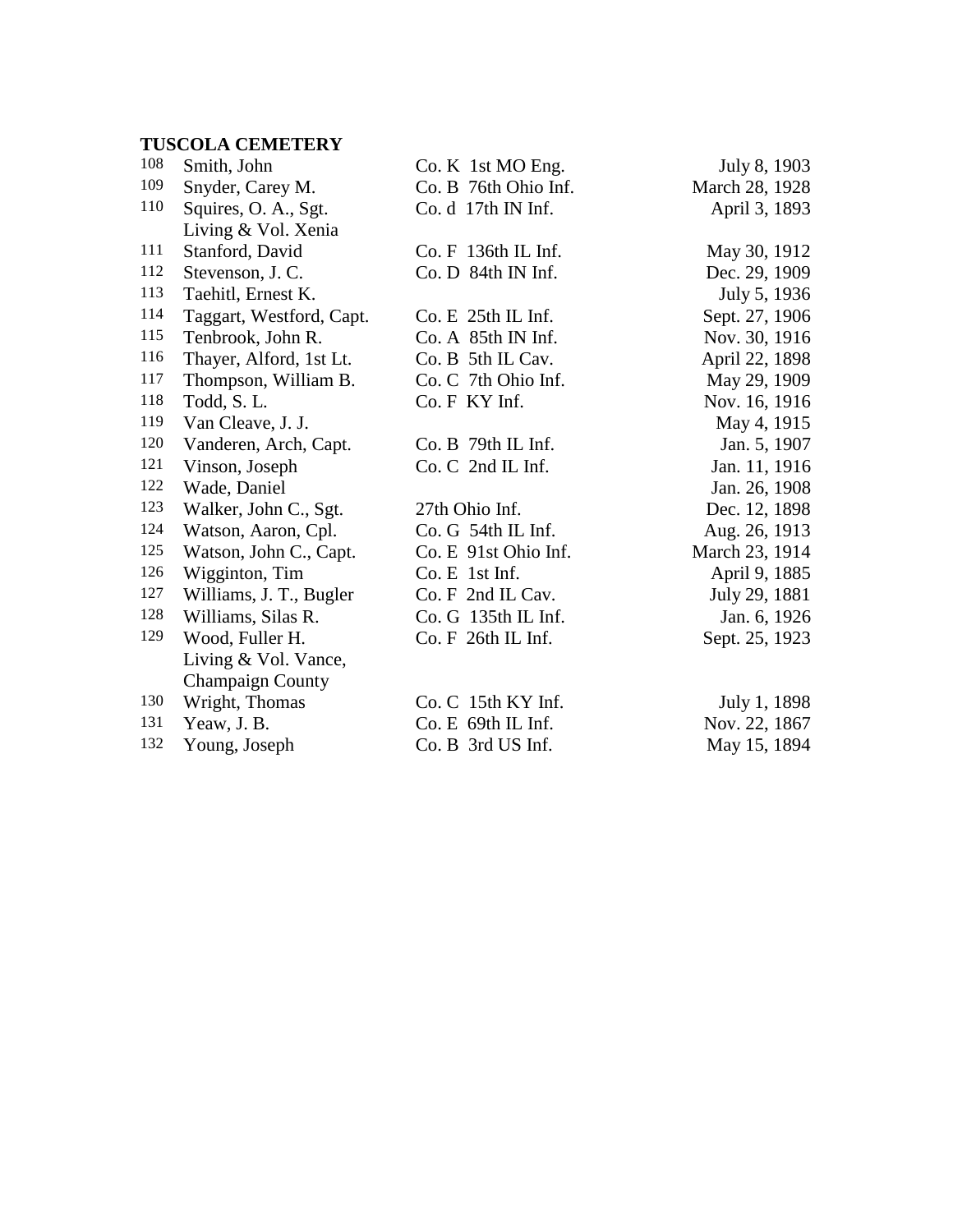# **WAR VETERANS IN 1812 - MEXICAN WAR**

|     | <b>WAR OF 1812</b>        |                                   |                |
|-----|---------------------------|-----------------------------------|----------------|
| 1.  | Foster, Israel - Army     | <b>Tuscola Cemetery</b>           | May 3, 1879    |
| 2.  | Ballinger, Joseph - Navy  | <b>Bourbon Cemetery</b>           | March 10, 1875 |
| 3.  | Jones, Daniel             | Van Voorhis Cemetery              | Aug. 31, 1851  |
|     | Revolution Vet.           |                                   |                |
| 1.  | Terry, Barnet D.          | <b>Taylor Cemetery</b>            | Jan. 23, 1851  |
|     |                           |                                   | Age $90$       |
|     | Mexican War               |                                   |                |
| 1.  | Howell, Enoch J.          | <b>Albin Cemetery</b>             | Feb. 19, 1855  |
| 2.  | Gill, Shiloh              | <b>Hugo Cemetery</b>              | 1918           |
| 3.  | Scott, William            | Hugo Cemetery                     | Jan. 3, 1923   |
| 4.  | Green, Jason              | <b>Cartright Cemetery</b>         | 1924           |
|     |                           | $Co.$ # 5th IN Inf.               |                |
| 5.  | Taylor, Frank L., 1st Lt. | <b>Cartright Cemetery</b>         | Jan. 16, 1944  |
|     |                           | 4th IN Inf.                       |                |
| 6.  | Foster, Lawrence          | Lewis Cemetery                    | Feb. 3, 1853   |
| 7.  | Haines, J. C.             | Lewis Cemetery                    | April 2, 1856  |
| 8.  | Jacobs, Daniel            | Lewis Cemetery                    | June 6, 1855   |
| 9.  | Jackson, James            | <b>Fairfield Cemetery</b>         | Dec. 16, 1901  |
| 10. | Smith, W. A.              | <b>Newman Cemetery</b>            | 1894           |
| 11. | Owens, J. P.              | <b>Tuscola Cemetery</b>           | June 14, 1905  |
|     |                           | 3rd IL Inf.                       |                |
| 12. | Carrington, E. A., Capt.  | <b>Camargo Cemetery</b>           | Jan. 30, 1858  |
| 13. | Bragg, Alexander          | M. War & Civil War                | Aug. 31, 1888  |
|     |                           | <b>Camargo Cemetery</b>           |                |
| 14. | Clements, James           | <b>Camargo Cemetery</b>           | 1908           |
| 15. | Brewer, James             | M. War & Civil War                |                |
|     |                           | <b>Camargo Cemetery</b>           |                |
| 16. | James, Nezar              | <b>Camargo Cemetery</b>           |                |
| 17. | GcCown, Joseph            | <b>Camargo Cemetery</b>           | Nov. 21, 1869  |
| 18. | Cozad, Clark              | <b>Camargo Cemetery</b>           |                |
|     |                           | <b>SPANISH AMERICAN WAR</b>       |                |
| 1.  | Ashbrook, Tunis, P. Cpl.  | <b>Broadus Cemetery</b>           | Feb. 19, 1931  |
|     |                           | $C$ $\Gamma$ $(1)$ $\Gamma$ $(1)$ |                |

|    |                     | Co. F 3rd MO Inf.       |              |
|----|---------------------|-------------------------|--------------|
|    | 2. Green, Carlos S. | <b>Broadus Cemetery</b> | Aug. 8, 1898 |
| 3. | Denman, Ors S.      | Villa Grove Cemetery    |              |
|    |                     | Co. H 1st IN Inf.       |              |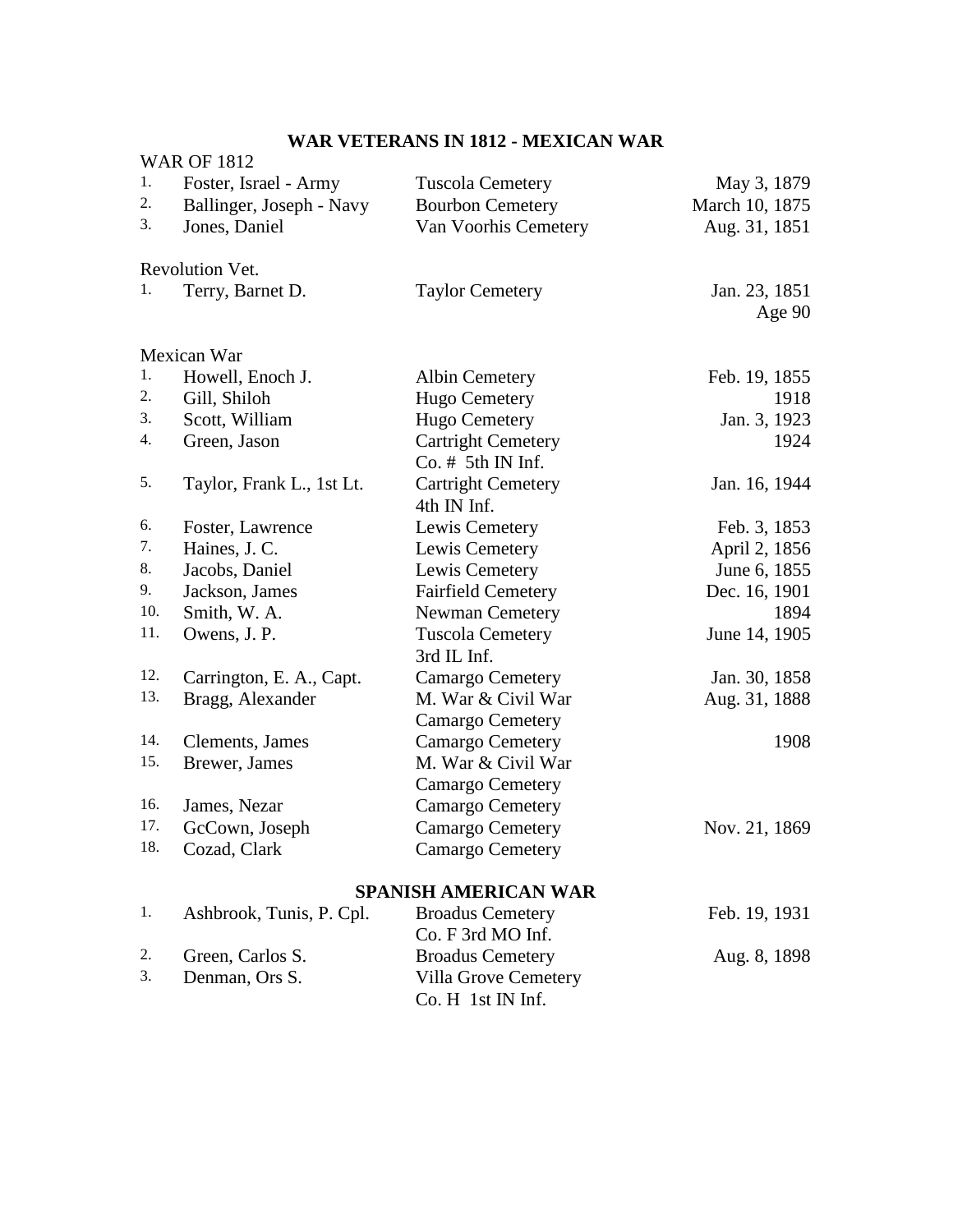# **WAR VETERANS IN 1812 – MEXICAN, SPANISH AMERICAN WAR CONTINUED**

| 4.  | Fischer, William B.       | Villa Grove Cemetery           | Sept. 28, 1939 |
|-----|---------------------------|--------------------------------|----------------|
| 5.  | Helm, Richard A.          | Villa Grove Cemetery           | Nov. 17, 1933  |
|     |                           | Co. K 9th IL Inf.              |                |
| 6.  | Waldrop, William L.       | <b>Pleasant Ridge Cemetery</b> | Sept. 8, 1951  |
|     |                           | Co. F 1st Reg. KY Inf.         |                |
| 7.  | Wax, Robert               | <b>Pleasant Ridge Cemetery</b> | Sept. 30, 1950 |
|     |                           | 13 Reg. Art.                   |                |
| 8.  | Hawkins, Marion J.        | <b>Fairfield Cemetery</b>      | 1922           |
| 9.  | Brumfield, Curtis         | <b>Newman Cemetery</b>         | Aug. 19, 1917  |
|     |                           | Co. K 161st IN Inf.            |                |
| 10. | Ellington, Charles        | <b>Newman Cemetery</b>         | Sept. 23, 1898 |
|     |                           | Co. H 4th IL Inf.              |                |
| 11. | Goodwin, George W.        | <b>Newman Cemetery</b>         | Sept. 23, 1898 |
|     |                           | Co. H 4th IL Inf.              |                |
| 12. | Thomas, Herbert C.        | <b>Newman Cemetery</b>         | Oct. 15, 1942  |
|     |                           | 44th IL Inf.                   |                |
| 13. | Wilcoxin, Lemiel          | <b>Newman Cemetery</b>         | Feb. 2, 1941   |
|     |                           | 2nd IL Inf.                    |                |
| 14. | Cross, William            | <b>Tuscola Cemetery</b>        | 1907           |
| 15. | Dickens, Andrew O.        | <b>Tuscola Cemetery</b>        | Nov. 19, 1953  |
|     |                           | Co. M 9th Reg.                 |                |
| 16. | Gasman, Hans              | <b>Tuscola Cemetery</b>        | May 2, 1907    |
|     | Act. Stewart              | 2nd Div. Hosp.                 |                |
| 17. | Jewel, Frank - Navy       |                                | June 4, 1915   |
| 18. | Lamb, Noble               | <b>Tuscola Cemetery</b>        |                |
| 19. | Shouse, Hadan, Cpl.       | <b>Tuscola Cemetery</b>        | Feb. 24, 1953  |
|     |                           | Co. G 4th IL Inf.              |                |
| 20. | Barricklow, Samuel E.     | <b>Arcola Cemetery</b>         | 1921           |
| 21. | Blackwell, Samuel B., Jr. | <b>Arcola Cemetery</b>         | Aug. 16, 1931  |
|     | Reg. QM Sgt.              | 4th IL Inf.                    |                |
| 22. | Bonkofoke, Alexander      | <b>Arcola Cemetery</b>         |                |
| 23. | Carroll, Thomas P.        | <b>Arcola Cemetery</b>         | Feb. 29, 1920  |
|     |                           | Co. A 4th IL Inf.              |                |
| 24. | Ehlonbake, H. C.          | <b>Arcola Cemetery</b>         | Oct. 8, 1902   |
| 25. | Lambert, Richard A.       | <b>Arcola Cemetery</b>         | July 24, 1937  |
|     |                           | Co. A 4th Reg.                 |                |
| 26. | Matters, Sydney           |                                |                |
| 27. | McCartey                  | <b>Arcola Cemetery</b>         |                |
| 28. | Moore, Rice J., 2nd Lt.   | <b>Arcola Cemetery</b>         | Dec. 19, 1951  |
|     |                           | Co. A 4th Il Inf.              |                |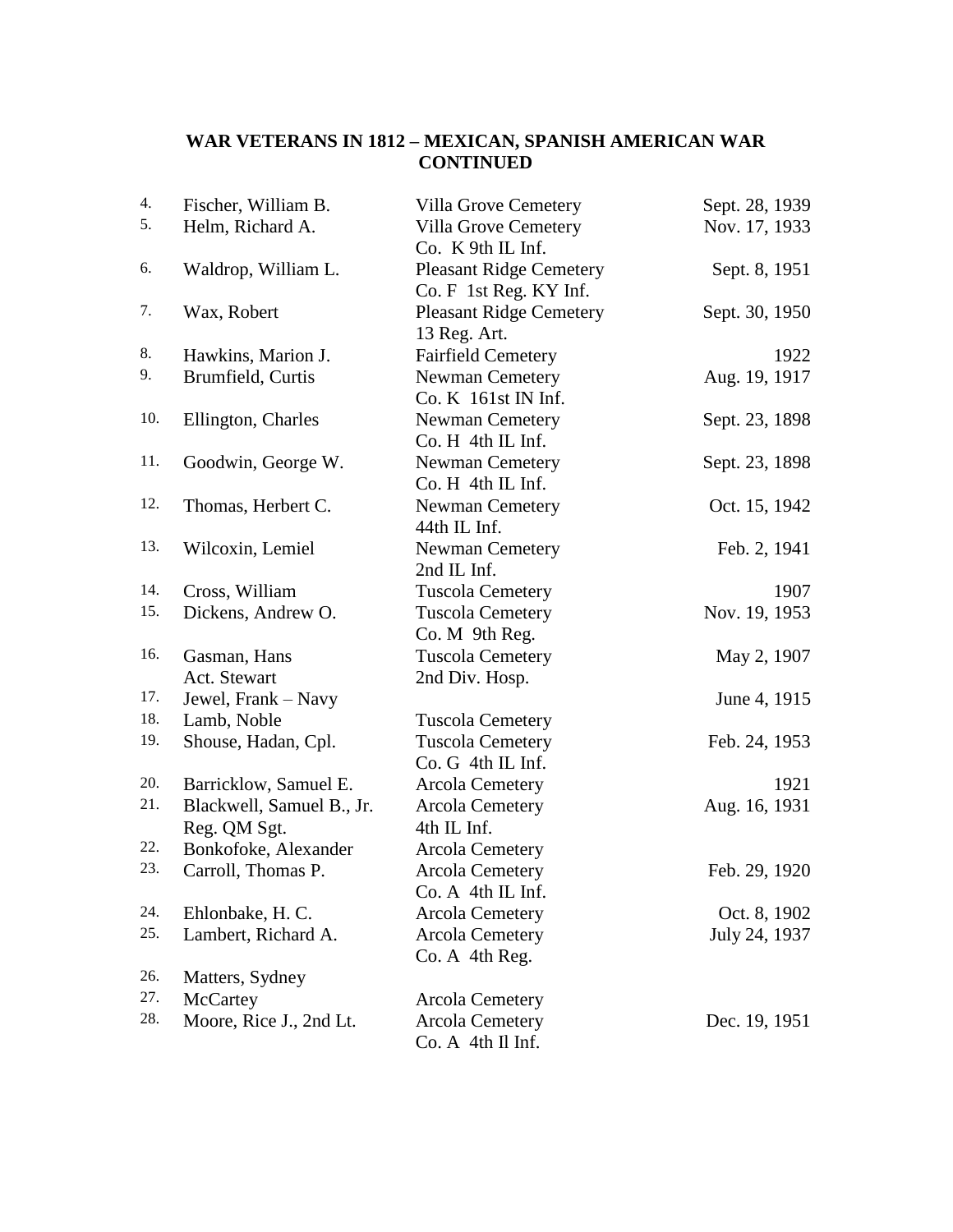# **WAR VETERANS IN 1812 – MEXICAN, SPANISH AMERICAN WAR CONTINUED**

| 29. | Munson, Fred F.          | <b>Arcola Cemetery</b>       | April 14, 1948 |
|-----|--------------------------|------------------------------|----------------|
|     |                          | Co. A 4th Inf. Reg.          |                |
| 30. | Rush, George             | <b>Arcola Cemetery</b>       | 1917           |
| 31. | Site, August G., Cpl.    | <b>Arcola Cemetery</b>       | July 23, 1946  |
|     |                          | Co. A 4th IL Inf.            |                |
| 32. | Snyder, Albert           | <b>Arcola Cemetery</b>       | 1919           |
| 33. | Thein, John Wm. Elias    | <b>Arcola Cemetery</b>       | Aug. 27, 1936  |
|     |                          | Co. A 4th IL Inf.            |                |
| 34. | Watson, John H.          | <b>Arcola Cemetery</b>       | Oct. 18, 1947  |
|     |                          | 4th IL Inf.                  |                |
| 35. | Beckman, Fred B.         | <b>Arthur Cemetery</b>       | March 1, 1938  |
| 36. | Cundiff, Daniel B.       | <b>Arthur Cemetery</b>       | May 16, 1943   |
| 37. | Harden, Frank            | <b>Arthur Cemetery</b>       |                |
| 38. | Harden, John A.          | <b>Arthur Cemetery</b>       | June 12, 1946  |
|     |                          | Co. J 9th Reg.               |                |
| 39. | Milby, Joseph Lee        | <b>Arthur Cemetery</b>       | May 21, 1943   |
| 40. | Stone, Reuben M.         | <b>Arthur Cemetery</b>       | March 22, 1932 |
|     |                          | 12th Inf. Reg.               |                |
| 41. | Jones, Clarence A., Cpl. | <b>Bourbon Cemetery</b>      | June 1, 1931   |
|     |                          | Hq.Co. 1st IL Inf.           |                |
| 42. | Armstrong, Samuel C.     | <b>Cartright Cemetery</b>    | March 10, 1902 |
|     |                          | Co. C 4th IL Inf.            |                |
| 43. | Cannon, W. S.            | <b>Cartright Cemetery</b>    | March 16, 1914 |
| 44. | Murphy, Nelson M.        | <b>Union Cemetery Bowdre</b> | Sept. 7, 1951  |
|     |                          | Township                     |                |
|     |                          | Trp. M 3rd IL Cav.           |                |
| 45. | Breedlove, Samuel R.     | Vanvoorhis Cemetery          | 1914           |
|     |                          | Bty.B 1st Reg. Art.          |                |
| 46. | Watts, William W.        | Vanvoorhis Cemetery          | May 25, 1952   |
|     |                          | Co. A 4th Il Inf.            |                |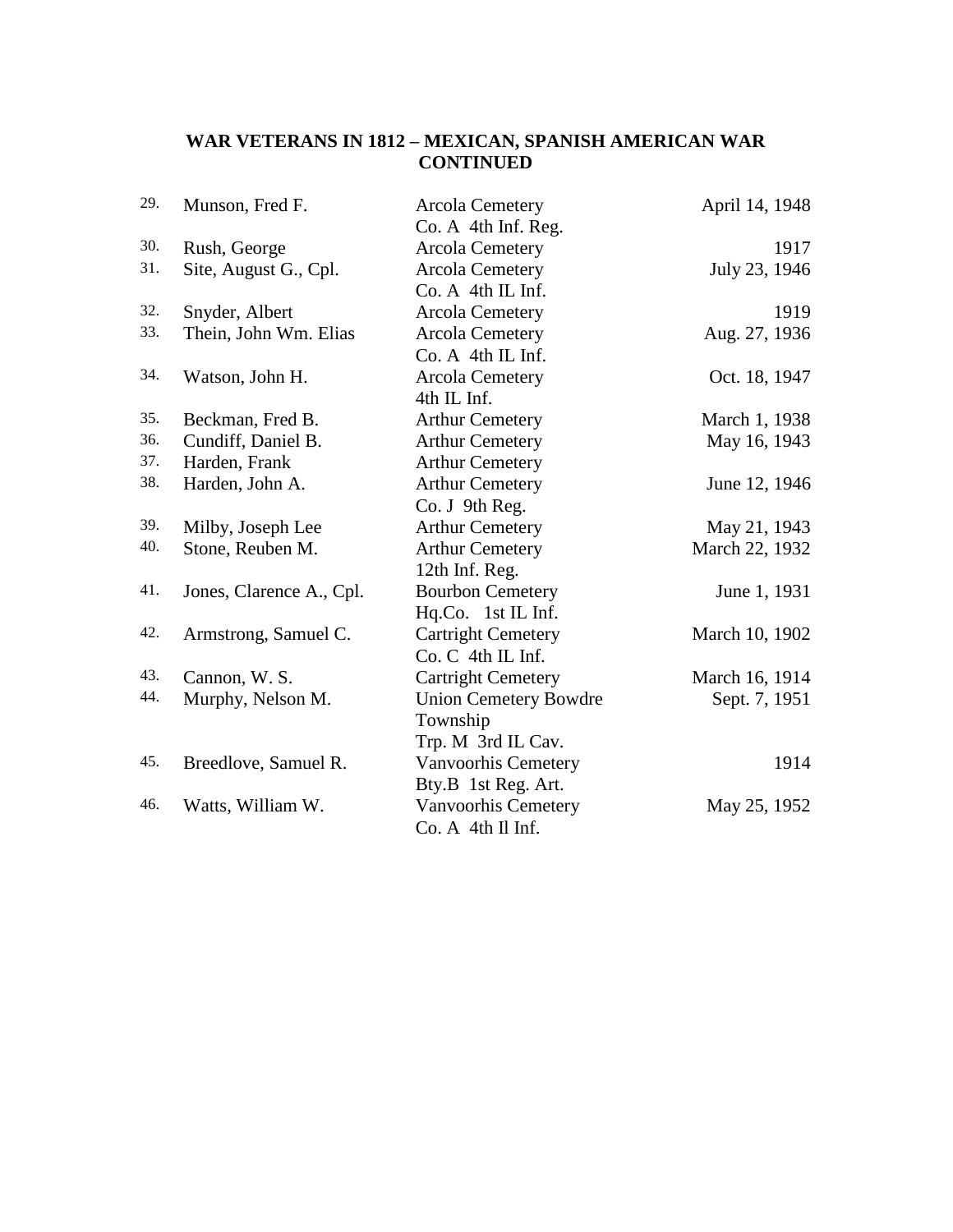# **CIVIL WAR VETERANS WHO LIVED OUT OF STATE AT TIME OF VOL. (IN DOUGLAS COUNTY CEMETERYS) CAMARGO CEMETERY**

| 1.  | Berry, John W.              | Co. D 49th KY Inf.                         |
|-----|-----------------------------|--------------------------------------------|
| 2.  | Burtnett, Dr. William H.,   | $Co. C$ 18th IN Inf.                       |
|     | Surg.                       |                                            |
| 3.  | Erwin, John T., Lt.         | Co. 91st Ohio Inf.                         |
| 4.  | Fulton, John N.             | Co. H 16th IN Inf.                         |
| 5.  | Fickle, Robert              | Co. H 133rd Ohio Inf.                      |
| 6.  | Houk, Albert                | 59th IN Inf.                               |
| 7.  | Fickle, Sylvester           | On 1938 Cem. List. Stone gone. Bro. Robert |
| 8.  | Hurd, Cyrus                 | Co. G 14th N.H. Inf.                       |
| 9.  | Moss, W. H. F., Asst. Surg. | KY Inf.                                    |
| 10. | Perry, John R.              | Co. I 1st MO Inf.                          |
| 11. | Ward, David A.              | Co. D 7th Ohio Inf., GAR                   |
| 12. | Wiseman, Abner Dr.          | Co. K 173rd Ohio Inf.                      |

# **BROADUS CEMETERY**

| 1. | Davis, Samuel   | Co. B 59th IN Inf. |
|----|-----------------|--------------------|
| 2. | Foley, Thomas   | Co. H 7th KY Cav.  |
| 3. | Fry, Daniel     | 97th IN Inf.       |
| 4. | Fry, David      | 51st IN Inf.       |
| 5. | Hogbin, John M. | Co. B Ohio Inf.    |
| 6. | Hunt, Bazeleet  | 69th IN Inf.       |
| 7. | Reeder, James   | Co. I MO Cav.      |
|    |                 |                    |

# **VANVOORHIS CEMETERY**

| 1. | Cambridge, Edwin E. | Co. B 2nd IN Cav.    |
|----|---------------------|----------------------|
| 2. | Clark, Jacob        | Co. C 66th IN Inf.   |
| 3. | Cox, Robert B.      | Co. I Iowa Inf.      |
| 4. | Denny, Thomas J.    | Co. I&M 2nd IN Inf.  |
| 5. | Hill, James         | $Co. E$ 42nd IL Inf. |
| 6. | Howard, Clarkson    | Co. A 12th Ohio Inf. |
| 7. | McCoskey, John R.   | Co. C. 33rd IN Inf.  |
| 8. | McDonald, James     | Co. A 12th KY Cav.   |

- 9. Moss, James 4th IN Cav.
- 
- 11. Stewart, David Co. C 11th Ohio Cav.
- 

10. Myers, B. F. Co. B 10th KY Cav.

12. Troubridge, William Co. C 66th IN Inf.

# **JORDON CEMETERY**

| Potter, Levi A. |  | $Co. K$ 129th IN Inf. |  |  |
|-----------------|--|-----------------------|--|--|
|-----------------|--|-----------------------|--|--|

# Lived Dowagiac, MI. Vol. Chicago

## **MURDOCK CEMETERY**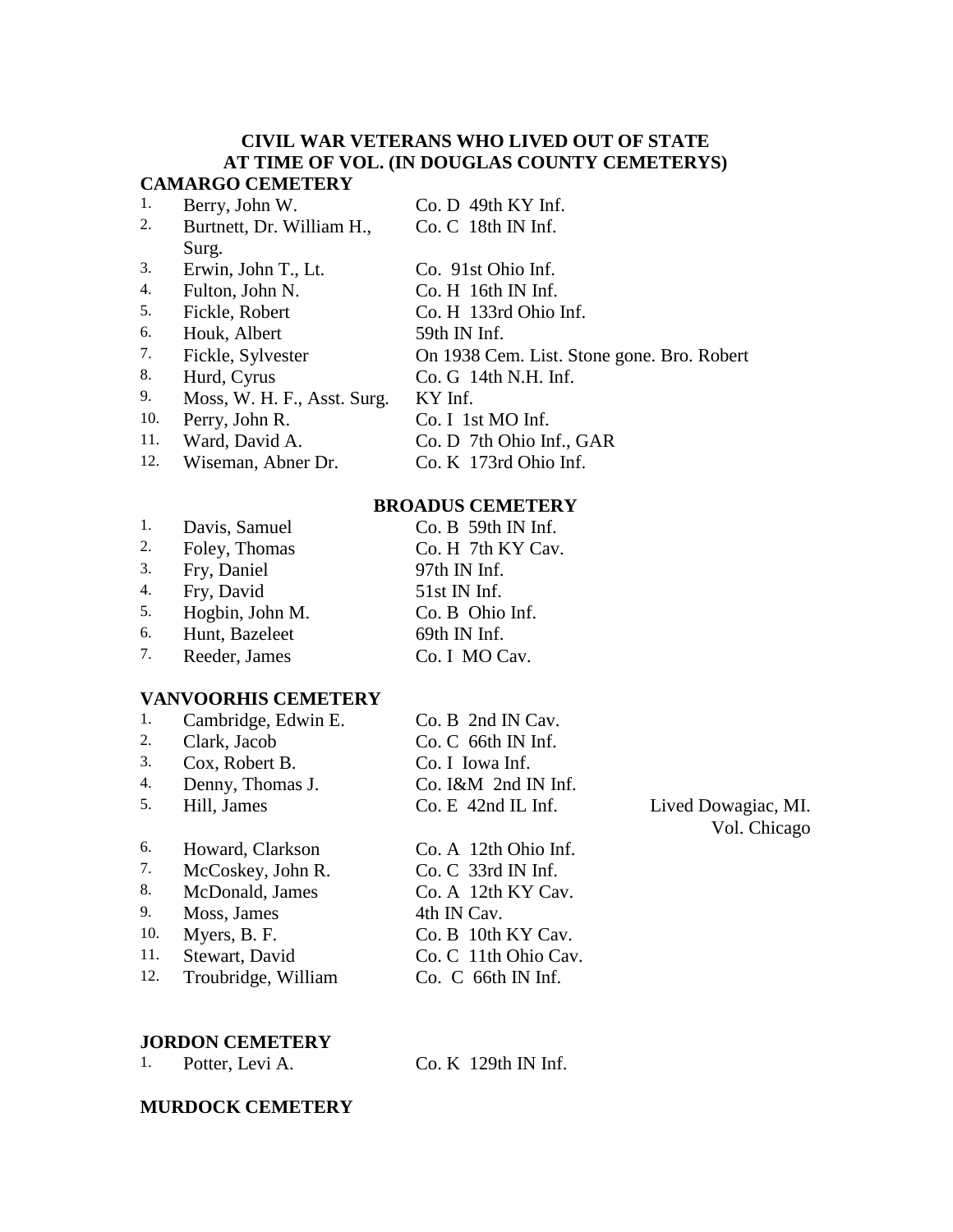- 1. Harshbarger, Joseph Co. B 7th IN Inf.
	-
- 2. Thomas, Perry C. Co. A 149th IN Inf. 3. Williams, G. W. Co. C 91st IN Inf.

# **HUGO CEMETERY**

| 1. | Carthworl, Thomas | $Co. B$ 72nd IN Inf.    |
|----|-------------------|-------------------------|
| 2. | Grathwohl, Thomas | $22nd \mathrm{IN}$ Inf. |
| 3. | Jones, Richard H. | 14th Bat. IN Art.       |

### **NIP & TUCK CEMETERY, PLEASANT GROVE**

|    | <b>Mullis, Lankford</b> | $Co. H$ 49th KY Inf. |
|----|-------------------------|----------------------|
| 2. | Wood, Enouch, 1st Lt.   | $Co. B$ IN Inf.      |

# **UNION CEMETERY, S. HINDBORO**

1. Redman, John W. 122nd Ohio Inf.

## **ALBIN CEMETERY**

|    | Bender, Henry J.       | $Co. E$ IN Inf. |  |
|----|------------------------|-----------------|--|
| 2. | Bradley, Dr. Samuel R. | 16th IN Inf.    |  |
|    |                        |                 |  |

- 3. Hendershot, H. Co. A 168th Penn. Mil.
- 4. Johnson, Thomas E. Co. I 1st MO Inf.
- 5. Vought, William D. Co. I 81st IN Inf.

### **PLEASANT RIDGE CEMETERY, NEWMAN**

|  | Bedwell, James B. | 97th IN Inf. |
|--|-------------------|--------------|
|  |                   |              |

- 2. Lyons, Samuel Co. H 5th W. VA Cav.<br>
3. Nelson, Robert T. Co. I 91st Ohio Inf.
- 3. Nelson, Robert T. Co. I 91st Ohio Inf.<br>4. Pearce. Nathan Co. A 33rd IN Inf. 4. Pearce, Nathan Co. A 33rd IN Inf.

## **LOWER LESTER CEMETERY**

| <b>Fouste, William</b> | Co. C 1st E. TN Cav. |
|------------------------|----------------------|
|------------------------|----------------------|

### **NELSON CEMETERY**

| 1. | <b>Burk, Middleton</b> | Co. I 13th MO Cav.     |
|----|------------------------|------------------------|
| 2. | Gates, Charles R.      | Co. D 173rd Ohio Inf.  |
| 3. | Howell, H. W., Sgt.    | Co. M 7th Ohio Cav.    |
| 4. | Ross, I. W., Sgt.      | Co. K 1st MO Eng. Mil. |

## **FAIRFIELD CEMETERY, NEWMAN**

| 1. | Birens, George W. | Co. E 69th IN Inf.  |
|----|-------------------|---------------------|
| 2. | Coryell, Daniell  | 1st MO Cav.         |
| 3. | Devall, Jesse     | Co. A 25th PN Cav.  |
| 4. | Donehey, S. M.    | Co. B 33rd IN Inf.  |
| 5. | Donehey, William  | Co. B 33rd IN Inf.  |
| 6. | George, James M.  | Co. K 151st IN Inf. |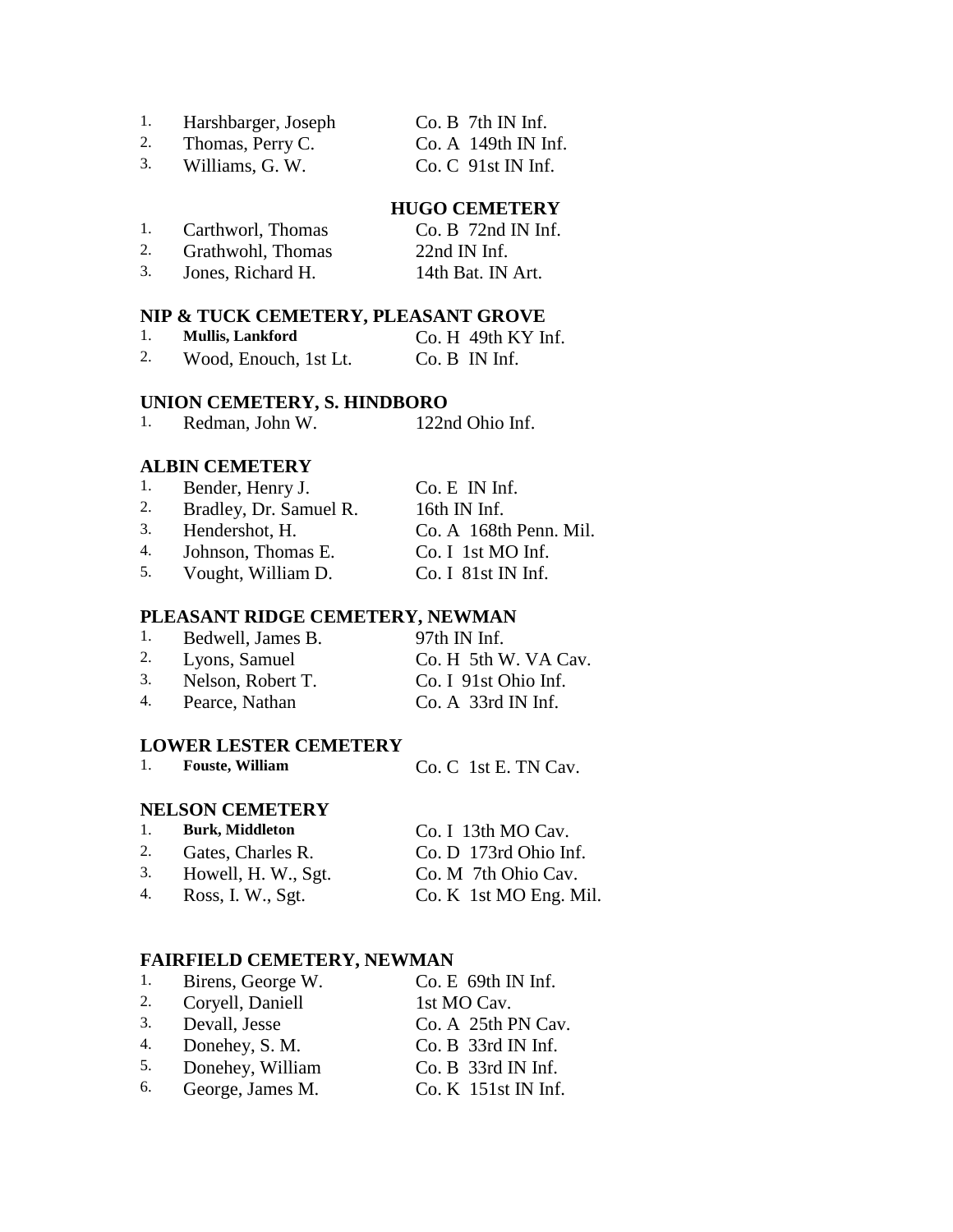| 7.  | Gillogly, Thomas       | 1st MO Cav.             |
|-----|------------------------|-------------------------|
| 8.  | Hedges, James A.       | 10th IN Cav.            |
| 9.  | Irwin, James W., Cpl.  | 20th Ohio Inf.          |
| 10. | Sutton, John H.        | Co. F 85th Penn. Inf.   |
| 11. | Swick, Jacob           | Co. F 1st Ohio Hr. Art. |
| 12. | Walker, William, Capt. | Co. H 99th IN Inf.      |

### **NEWMAN CEMETERY**

| 1.  | Baney, George A.       | Ohio Inf.                |
|-----|------------------------|--------------------------|
| 2.  | Briant, Henry W.       | Co. A 58th IN Inf.       |
| 3.  | Campbell, B. B.        | $Co. B$ 44th IN Inf.     |
| 4.  | Campbell, M. D.        | $Co. D$ 44th IN Inf.     |
| 5.  | Carrell, George W.     | CD.F 63rd IN Inf.        |
| 6.  | Cole, Daniel           | Co. G 158th Penn. Inf.   |
| 7.  | Cornwell, W. B.        | Co. D 39th Ohio Inf.     |
| 8.  | Cutsinger, H. I.       | $Co. E$ 93rd IN Inf.     |
| 9.  | Downing, James R.      | Co. D 39th IN Inf.       |
| 10. | Eagler, Joseph         | Co. D Ohio Inf.          |
| 11. | Freeman, William B.    | $Co. H$ 59th IN Inf.     |
| 12. | Gossett, Nelson        | $Co. E$ 7th IN Inf.      |
| 13. | Hardman, Gideon E.     | Co. C 36th Ohio Inf.     |
| 14. | Hawkins, J. M.         | Co. I 1st MO Cav.        |
| 15. | Jones, O.C.            | Co. M 9th KY Cav.        |
| 16. | McGee, J. A.           | Co. F. 49th Penn. Inf.   |
| 17. | Miller, Samuel T.      | Co. I 13th Ohio Inf.     |
| 18. | Mulrane, O. A.         | Co. B 80th Ohio Inf.     |
| 19. | Neideffer, James E.    | Co. A 8th Tenn. Inf.     |
| 20. | Root, L. E.            | Co. K 3rd W. VA Cav.     |
| 21. | Shaw, Thomas, Sgt.     | Co. A 14th MO Cav.       |
| 22. | Shute, Issac, Sgt.     | Co. A 14th MO Cav.       |
| 23. | Smith, James M., Capt. | Co. B 58th IN Inf.       |
| 24. | Thomas, Rueben         | $Co. E$ 196th Penn. Inf. |

# **GUINN CEMETERY**<br>1. **Quick, David**

1. **Quick, David** Co. H 5th Ohio Inf.

# **CARTRIGHT CEMETERY**

| 1. | Bache, J. L.     | 69th Ohio Inf.         |
|----|------------------|------------------------|
| 2. | Casebier, J. W.  | Co. 10 11th Kans. Cav. |
| 3. | Long, Elijah     | Co. K 63rd Ohio Inf.   |
| 4. | Riddle, Jonathon | $Co. B$ 10th KY Cav.   |

- 
- 4. Riddle, Jonathon Co. B 10th KY Cav.<br>5. Winship, David Co. H 121st Ohio Inf
- 5. Winship, David Co. H 121st Ohio Inf.

# **TAYLOR CEMETERY**

1. McCord, T. L. Co. E 20th Penn. Cav.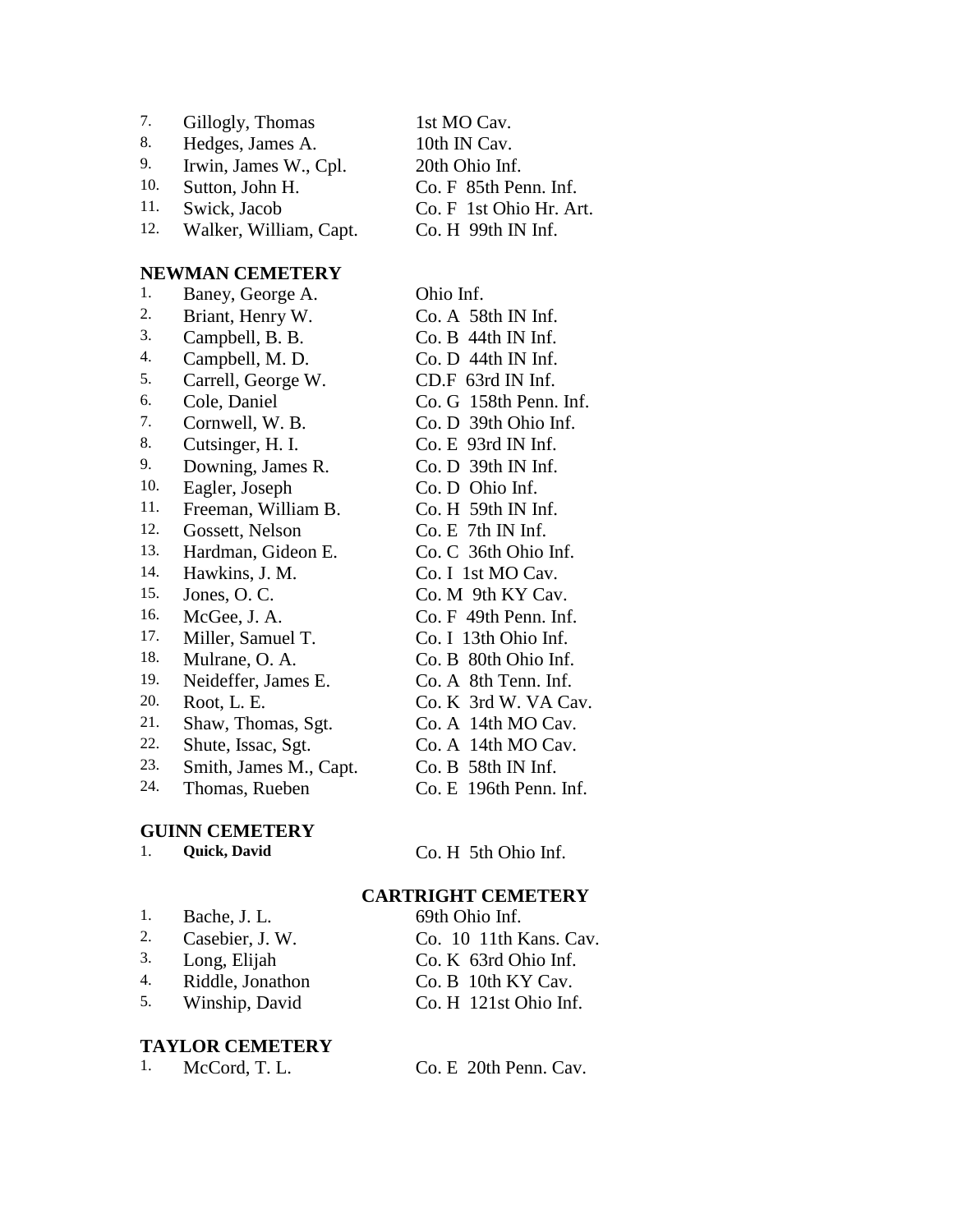### **ARTHUR CEMETERY**

| 1.  | Alberts, George         | Co. G 60th Ohio Inf.     |
|-----|-------------------------|--------------------------|
| 2.  | Beckman, William        | Co. C 10th & Co. H 191st |
|     |                         | Penn. Inf.               |
| 3.  | Davidson, Jessie        | Co. E 57th IN Inf.       |
| 4.  | Epperson, William, Cpl. | $Co. E$ 123rd In Inf.    |
| 5.  | Fleming, C.W.           | Co. E 66th Ohio Inf.     |
| 6.  | Housman, James W.       | Co. K 26th Ohio Inf.     |
| 7.  | Houts, W. R.            | Co. K $26th$ Ohio Inf. & |
|     |                         | $123rd$ IL Inf.          |
| 8.  | Lane, James             | $Co. H$ 117th IN Inf.    |
| 9.  | Malicoat, Arthur        | $Co. D$ 1st Tenn. Inf.   |
| 10. | Piper, G. M.            | $Co. H$ 18th KY Inf.     |
| 11. | Pribble, Thomas M.      | $Co. E$ 134th IN Inf.    |
|     | <b>ARCOLA CEMETERY</b>  |                          |
|     |                         |                          |

# 1. **Bennett, Andrew** Co. E 122nd Ohio Inf. 2. Bogne, O. P. Co. D 1st KY Inf. 3. Chamberlin, Albert M. Co. C 115th IN Inf. 4. Chamblin, Albert Co. H 43rd IN Inf.<br>5. Cownover C W Co. J 83rd Obio Inf. 5. Cownover, C. W. Co. I 83rd Ohio Inf. 6. Hervey, I. W. C. Rev., Capt. Co. A 1st Penn. Inf. 7. Cunningham, John 69th N.Y. Inf. 8. Curtis, T. W. Co. H 93rd Ohio Inf. 9. Curtis, William Co. H 93rd Ohio Inf. 10. Diamond, A. B. Co. C 6th Mich. Cav. 11. Dougherty, Thomas Co. F 3rd Ohio Inf. 12. Dyke, William Co. I Tenn. Cav. 13. Earhart, Eli Co. H 83rd Ohio Inf. 14. Enos, S. E. Co. H 37th IN Inf. 15. Faulkner, James C. Co. A MO Cav. 16. Gee, John Co. E 5th IN Cav. 17. Gruelle, W. W. Co. A KY Cav. 18. Harden, J. M. Co. G 3rd Iowa Cav. 19. Hartford, W. H. Co. H 6th KY Inf.<br>20. Harvy P D Co. A 3rd IN Cav Harvy, P. D. Co. A 3rd IN Cav. 21. Healy, John, Sgt. Co. F 3rd Mich. Cav.<br>22. Hickman, C. R. Co. A 1st Penn Inf Hickman, C. R. Co. A 1st Penn. Inf. 23. Hickman, Ben Co. A 1st Penn. Inf. 24. Ludlow, Jerrmiah C. Co. B 43rd IN Inf. 25. McLane, John W. Co. E IN Cav. 26. Nigh, Jacob, Cpl. Co. F 13th MO Cav. 27. Padget, Argle 66th IN Inf. 28. Plummer, A. J. Co. 15th IN Inf. 29. Shahan, J. R. D. Co. D 27th Ohio Inf. 30. Shahan, Thomas Co. F 116th Ohio Inf.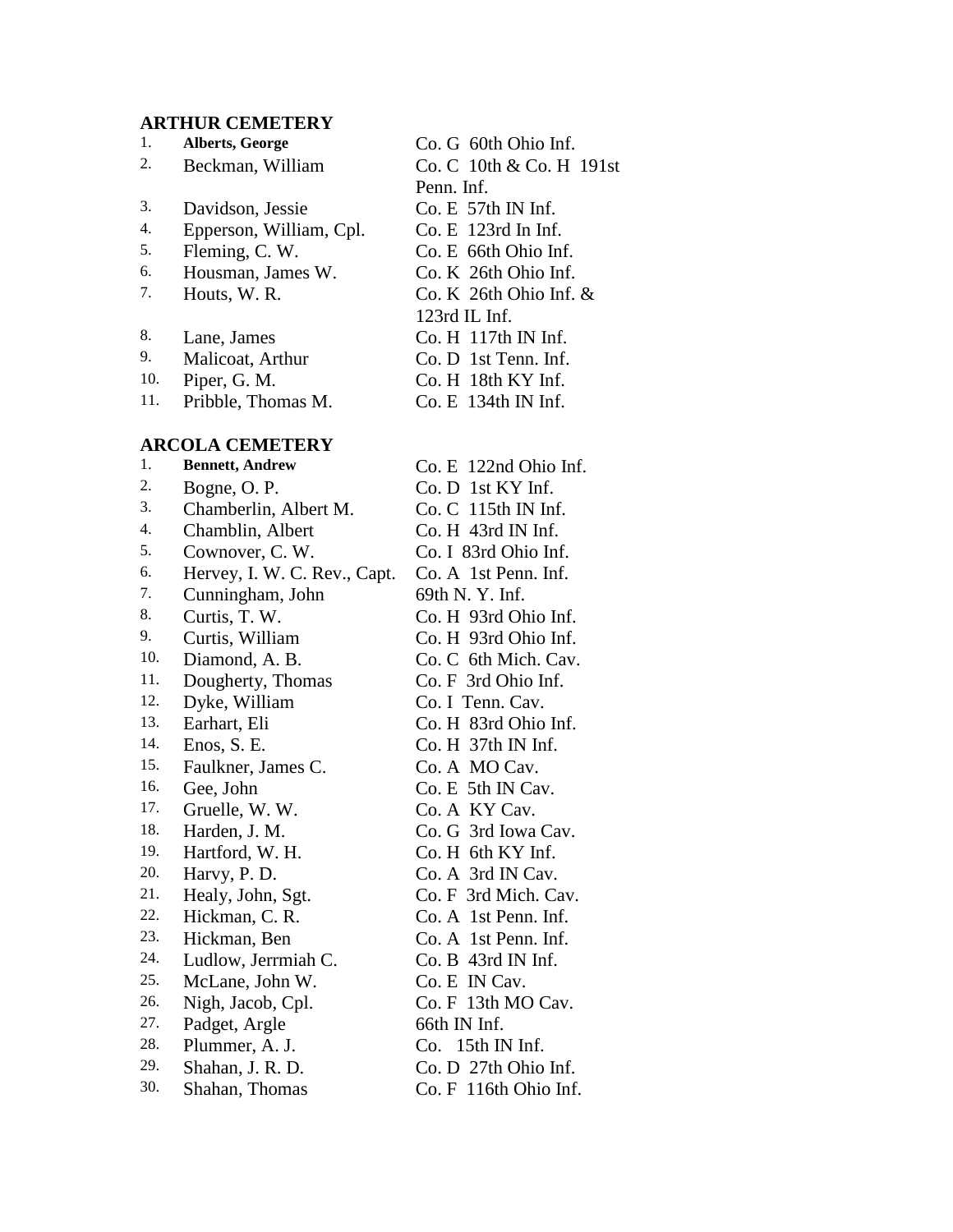| 31. | Short, William B.         | Co. C 70th IN Inf.       |
|-----|---------------------------|--------------------------|
| 32. | Swort, John               | Co. I 150th & 180th Ohio |
|     |                           | Inf.                     |
| 33. | Torrey, Naaman            | Co. H 35th Mass. Inf.    |
| 34. | Vantreba, Henry, Lt. Col. | 32nd IN Inf.             |
| 35. | Walters, Aaron            | Co. I 126th Ohio Inf.    |
| 36. | Walters, H.               | Co. I 126th Ohio Inf.    |
| 37. | Woodland, D. A.           | Co. A 18th Ohio Inf.     |
| 38. | Woolford, Daniel          | Co. E 167th Ohio Inf.    |

1. **Ashwill, William** Co. G 8th IN Inf. 2. Carico, H. C., 1st Lt. Promoted to Capt. 3. Carter, Guy T. C. MD Melita Troop 4. Conover, D. A., Capt. Co. D 71st IN Inf. 5. Cooley, Nickolas Co. I 13th IN Inf. 6. Cooper, John Mo. Militia 7. Cox, James R. Co. G 7th IN Inf. 8. Cox, Robert Co. B 6th KY Cav.<br>
9. Davis Samuel L. Co. B 59th IN Inf Davis, Samuel L. Co. B 59th IN Inf. 10. Donalds, M. F. Co. D 66th Ohio Inf. 11. Gilbert, William C. Co. I 8th N. Y. Cav. 12. Greenman, Anson H. Co. B 84th IN Inf. 13. Harris, Addison L. Co. L 1st KY Art. 14. Hultz, William Co. B 197th Ohio Inf. 15. Hunt, O. P., 1st Lt. Co. K 197th Ohio Inf. 16. Huston, Alexander M. Co. E 43rd Ohio Inf. 17. Huston, E. Co. E 43rd Ohio Inf. 18. Iles, Thoe., 1st Lt., Q.M. Co. 21st KY Inf. 19. Iles, Washington, Capt. 20. Ingraham, H. R. Co. H 85th IN Inf. 21. Kagey, John M. Chews Art. Northern VA 22. Loveall, Jesse Co. E 94th IN Inf., 2nd Bat. 23. Martin, J. H., Capt. Co. H 11th IN Inf. 24. McFarland, W. F. Co. L 42nd Ohio Inf. 25. McIlvain, Thomas A. Co. I 195th Penn. Inf. 26. McGee, Josiah 43rd IN Inf. 27. Miller, Daniel Co. F 23rd IN Inf. 28. Minturn, Thomas D. Co. C 39th Ohio Inf. 29. Moorehead, A. P., Capt. Co. B 12th Tenn. Cav. 30. Paulin, H. C. Co. E 147th Ohio Inf. 31. Perkins, James E., Cpl. Co. H 7th KY Cav. 32. Pierce, Elijah A. Co. K 196th Ohio Inf. 33. Poole, John F. Co. M 1st MO Eng. 34. Guinn, James, Mus. Co. C 69th N.Y. Inf.

1st IN Cav. Co. C 14th IL Cav.

Reenlisted